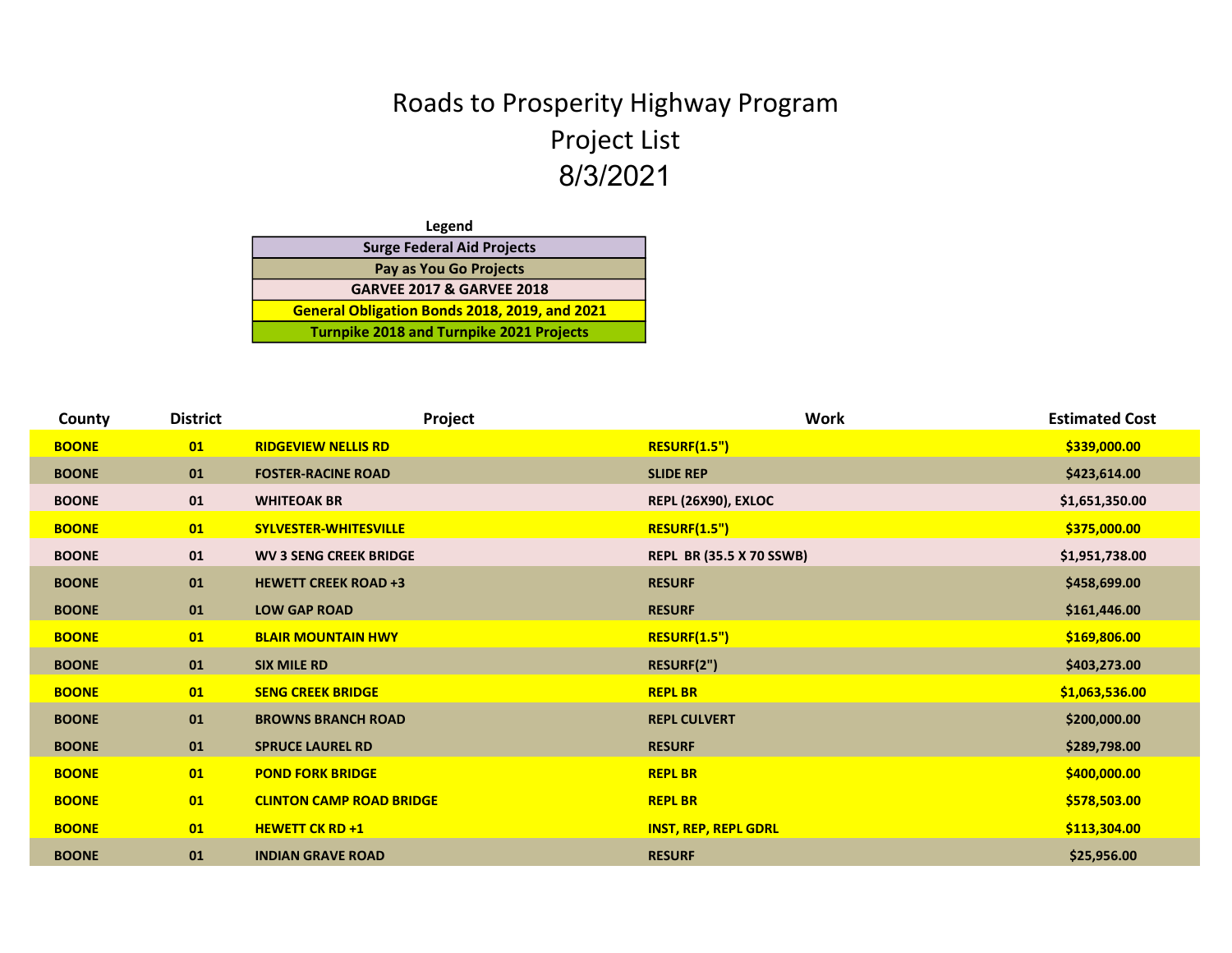| <b>BOONE</b>   | 01 | <b>BIG PINNACLE BRANCH ROAD</b> | <b>REP SLIDE</b>              | \$305,863.00   |
|----------------|----|---------------------------------|-------------------------------|----------------|
| <b>CLAY</b>    | 01 | <b>QUEEN SHOALS RD SITE 2</b>   | <b>REPR SLIDE</b>             | \$674,753.00   |
| <b>CLAY</b>    | 01 | <b>QUEEN SHOALS RD SITE 1</b>   | <b>REPR SLIDE</b>             | \$148,073.00   |
| <b>CLAY</b>    | 01 | <b>LOWER SYCAMORE</b>           | <b>RESURF</b>                 | \$464,621.00   |
| <b>CLAY</b>    | 01 | <b>VALLEY VIEW RD</b>           | RESURF(2")                    | \$135,000.00   |
| <b>CLAY</b>    | 01 | <b>HOLCOMB RIDGE RD</b>         | <b>CORR SLIDE(SOIL NAILS)</b> | \$185,000.00   |
| <b>CLAY</b>    | 01 | <b>HOLCOMB RIDGE ROAD</b>       | <b>SLIDE REP</b>              | \$376,662.00   |
| <b>CLAY</b>    | 01 | <b>LAUREL CREEK BRIDGE</b>      | <b>REPL BR</b>                | \$1,124,523.00 |
| <b>CLAY</b>    | 01 | <b>GUY MULLENS RD</b>           | RESURF(2")                    | \$104,000.00   |
| <b>CLAY</b>    | 01 | <b>FALLING ROCK</b>             | <b>RESURF</b>                 | \$275,865.00   |
| <b>CLAY</b>    | 01 | <b>ABONAJAH RD</b>              | <b>RESURF</b>                 | \$233,832.00   |
| <b>CLAY</b>    | 01 | <b>TRIPPLET RIDGE RD</b>        | <b>CORR SLIDE(SOIL NAILS)</b> | \$224,000.00   |
| <b>CLAY</b>    | 01 | <b>DUNDON WIDEN ROAD</b>        | <b>RESURF</b>                 | \$508,093.00   |
| <b>CLAY</b>    | 01 | <b>MT HOME RD SITE 1</b>        | <b>CORR SLIDE(SOIL NAILS)</b> | \$253,780.00   |
| <b>CLAY</b>    | 01 | <b>MT HOME SITE 2</b>           | <b>CORR SLIDE(SOIL NAILS)</b> | \$370,775.00   |
| <b>CLAY</b>    | 01 | <b>INDORE-BICKMORE</b>          | <b>RESURF</b>                 | \$667,173.00   |
| <b>CLAY</b>    | 01 | <b>BICKMORE - HARTLAND BR</b>   | <b>RESURFACE</b>              | \$894,215.00   |
| <b>CLAY</b>    | 01 | <b>SYCAMORE RD</b>              | <b>CORR SLIDE(SOIL NAILS)</b> | \$361,000.00   |
| <b>CLAY</b>    | 01 | <b>IVYDALE BRIDGE ROAD</b>      | <b>REPR SLIDE</b>             | \$449,796.00   |
| <b>CLAY</b>    | 01 | <b>GROVES CREEK</b>             | <b>RESURF</b>                 | \$715,827.00   |
| <b>CLAY</b>    | 01 | <b>GROVES-WATTSVILLE RD</b>     | <b>CORR SLIDE(SOIL NAILS)</b> | \$121,000.00   |
| <b>CLAY</b>    | 01 | <b>WILSON RIDGE</b>             | <b>RESURF</b>                 | \$172,086.00   |
| <b>CLAY</b>    | 01 | <b>ELKHURST RD +1</b>           | <b>INST, REP, REPL GDRL</b>   | \$116,804.00   |
| <b>KANAWHA</b> | 01 | <b>ELK RIVER RD</b>             | <b>RESURFACE</b>              | \$1,079,432.00 |
| <b>KANAWHA</b> | 01 | <b>KOONTZ DRIVE +4</b>          | <b>RESURF</b>                 | \$128,019.00   |
| <b>KANAWHA</b> | 01 | <b>LIMESTONE RD</b>             | RESURF(2")                    | \$220,000.00   |
| <b>KANAWHA</b> | 01 | <b>HAMPSHIRE DRIVE</b>          | <b>RESURF</b>                 | \$148,329.00   |
| <b>KANAWHA</b> | 01 | DOC BAILEY ROAD +2              | <b>RESURF</b>                 | \$157,898.00   |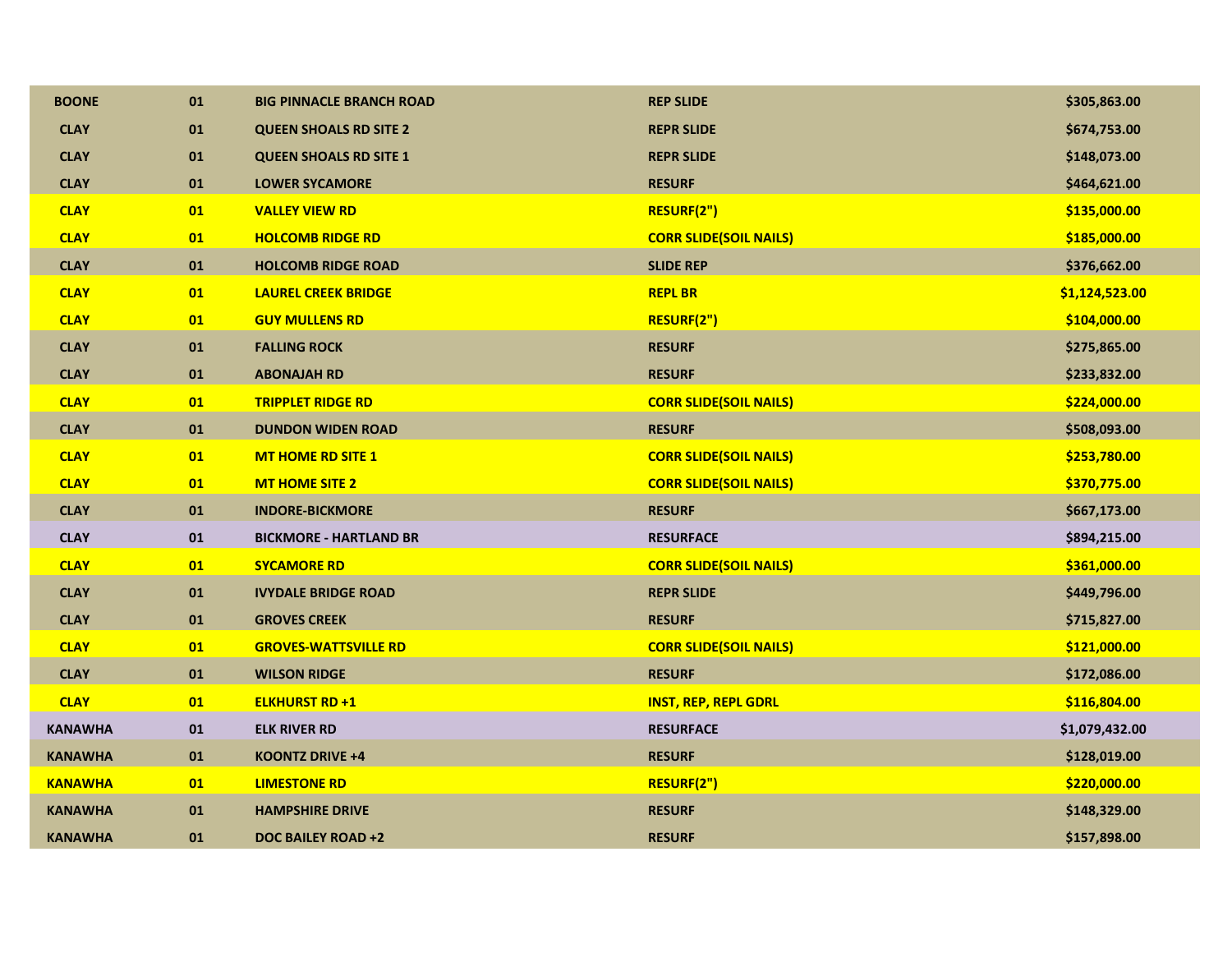| <b>KANAWHA</b> | 01       | <b>RABEL MOUNTAIN ROAD</b>       | <b>REPL CULVERT</b>           | \$200,000.00   |
|----------------|----------|----------------------------------|-------------------------------|----------------|
| <b>KANAWHA</b> | 01       | <b>ROCKCREST ROAD SITE 2</b>     | <b>REP SLIDE</b>              | \$240,131.00   |
| <b>KANAWHA</b> | 01       | <b>ROCKCREST ROAD SITE 1</b>     | <b>REP SLIDE</b>              | \$218,139.00   |
| <b>KANAWHA</b> | 01       | <b>MIDDLE FORK RD</b>            | <b>CORR SLIDE(SOIL NAILS)</b> | \$130,700.00   |
| <b>KANAWHA</b> | 01       | <b>EMMONS</b>                    | <b>RESURF</b>                 | \$192,128.00   |
| <b>KANAWHA</b> | 01       | <b>PFC WF HARRISON MEM BR</b>    | <b>REPL BR</b>                | \$1,340,000.00 |
| <b>KANAWHA</b> | 01       | <b>TRACE CREEK</b>               | <b>SLIDE REPR</b>             | \$159,000.00   |
| <b>KANAWHA</b> | 01       | <b>SMITH RD +1</b>               | <b>RESURF</b>                 | \$430,854.00   |
| <b>KANAWHA</b> | 01       | <b>SISSONVILLE RD</b>            | <b>RESURF</b>                 | \$475,810.00   |
| <b>KANAWHA</b> | 01       | <b>WOODWARD DRIVE</b>            | <b>RESURF(1.5")</b>           | \$188,000.00   |
| <b>KANAWHA</b> | 01       | <b>KANAWHA TWO MILE</b>          | <b>REPL CULVERT</b>           | \$200,000.00   |
| <b>KANAWHA</b> | 01       | <b>1ST AVE</b>                   | <b>RESURF(1.5")</b>           | \$820,000.00   |
| <b>KANAWHA</b> | 01       | <b>DUTCH HOLLOW ROAD</b>         | <b>RESURF</b>                 | \$83,708.00    |
| <b>KANAWHA</b> | 01       | <b>KINGS STREET</b>              | <b>RESURF</b>                 | \$100,000.00   |
| <b>KANAWHA</b> | 01       | <b>WHITE OAK DRIVE BRIDGE</b>    | <b>REPL BR</b>                | \$588,422.00   |
| <b>KANAWHA</b> | 01       | <b>DERRICKS CREEK RD</b>         | <b>CORR SLIDE(SOIL NAILS)</b> | \$273,125.00   |
| <b>KANAWHA</b> | 01       | <b>POCATALICO RIVER RD #1</b>    | <b>SLIDE REP</b>              | \$182,893.00   |
| <b>KANAWHA</b> | 01       | <b>POCATALICO RIVER RD #2</b>    | <b>SLIDE REP</b>              | \$105,635.00   |
| <b>KANAWHA</b> | 01       | <b>PATTERSON FORK ROAD</b>       | <b>SLIDE REP</b>              | \$87,629.00    |
| <b>KANAWHA</b> | 01       | <b>AARONS FORK ROAD</b>          | <b>SLIDE REP</b>              | \$81,464.00    |
| <b>KANAWHA</b> | 01       | <b>COOPERS CREEK SITE 1</b>      | <b>REPL CULVERT</b>           | \$224,804.00   |
| <b>KANAWHA</b> | $\bf 01$ | <b>COOPERS CREEK SITE 2</b>      | <b>REPL CULVERT</b>           | \$200,000.00   |
| <b>KANAWHA</b> | $\bf 01$ | <b>JAKES RUN ROAD</b>            | <b>RESURF</b>                 | \$69,263.00    |
| <b>KANAWHA</b> | 01       | <b>LEFT FORK BIG FORK ROAD</b>   | <b>REP SLIDE</b>              | \$93,365.00    |
| <b>KANAWHA</b> | 01       | <b>LITTLE SANDY CK RD SITE 1</b> | <b>CORR SLIDE(SOIL NAILS)</b> | \$215,470.00   |
| <b>KANAWHA</b> | 01       | <b>LITTLE SANDY CK RD #2</b>     | <b>SLIDE REP</b>              | \$530,000.00   |
| <b>KANAWHA</b> | 01       | <b>MILL CREEK</b>                | <b>RESURF</b>                 | \$336,060.00   |
| KANAWHA        | 01       | <b>UPPER PINCH</b>               | <b>RESURF</b>                 | \$5,760.00     |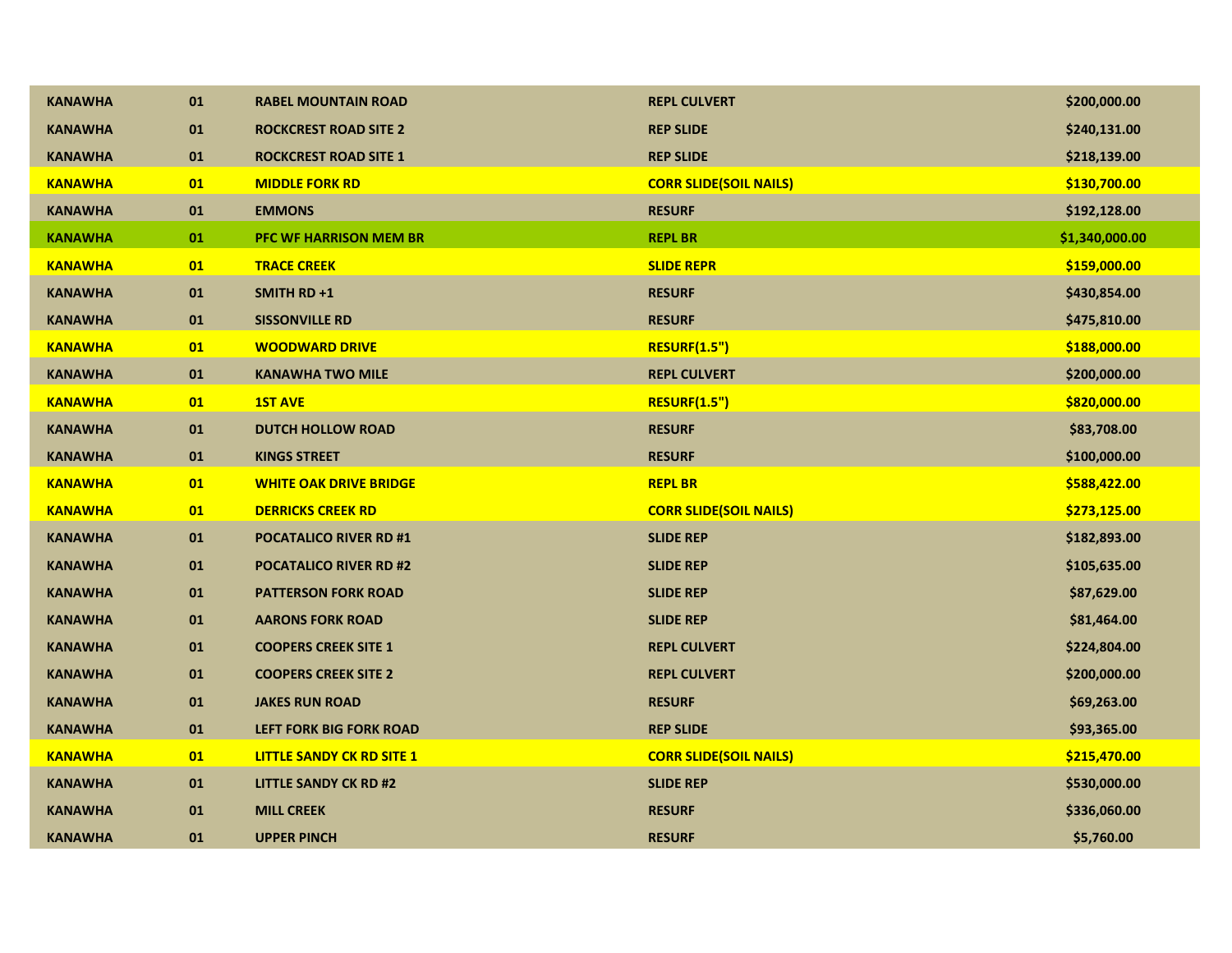| <b>KANAWHA</b> | 01 | <b>WILLS CREEK</b>               | <b>RESURF</b>                       | \$334,197.00    |
|----------------|----|----------------------------------|-------------------------------------|-----------------|
| <b>KANAWHA</b> | 01 | <b>WILLS CREEK ROAD SITE 2</b>   | <b>REP SLIDE</b>                    | \$272,285.00    |
| <b>KANAWHA</b> | 01 | <b>SANDERSON BRIDGE</b>          | <b>REPL BR</b>                      | \$985,815.00    |
| <b>KANAWHA</b> | 01 | <b>BLUE CREEK RD</b>             | <b>CORR SLIDE(SOIL NAILS)</b>       | \$271,000.00    |
| <b>KANAWHA</b> | 01 | <b>THOROFARE ROAD BRIDGE</b>     | <b>REPL BR</b>                      | \$541,000.00    |
| <b>KANAWHA</b> | 01 | <b>STRAWBERRY RD +8</b>          | <b>RESURF(1.5")</b>                 | \$225,000.00    |
| <b>KANAWHA</b> | 01 | <b>STRAWBERRY RD</b>             | <b>RESURF(1.5")</b>                 | \$95,597.00     |
| <b>KANAWHA</b> | 01 | 40TH ST-33RD ST                  | <b>PAVE REHAB, DRAIN, SIDEWALK</b>  | \$9,000,000.00  |
| <b>KANAWHA</b> | 01 | <b>THREE MILE BLUE CREEK</b>     | <b>RESURF</b>                       | \$72,618.00     |
| <b>KANAWHA</b> | 01 | <b>ROBINSON ST+1</b>             | RESURF(2")                          | \$140,000.00    |
| <b>KANAWHA</b> | 01 | LEATHERWOOD +2                   | <b>RESURF</b>                       | \$540,000.00    |
| <b>KANAWHA</b> | 01 | <b>DUTCH RIDGE SITE 1</b>        | <b>CORR SLIDE(SOIL NAILS)</b>       | \$268,025.00    |
| <b>KANAWHA</b> | 01 | <b>LITTLE CREEK</b>              | <b>RESURF</b>                       | \$0.00          |
| <b>KANAWHA</b> | 01 | <b>DECOTA RD</b>                 | <b>RESURF(1.5")</b>                 | \$420,000.00    |
| <b>KANAWHA</b> | 01 | TOM WILLIAMS FAMILY +3           | <b>REPL DECK, C&amp;P FOUR BR'S</b> | \$21,560,722.00 |
| <b>KANAWHA</b> | 01 | <b>EDENS FORK - TUPPERS CR R</b> | <b>FULL DEPTH PCC</b>               | \$11,966,547.00 |
| <b>KANAWHA</b> | 01 | <b>ACCESS RD - WILLIS CREEK</b>  | <b>MILL RUBBLIZE</b>                | \$9,699,598.00  |
| <b>KANAWHA</b> | 01 | <b>CABIN CREEK RD</b>            | <b>RESURF(1.5")</b>                 | \$232,000.00    |
| <b>KANAWHA</b> | 01 | <b>CRAWFORD BOTTOM BRIDGE</b>    | <b>REPL BR</b>                      | \$890,426.00    |
| <b>KANAWHA</b> | 01 | <b>KELLEYS CREEK ROAD</b>        | <b>REPL CULVERT</b>                 | \$200,000.00    |
| <b>KANAWHA</b> | 01 | <b>DOC BAILEY RD +15</b>         | <b>INST/REP/REPL GDRL</b>           | \$566,522.00    |
| <b>KANAWHA</b> | 01 | <b>CHARLESTON-MILLKEN ROAD</b>   | <b>SLIDE REP</b>                    | \$144,109.00    |
| <b>KANAWHA</b> | 01 | <b>AIRPORT ROAD</b>              | <b>RESURF</b>                       | \$116,836.00    |
| <b>KANAWHA</b> | 01 | <b>BROOK HILL</b>                | <b>RESURF</b>                       | \$54,437.00     |
| <b>KANAWHA</b> | 01 | <b>MEADOWBROOK DRIVE</b>         | <b>RESURF</b>                       | \$20,302.00     |
| <b>KANAWHA</b> | 01 | <b>SPENCER RD</b>                | <b>RESURF(1.5")</b>                 | \$356,000.00    |
| <b>KANAWHA</b> | 01 | <b>RUTHDALE RD</b>               | <b>RESURF(1.5")</b>                 | \$186,598.00    |
| <b>KANAWHA</b> | 01 | <b>RHL BLVD CONN</b>             | <b>CONST RDWY, BR</b>               | \$19,210,000.00 |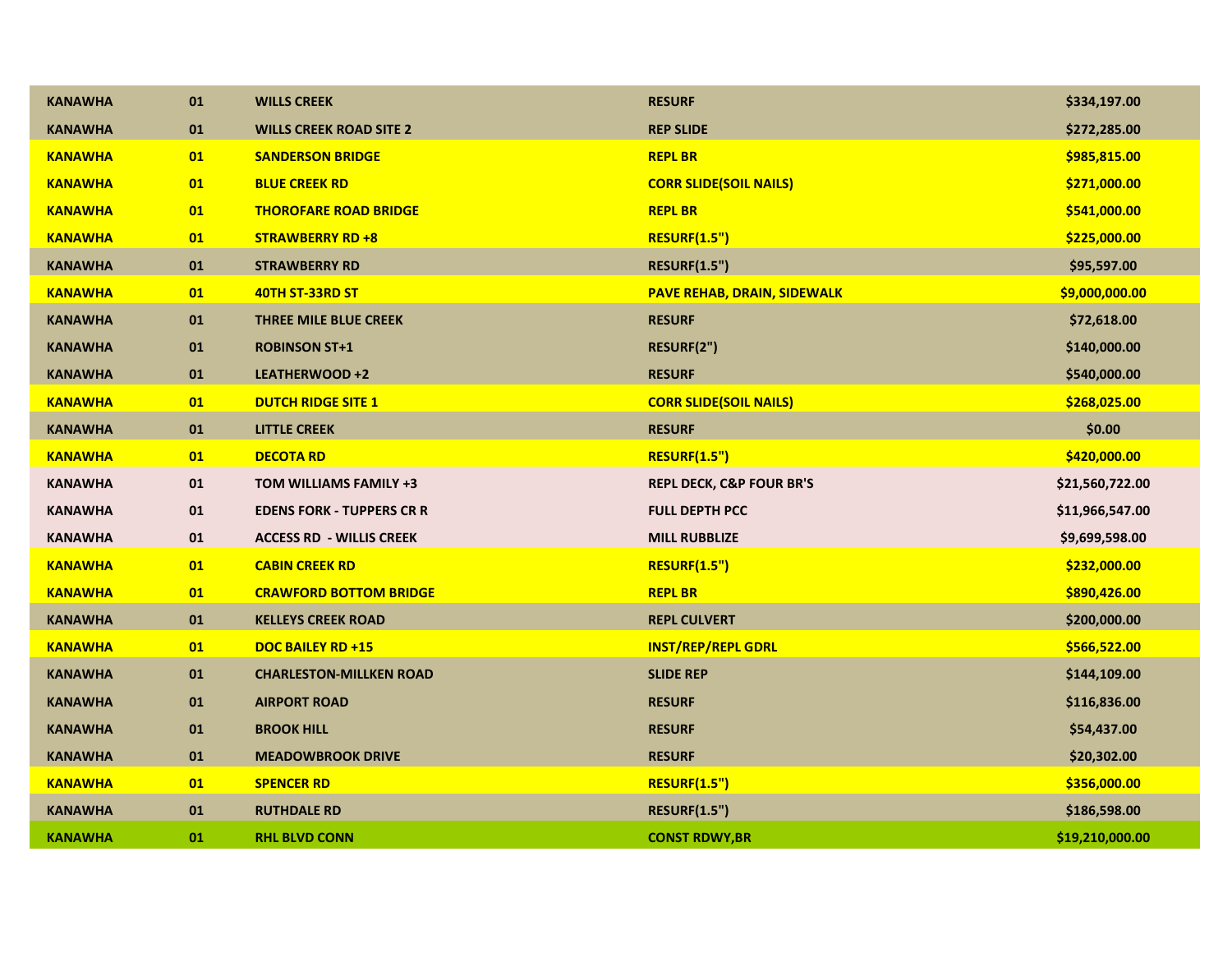| <b>KANAWHA</b> | 01       | <b>WV 622-CROSS LANES</b>        | <b>WIDEN RDWAY</b>           | \$16,000,000.00 |
|----------------|----------|----------------------------------|------------------------------|-----------------|
| <b>MASON</b>   | 01       | <b>OLD RIVER ELWELL- SALT CR</b> | <b>RESURFACE</b>             | \$801,399.00    |
| <b>MASON</b>   | 01       | <b>PLEASANT RIDGE ROAD</b>       | <b>RESURF</b>                | \$144,582.00    |
| <b>MASON</b>   | 01       | <b>SANDHILL RD</b>               | <b>RESURF(1.5")</b>          | \$353,000.00    |
| <b>MASON</b>   | 01       | <b>SANDHILL RD</b>               | <b>RESURF(1.5")</b>          | \$311,870.00    |
| <b>MASON</b>   | 01       | <b>JERICHO RD</b>                | <b>ORR SLIDE(SOIL NAILS)</b> | \$243,600.00    |
| <b>MASON</b>   | 01       | <b>HARVEY CHAPEL BRIDGE</b>      | <b>REPL BR</b>               | \$603,382.00    |
| <b>MASON</b>   | 01       | <b>THOMAS RIDGE RD</b>           | RESURF(2")                   | \$137,760.00    |
| <b>MASON</b>   | 01       | <b>HORSELICK</b>                 | <b>RESURF</b>                | \$138,326.00    |
| <b>MASON</b>   | 01       | <b>JEFFERS RIDGE RD</b>          | <b>RESURF</b>                | \$67,973.00     |
| <b>MASON</b>   | 01       | <b>IVY DURST RD</b>              | <b>RESURF</b>                | \$284,296.00    |
| <b>MASON</b>   | 01       | <b>CAPEHART BRIDGE</b>           | <b>REPL BR</b>               | \$1,353,000.00  |
| <b>MASON</b>   | $\bf 01$ | <b>TICKVILLE BR</b>              | <b>REPLACE BRIDGE</b>        | \$1,863,897.00  |
| <b>MASON</b>   | 01       | <b>GUYAN CREEK BRIDGE</b>        | <b>REPL BR</b>               | \$592,018.00    |
| <b>MASON</b>   | 01       | <b>ARBUCKLE THRU TRUSS BRIDG</b> | <b>REPL BR</b>               | \$901,265.00    |
| <b>MASON</b>   | 01       | <b>LETART CONCRETE T-BEAM</b>    | <b>REPL BR</b>               | \$800,000.00    |
| <b>MASON</b>   | 01       | <b>BIG BUZZARD GIRDER BRIDGE</b> | <b>REPL BR</b>               | \$425,409.00    |
| <b>MASON</b>   | 01       | <b>MILLSTONE</b>                 | <b>RESURF</b>                | \$195,295.00    |
| <b>MASON</b>   | 01       | <b>POTTS CHAPEL PONY TRUSS B</b> | <b>REPL BR</b>               | \$466,554.00    |
| <b>MASON</b>   | 01       | <b>SIXTEENMILE CREEK BRIDGE</b>  | <b>REPL BR</b>               | \$619,040.00    |
| <b>MASON</b>   | 01       | <b>WV 87-FLATROCK</b>            | <b>SLIDE REP</b>             | \$262,810.00    |
| <b>MASON</b>   | 01       | JERICO RD +2                     | <b>INST, REP, REPL GDRL</b>  | \$169,957.00    |
| <b>MINGO</b>   | 01       | <b>LAUREL CREEK RD</b>           | RESURF(2")                   | \$522,540.00    |
| <b>PUTNAM</b>  | 01       | <b>MANILLA CR RD</b>             | <b>RESURFACE 2"</b>          | \$270,000.00    |
| <b>PUTNAM</b>  | 01       | <b>JIM RIDGE RD</b>              | RESURF(2")                   | \$310,000.00    |
| <b>PUTNAM</b>  | 01       | <b>DUNLAP RD</b>                 | RESURF(2")                   | \$90,000.00     |
| <b>PUTNAM</b>  | 01       | <b>TURKEY BR RD</b>              | RESURF(2")                   | \$95,548.00     |
| <b>PUTNAM</b>  | 01       | <b>18 MILE CREEK ROAD</b>        | <b>REP SLIDE</b>             | \$158,329.00    |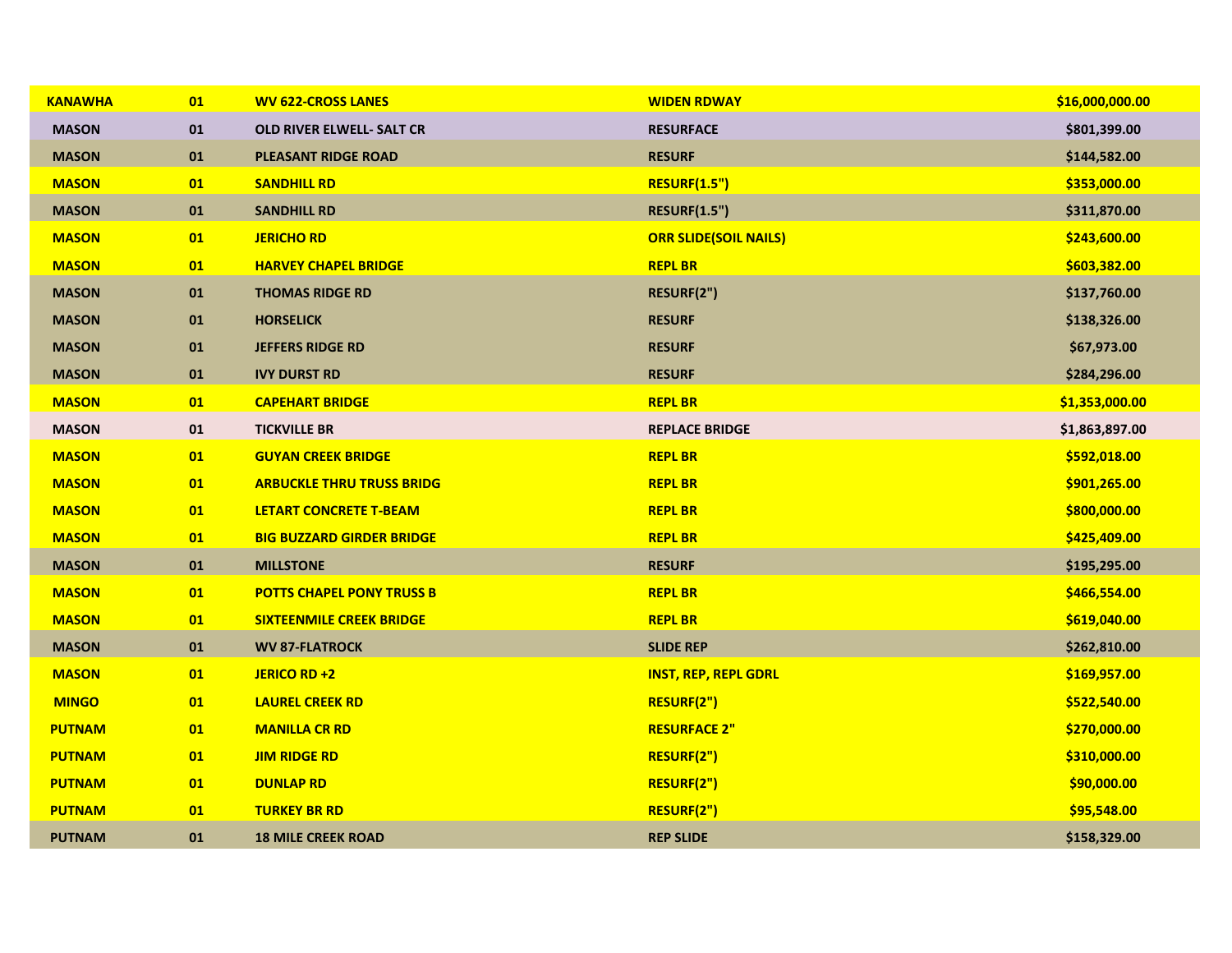| <b>PUTNAM</b> | 01 | <b>18 MILE CREEK</b>             | <b>RESURF</b>                      | \$248,593.00     |
|---------------|----|----------------------------------|------------------------------------|------------------|
| <b>PUTNAM</b> | 01 | <b>STEEL RIDGE</b>               | RESURF(2")                         | \$575,000.00     |
| <b>PUTNAM</b> | 01 | <b>HURRICANE CREEK ROAD</b>      | <b>REPR SLIDE</b>                  | \$344,830.00     |
| <b>PUTNAM</b> | 01 | <b>TRACE FORK</b>                | RESURF(2")                         | \$180,000.00     |
| <b>PUTNAM</b> | 01 | <b>GUANO CR RD</b>               | RESURF(2")                         | \$190,000.00     |
| <b>PUTNAM</b> | 01 | <b>POINTDEXTER RD</b>            | RESURF(2")                         | \$130,000.00     |
| <b>PUTNAM</b> | 01 | <b>SILVER STREET SITE 1</b>      | <b>SLIDE REP</b>                   | \$135,493.00     |
| <b>PUTNAM</b> | 01 | <b>SILVER STREET SITE 2</b>      | <b>SLIDE REP</b>                   | \$350,170.00     |
| <b>PUTNAM</b> | 01 | <b>SCARY CREEK</b>               | <b>REPL CULVERT</b>                | \$315,314.00     |
| <b>PUTNAM</b> | 01 | <b>SCOTT RIDGE RD</b>            | RESURF(2")                         | \$215,000.00     |
| <b>PUTNAM</b> | 01 | <b>MUD LICK RIGHT FORK</b>       | RESURF(2")                         | \$360,000.00     |
| <b>PUTNAM</b> | 01 | WV 869-MASON CO 40               | <b>PAVE</b>                        | \$58,458,626.00  |
| <b>PUTNAM</b> | 01 | <b>CUSTER RIDGE RD</b>           | <b>RESURF</b>                      | \$207,431.00     |
| <b>PUTNAM</b> | 01 | <b>SCHOWEN HILL RD SITE 2</b>    | <b>CORR SLIDE(SOIL NAILS)</b>      | \$473,140.00     |
| <b>PUTNAM</b> | 01 | <b>MCCLANAHAN BR +1</b>          | <b>REPLACE 2 BRIDGES</b>           | \$2,490,600.00   |
| <b>PUTNAM</b> | 01 | <b>CLYMERS CREEK RD</b>          | RESURF(2")                         | \$334,000.00     |
| <b>PUTNAM</b> | 01 | <b>HAMON DRIVE</b>               | <b>RESURF</b>                      | \$48,852.00      |
| <b>PUTNAM</b> | 01 | <b>MIDDLE TRACE</b>              | <b>RESURF</b>                      | \$132,483.00     |
| <b>PUTNAM</b> | 01 | US35/I-64 I/C-NITRO I/C          | <b>UPGR TO 6 LNS, CONST NEW BR</b> | \$244,683,660.00 |
| <b>PUTNAM</b> | 01 | <b>DAIRY RD +4</b>               | <b>INST, REP, REPL GDRL</b>        | \$169,957.00     |
| <b>PUTNAM</b> | 01 | <b>MORGANS LANDING-WINFIELD</b>  | <b>RESURF(1.5")</b>                | \$402,587.00     |
| <b>PUTNAM</b> | 01 | <b>WINFIELD-FRAZIERS BOTTOM</b>  | <b>RESURF(1.5")</b>                | \$289,872.00     |
| <b>CABELL</b> | 02 | <b>UNION RIDGE</b>               | <b>RESURF</b>                      | \$391,945.00     |
| <b>CABELL</b> | 02 | <b>HOWELLS MILL</b>              | <b>RESURF(1.5")</b>                | \$260,000.00     |
| <b>CABELL</b> | 02 | <b>UNION RIDGE ROAD</b>          | <b>SLIDE REP</b>                   | \$162,720.00     |
| <b>CABELL</b> | 02 | <b>MILLERSPORT - GREEN BOTTO</b> | <b>RESURFACE</b>                   | \$970,946.00     |
| <b>CABELL</b> | 02 | <b>CLUTTS HILL RD</b>            | <b>RESURF(1.5")</b>                | \$80,000.00      |
| <b>CABELL</b> | 02 | <b>NEWMANS BRANCH RD</b>         | <b>CORR SLIDE(PILING)</b>          | \$0.00           |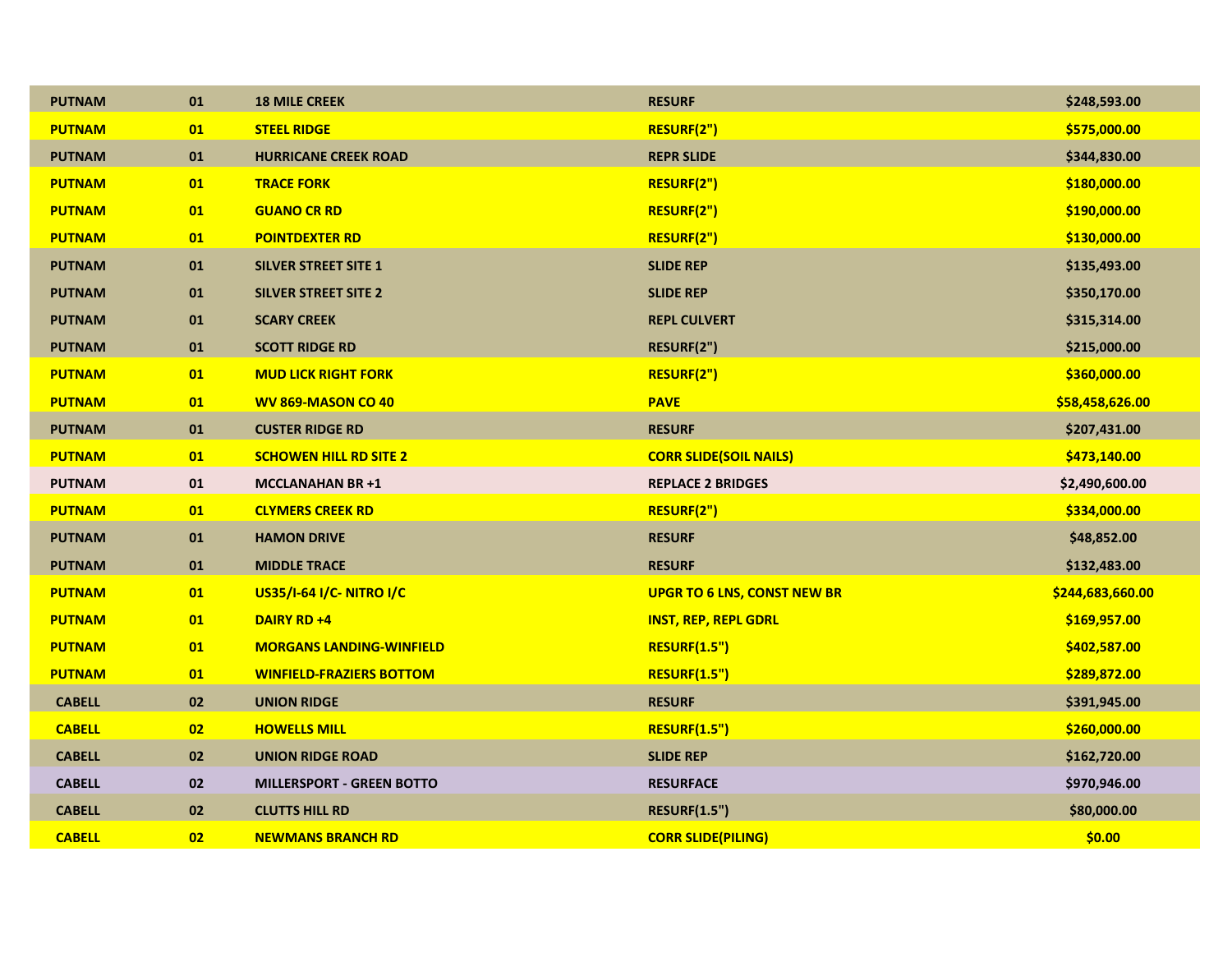| <b>CABELL</b> | 02 | <b>MELISSA</b>                   | <b>REPR SLIDE</b>         | \$107,964.00   |
|---------------|----|----------------------------------|---------------------------|----------------|
| <b>CABELL</b> | 02 | <b>SEVEN MILE RD</b>             | <b>CORR SLIDE(PILING)</b> | \$312,837.00   |
| <b>CABELL</b> | 02 | <b>BARKERS RIDGE</b>             | <b>RESURF</b>             | \$350,000.00   |
| <b>CABELL</b> | 02 | <b>BLUE SULPHUR RD</b>           | <b>RESURF</b>             | \$243,000.00   |
| <b>CABELL</b> | 02 | <b>PRICHARD RD</b>               | <b>CORR SLIDE(PILING)</b> | \$220,333.00   |
| <b>CABELL</b> | 02 | <b>WEST MUD RIVER ROAD +2</b>    | <b>REPR SLIDE</b>         | \$654,528.00   |
| <b>CABELL</b> | 02 | <b>RUSSELL CREEK BRIDGE +1</b>   | <b>DECK REPR/RESURF</b>   | \$41,238.00    |
| <b>CABELL</b> | 02 | <b>ROACH CHURCH BR +2</b>        | <b>REPL 3 BRIDGES</b>     | \$8,619,171.00 |
| <b>CABELL</b> | 02 | <b>MCCOMAS RD</b>                | <b>RESURFACE</b>          | \$713,661.00   |
| <b>CABELL</b> | 02 | <b>LITTLE FUDGES CREEK</b>       | <b>RESURF</b>             | \$171,107.00   |
| <b>CABELL</b> | 02 | <b>LEFT FORK FUDGES CREEK RD</b> | <b>RESURF(1.5")</b>       | \$60,000.00    |
| <b>CABELL</b> | 02 | <b>GREEN VALLEY 2 +1</b>         | <b>SLIDE REP</b>          | \$37,535.00    |
| <b>CABELL</b> | 02 | <b>GREEN VALLEY SLIP</b>         | <b>REPR SLIP</b>          | \$208,008.00   |
| <b>CABELL</b> | 02 | <b>GREEN VALLEY DR +1</b>        | <b>SLIDE REP</b>          | \$334,853.00   |
| <b>CABELL</b> | 02 | <b>GRAPEVINE ROAD</b>            | <b>RESURF</b>             | \$103,423.00   |
| <b>CABELL</b> | 02 | <b>OLD 8TH STREET RD</b>         | <b>RESURF</b>             | \$233,000.00   |
| <b>CABELL</b> | 02 | <b>SKYVIEW DR +2</b>             | <b>RESURF</b>             | \$224,000.00   |
| <b>CABELL</b> | 02 | <b>HENRY FRANCE RD</b>           | <b>RESURF(1.5")</b>       | \$50,000.00    |
| <b>CABELL</b> | 02 | <b>SWAMP BRANCH CULVERT</b>      | <b>REPL CULVERT</b>       | \$402,214.00   |
| <b>CABELL</b> | 02 | <b>ROACH ROAD CULVERT</b>        | <b>REPL CULVERT</b>       | \$352,210.00   |
| <b>CABELL</b> | 02 | <b>CAVILL CREEK RD</b>           | <b>RESURF</b>             | \$217,000.00   |
| <b>CABELL</b> | 02 | <b>CRESS ROAD</b>                | <b>CORR SLIDE(PILING)</b> | \$252,037.00   |
| <b>CABELL</b> | 02 | <b>MADISON CREEK RD</b>          | <b>CORR SLIDE(PILING)</b> | \$247,897.00   |
| <b>CABELL</b> | 02 | US 52 SLIP LINE                  | <b>SLIP LINE PIPE</b>     | \$115,938.00   |
| <b>CABELL</b> | 02 | <b>CAMP BRANCH ROAD</b>          | <b>RESURF(1.5")</b>       | \$270,000.00   |
| <b>CABELL</b> | 02 | <b>IRVING ROAD</b>               | <b>RESURF</b>             | \$16,054.00    |
| <b>CABELL</b> | 02 | <b>WIRE BRANCH RD</b>            | <b>RESURF(1.5")</b>       | \$120,000.00   |
| <b>CABELL</b> | 02 | <b>BETHESDA DR</b>               | <b>RESURF(1.5)</b>        | \$30,000.00    |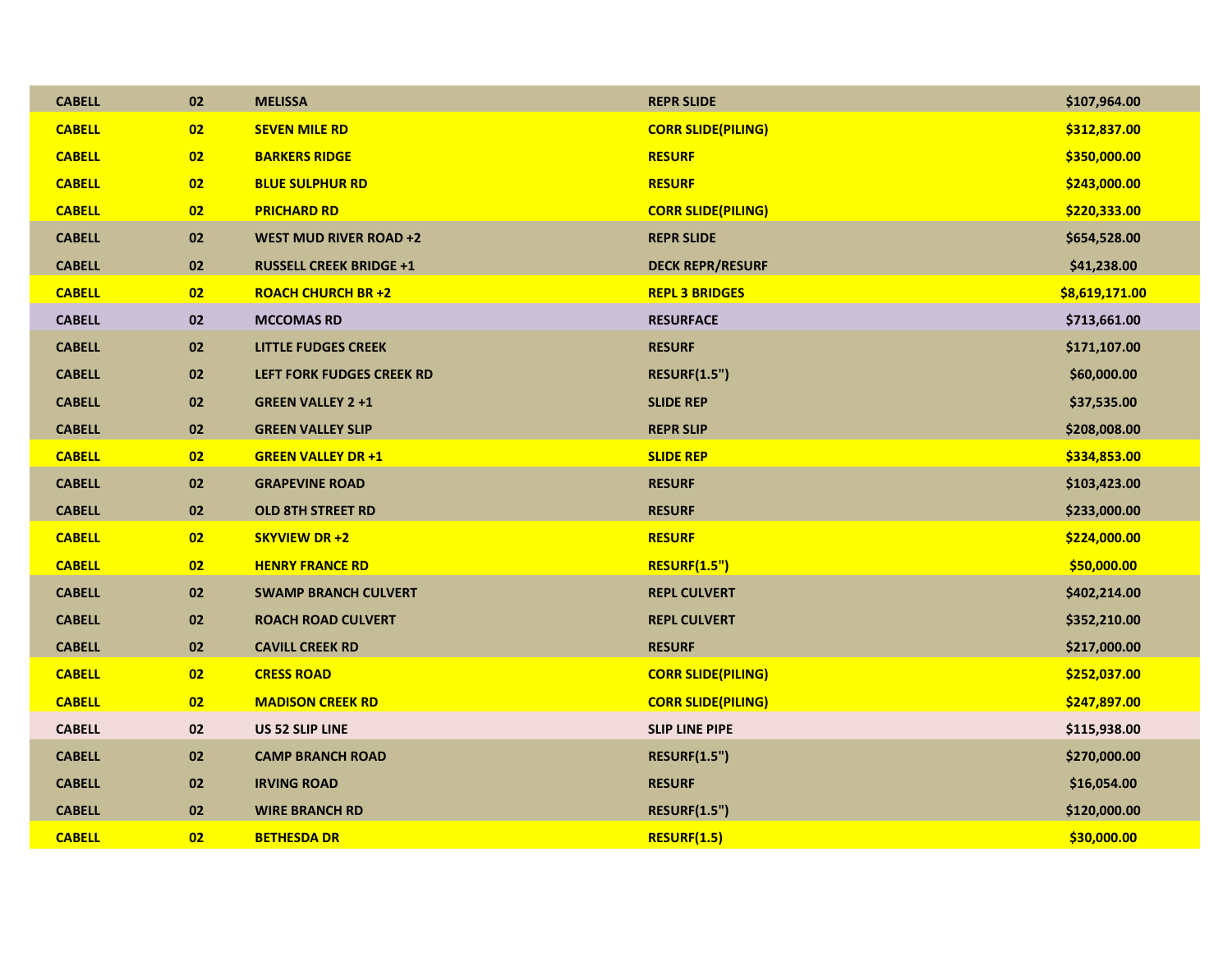| <b>CABELL</b>  | 02 | <b>UPPER HEATH CREEK RD</b>     | <b>RESURF(1.5")</b>                   | \$175,000.00     |
|----------------|----|---------------------------------|---------------------------------------|------------------|
| <b>CABELL</b>  | 02 | <b>29TH ST TO GUYANDOTTE BR</b> | <b>WIDEN TO 6 LN AND REPL BRIDGES</b> | \$103,790,500.00 |
| <b>CABELL</b>  | 02 | <b>MILTON - US 35</b>           | FULL DEPTH PCC, GDRL, DR              | \$61,613,544.00  |
| <b>CABELL</b>  | 02 | <b>CULLODEN INTERCHANGE</b>     | <b>CONST NEW I/C AND CONNECTORS</b>   | \$34,300,000.00  |
| <b>CABELL</b>  | 02 | <b>SMITH CREEK</b>              | <b>RESURF</b>                         | \$263,714.00     |
| <b>CABELL</b>  | 02 | <b>CABELL GO1 2020 GDRL</b>     | <b>GDRL</b>                           | \$219,856.00     |
| <b>LINCOLN</b> | 02 | <b>WOODVILLE BRIDGE</b>         | <b>REPL BR</b>                        | \$942,037.00     |
| <b>LINCOLN</b> | 02 | <b>GARRETTS BEND</b>            | <b>CORR SLIDE(PILING)</b>             | \$191,623.00     |
| <b>LINCOLN</b> | 02 | <b>GREEN SHOALS RD</b>          | <b>RESURF(1.5")</b>                   | \$170,000.00     |
| <b>LINCOLN</b> | 02 | <b>UPPER MUD RIVER RD</b>       | <b>RESURF</b>                         | \$236,000.00     |
| <b>LINCOLN</b> | 02 | <b>SOUTH CUBA BRIDGE</b>        | <b>REPL BR</b>                        | \$1,412,991.00   |
| <b>LINCOLN</b> | 02 | <b>RANGER-ROCKVILLE</b>         | <b>RESURF</b>                         | \$315,000.00     |
| <b>LINCOLN</b> | 02 | <b>GUYAN RIVER ROAD +9</b>      | <b>REPL PIPE</b>                      | \$693,035.00     |
| <b>LINCOLN</b> | 02 | <b>SAND CREEK RD</b>            | <b>CORR SLIDE(SOIL NAILS)</b>         | \$172,000.00     |
| <b>LINCOLN</b> | 02 | <b>FOUR MILE RD</b>             | <b>RESURF(1.5")</b>                   | \$600,000.00     |
| <b>LINCOLN</b> | 02 | <b>TANGO RD</b>                 | <b>RESURF(1.5)</b>                    | \$210,000.00     |
| <b>LINCOLN</b> | 02 | <b>SANDBAR BRIDGE</b>           | <b>REPL BR</b>                        | \$1,098,432.00   |
| <b>LINCOLN</b> | 02 | <b>BIG UGLY CREEK RD</b>        | <b>RESURF(1.5")</b>                   | \$145,000.00     |
| <b>LINCOLN</b> | 02 | <b>BIG HARTS CREEK RD</b>       | <b>CORR SLIDE(PILING)</b>             | \$155,297.00     |
| <b>LINCOLN</b> | 02 | <b>E FORK OF 14 MILE CR BR</b>  | <b>REPL BR</b>                        | \$1,848,472.00   |
| <b>LINCOLN</b> | 02 | <b>SULPHUR SPRING BRANCH RD</b> | <b>RESURF(1.5")</b>                   | \$180,000.00     |
| <b>LINCOLN</b> | 02 | <b>NINE MILE RD</b>             | <b>RESURF</b>                         | \$230,000.00     |
| <b>LINCOLN</b> | 02 | TEN MILE RD +1                  | <b>RESURF</b>                         | \$256,000.00     |
| <b>LINCOLN</b> | 02 | <b>LINCOLN GO1 2020 GDRL</b>    | <b>GDRL</b>                           | \$279,834.00     |
| <b>LINCOLN</b> | 02 | <b>SUMERCO SLIDE</b>            | <b>REP SLIDE</b>                      | \$214,500.00     |
| <b>LOGAN</b>   | 02 | <b>SMOKEHOUSE ROAD</b>          | <b>RESURF</b>                         | \$236,155.00     |
| <b>LOGAN</b>   | 02 | <b>SMOKEHOUSE FORK</b>          | <b>CORR SLIDE(PILING)</b>             | \$160,839.00     |
| <b>LOGAN</b>   | 02 | <b>NORTH SHEGON BRIDGE</b>      | <b>REPL BR</b>                        | \$1,659,389.00   |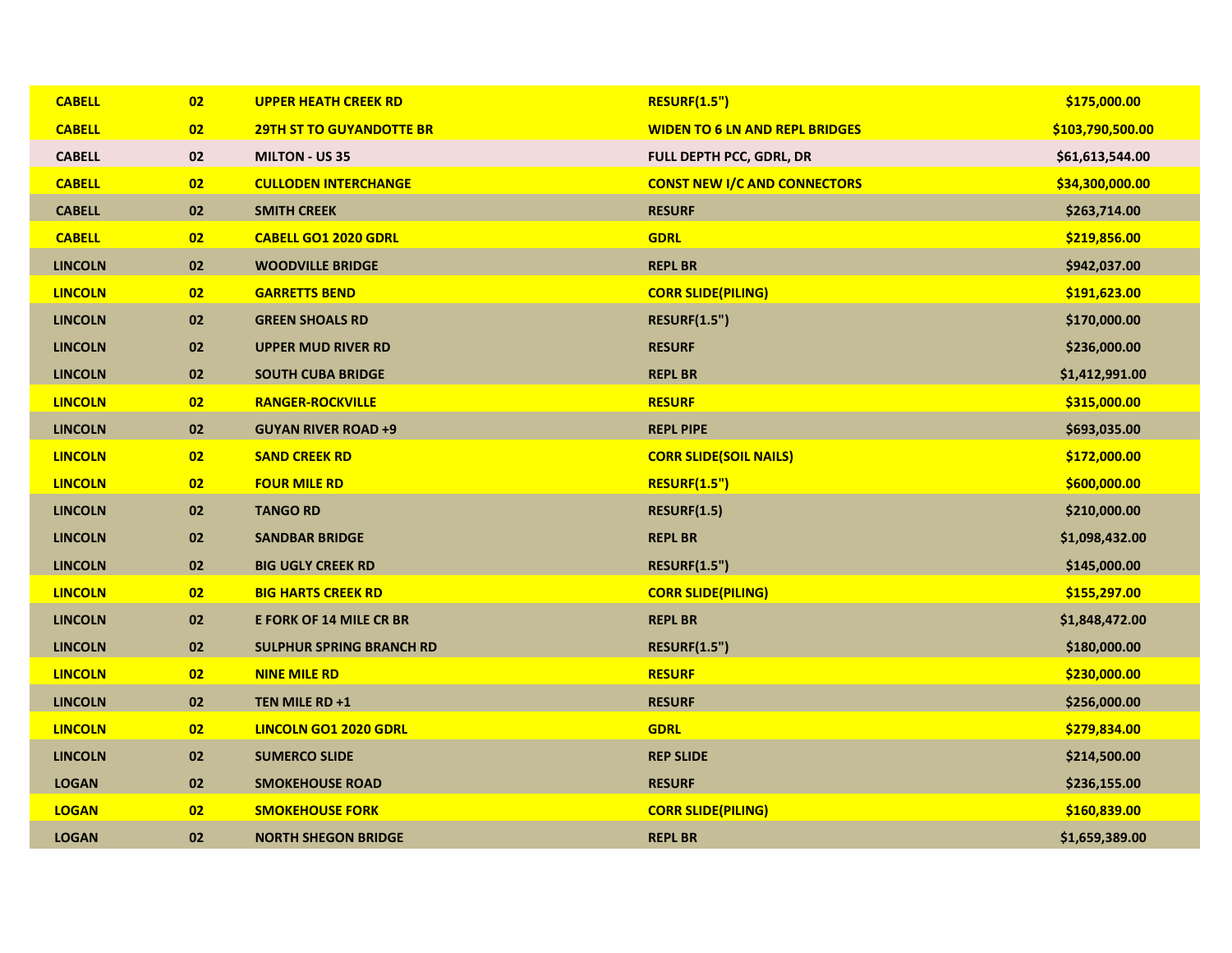| <b>LOGAN</b> | 02 | <b>LONG FORK MILL CREEK</b>      | <b>RESURF(1.5")</b>                     | \$115,000.00   |
|--------------|----|----------------------------------|-----------------------------------------|----------------|
| <b>LOGAN</b> | 02 | <b>BUNGALOW WOODS RD</b>         | <b>REPAIR SLIDE</b>                     | \$323,311.00   |
| <b>LOGAN</b> | 02 | <b>LOGAN VO-TECH BRIDGE</b>      | <b>REPR DECK</b>                        | \$533,789.00   |
| <b>LOGAN</b> | 02 | <b>SANDLICK BRANCH</b>           | <b>RESURF</b>                           | \$106,686.00   |
| <b>LOGAN</b> | 02 | <b>GREENVILLE ROAD</b>           | <b>RESURF</b>                           | \$140,170.00   |
| <b>LOGAN</b> | 02 | <b>COW CREEK RD</b>              | <b>RESURF(1.5")</b>                     | \$245,000.00   |
| <b>LOGAN</b> | 02 | <b>RUM CREEK</b>                 | <b>CORR SLIDES(2)(PILING)</b>           | \$530,017.00   |
| <b>LOGAN</b> | 02 | <b>RUM CREEK ROAD SLIDE +1</b>   | <b>REPR SLIDE</b>                       | \$618,492.00   |
| <b>LOGAN</b> | 02 | <b>BLAIR SLAB</b>                | <b>REPL BR</b>                          | \$1,044,814.00 |
| <b>LOGAN</b> | 02 | <b>KROGER-CORA</b>               | <b>RESURF</b>                           | \$297,460.00   |
| <b>LOGAN</b> | 02 | <b>MOUNTAIN VIEW ROAD #1</b>     | <b>REP SLIDE</b>                        | \$302,997.00   |
| <b>LOGAN</b> | 02 | <b>LOGAN GO1 2020 GDRL</b>       | <b>GDRL</b>                             | \$0.00         |
| <b>LOGAN</b> | 02 | <b>US 119 SLIP LINE MP 15.95</b> | <b>SLIP LINE PIPE</b>                   | \$159,525.00   |
| <b>LOGAN</b> | 02 | <b>US 119 SLIP LINE - MP16.3</b> | <b>SLIP LINE PIPE</b>                   | \$109,405.00   |
|              |    |                                  |                                         |                |
| <b>LOGAN</b> | 02 | <b>LOGAN CL - MAN</b>            | <b>MINOR WID, SHLDRS, RESURF</b>        | \$8,172,480.00 |
| <b>MINGO</b> | 02 | <b>MARROWBONE CREEK +1</b>       | <b>RESURF</b>                           | \$504,004.00   |
| <b>MINGO</b> | 02 | <b>BREEDEN CREEK ROAD SLIDE</b>  | <b>SLIDE REP</b>                        | \$1,094.00     |
| <b>MINGO</b> | 02 | <b>LAUREL CREEK GIRDER</b>       | <b>REPL BR (19.6 X 104)</b>             | \$500,000.00   |
| <b>MINGO</b> | 02 | <b>LAUREL CREEK RD SLIDE +1</b>  | <b>SLIDE REP</b>                        | \$857,127.00   |
| <b>MINGO</b> | 02 | <b>BIG ROCK BR +1</b>            | RPL 2 BR(30.5 X 86.5 & 30.5 X 105 SSWB) | \$3,553,958.00 |
| <b>MINGO</b> | 02 | <b>DINGESS RD</b>                | <b>RESURF(1.5")</b>                     | \$170,000.00   |
| <b>MINGO</b> | 02 | <b>BREEDEN TUNNEL BRIDGE</b>     | <b>REPL BR</b>                          | \$1,757,020.00 |
| <b>MINGO</b> | 02 | <b>JACOB/ELLEN VANCE MEM BR</b>  | <b>REPL BR</b>                          | \$1,713,281.00 |
| <b>MINGO</b> | 02 | <b>KIRK BRIDGE</b>               | <b>REPL BR</b>                          | \$730,554.00   |
| <b>MINGO</b> | 02 | <b>KIRK-DINGESS ROAD SLIDE</b>   | <b>REPR SLIDE</b>                       | \$100,000.00   |
| <b>MINGO</b> | 02 | <b>KIRK-DINGESS ROAD SLIDE</b>   | <b>REPR SLIDE</b>                       | \$136,233.00   |
| <b>MINGO</b> | 02 | <b>MITCHELL BRANCH ROAD</b>      | <b>RESURF</b>                           | \$105,000.00   |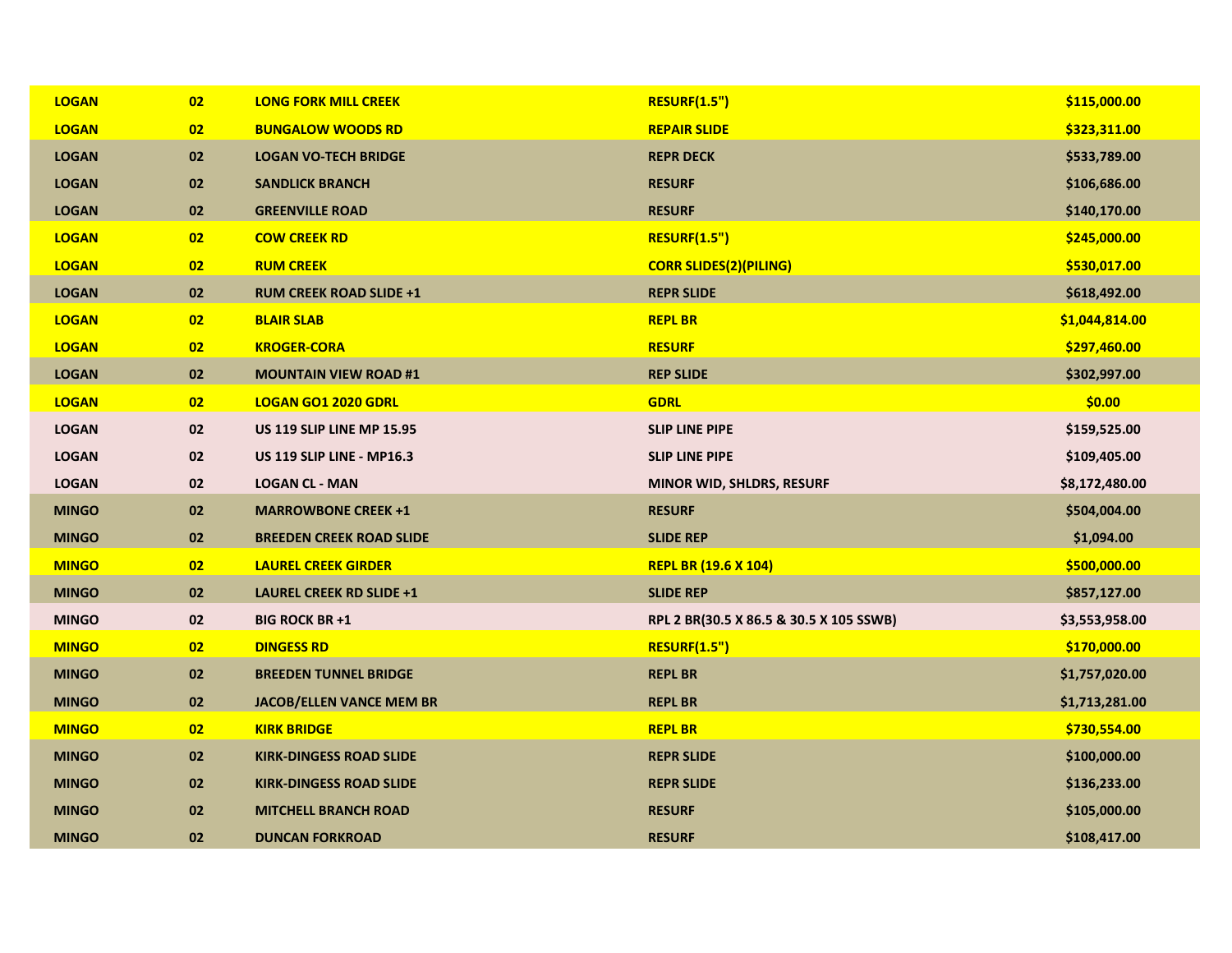| <b>MINGO</b> | 02 | <b>MATEWAN MALL BRIDGE</b>      | <b>REPL BR</b>                           | \$1,080,839.00  |
|--------------|----|---------------------------------|------------------------------------------|-----------------|
| <b>MINGO</b> | 02 | <b>SPRING FORK CULVERT</b>      | <b>REPL BR</b>                           | \$352,737.00    |
| <b>MINGO</b> | 02 | <b>RIGHT FORK GILBERT CREEK</b> | <b>RESURF</b>                            | \$72,427.00     |
| <b>MINGO</b> | 02 | <b>MTN VIEW TO GILBERT</b>      | PAVE 2 LN, 4LN CON GIL CONN, UPGR, 10&13 | \$55,000,000.00 |
| <b>MINGO</b> | 02 | <b>HORSEPEN SLIDE</b>           | <b>REP SLIDE</b>                         | \$15,518.00     |
| <b>MINGO</b> | 02 | <b>DANS BRANCH</b>              | <b>RESURF</b>                            | \$89,557.00     |
| <b>MINGO</b> | 02 | <b>DEN BR</b>                   | <b>RESURF(1.5")</b>                      | \$120,000.00    |
| <b>MINGO</b> | 02 | <b>HELL CREEK</b>               | <b>CORR SLIDE(PILING)</b>                | \$180,016.00    |
| <b>MINGO</b> | 02 | <b>ROCKHOUSE FORK</b>           | <b>RESURF</b>                            | \$178,000.00    |
| <b>MINGO</b> | 02 | <b>DAYSTAR RD</b>               | <b>RESURF</b>                            | \$112,000.00    |
| <b>MINGO</b> | 02 | <b>MINGO GO1 2020 GDRL</b>      | <b>GDRL</b>                              | \$162,175.00    |
| <b>MINGO</b> | 02 | <b>CABELL ST</b>                | <b>CORR SLIDE(SOIL NAILS)</b>            | \$180,000.00    |
| <b>MINGO</b> | 02 | <b>MARCUM ST</b>                | <b>CORR SLIDE(PILING)</b>                | \$212,077.00    |
| <b>WAYNE</b> | 02 | <b>BIG SANDY RIVER RD</b>       | <b>RESURF</b>                            | \$146,000.00    |
| <b>WAYNE</b> | 02 | <b>BUFFALO CREEK RD CULVERT</b> | <b>REPL CULVERT</b>                      | \$13,377.00     |
| <b>WAYNE</b> | 02 | <b>SPRING VALLEY SLIDE</b>      | <b>REP SLIDE</b>                         | \$1,999,204.00  |
| <b>WAYNE</b> | 02 | <b>LYNN OAK DRIVE</b>           | <b>RESURF(1.5")</b>                      | \$85,000.00     |
| <b>WAYNE</b> | 02 | <b>BEECH FORK RD</b>            | <b>CORR SLIDE(PILING)</b>                | \$279,443.00    |
| <b>WAYNE</b> | 02 | <b>WILSONS CREEK</b>            | <b>CORR SLIDE(SOIL NAILS)</b>            | \$143,000.00    |
| <b>WAYNE</b> | 02 | <b>BOWEN BRANCH BRIDGE</b>      | <b>DECK REPR</b>                         | \$550,593.00    |
| <b>WAYNE</b> | 02 | <b>RIGHT FORK WILSONS CREEK</b> | <b>RESURF</b>                            | \$348,647.00    |
| <b>WAYNE</b> | 02 | <b>BEECH FORK ROAD</b>          | <b>RESURF</b>                            | \$326,918.00    |
| <b>WAYNE</b> | 02 | <b>WHITES CREEK RD CULVERT</b>  | <b>REPL CULVERT</b>                      | \$543,665.00    |
| <b>WAYNE</b> | 02 | <b>TOMS CREEK</b>               | <b>CORR SLIDE(PILING)</b>                | \$153,160.00    |
| <b>WAYNE</b> | 02 | <b>BALANGEE BRANCH RD</b>       | <b>RESURF</b>                            | \$226,000.00    |
| <b>WAYNE</b> | 02 | <b>EAST LYNN RT 22 BRIDGE</b>   | <b>REPL BR</b>                           | \$1,135,000.00  |
| <b>WAYNE</b> | 02 | <b>MILLERS FORK RD</b>          | <b>CORR SLIDE(PILING)</b>                | \$211,680.00    |
| <b>WAYNE</b> | 02 | <b>MILLERS FORK RD +1</b>       | <b>RESURF</b>                            | \$401,948.00    |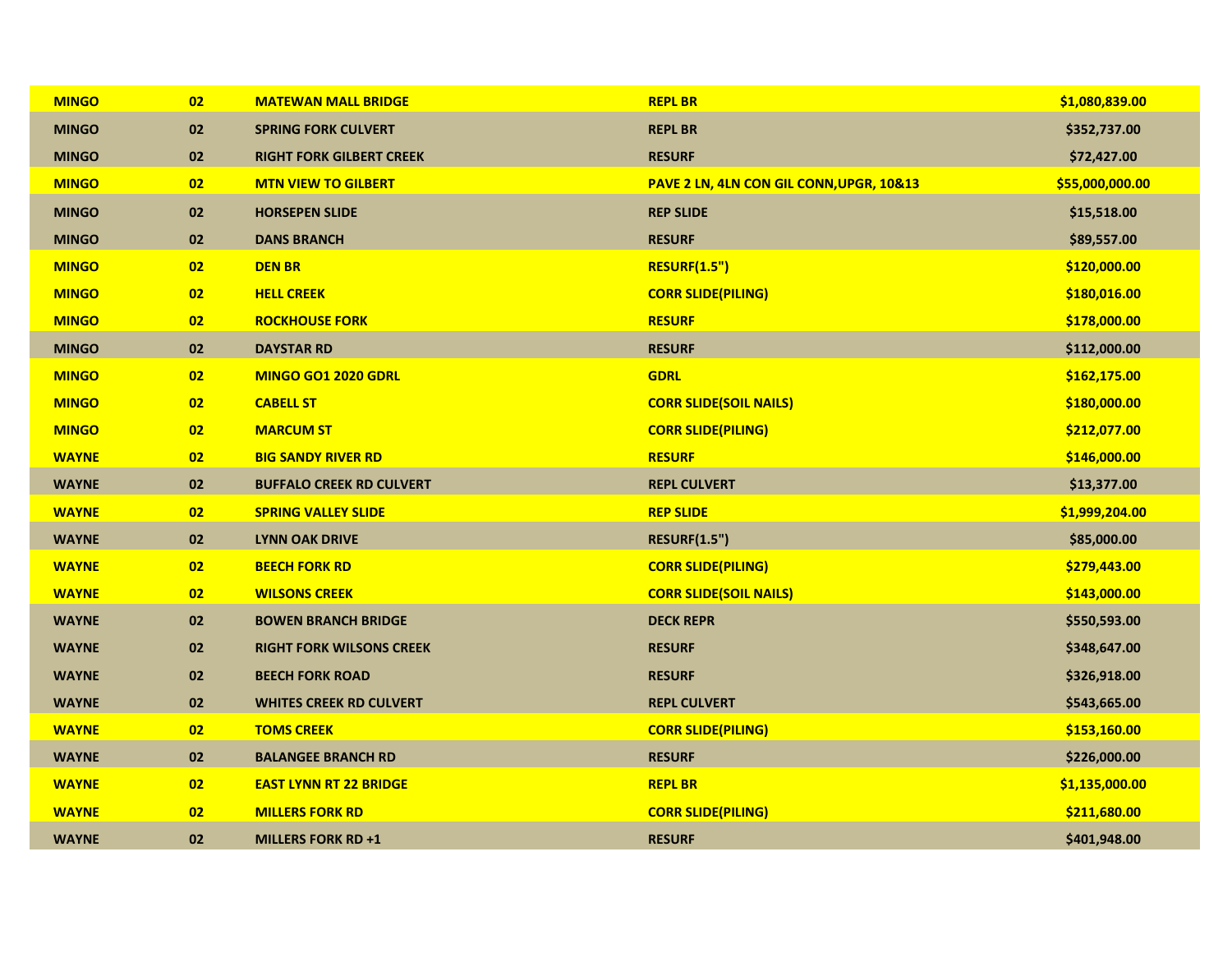| <b>WAYNE</b>   | 02 | <b>MONTEREY CONCRETE SLAB</b>   | <b>REPL BR</b>                    | \$680,519.00   |
|----------------|----|---------------------------------|-----------------------------------|----------------|
| <b>WAYNE</b>   | 02 | <b>WEBB ROAD SLIDE</b>          | <b>REPR SLIP</b>                  | \$166,601.00   |
| <b>WAYNE</b>   | 02 | <b>RIGHT FORK MILL CREEK RD</b> | <b>RESURF(1.5")</b>               | \$270,000.00   |
| <b>WAYNE</b>   | 02 | <b>RIGHT FORK MILL CREEK</b>    | <b>RESURF</b>                     | \$189,126.00   |
| <b>WAYNE</b>   | 02 | <b>MILL CREEK RD</b>            | <b>RESURF(1.5")</b>               | \$220,000.00   |
| <b>WAYNE</b>   | 02 | <b>FORT GAY RD</b>              | <b>RESURF</b>                     | \$175,000.00   |
| <b>WAYNE</b>   | 02 | <b>ARMILDA BRIDGE</b>           | <b>REPL BR</b>                    | \$1,834,000.00 |
| <b>WAYNE</b>   | 02 | <b>VERNICKS RD</b>              | <b>CORR SLIDE(PILING)</b>         | \$221,480.00   |
| <b>WAYNE</b>   | 02 | <b>EAST LYNN-KIASVILLE RD</b>   | <b>CORR SLIDE(SOIL NAILS)</b>     | \$202,000.00   |
| <b>WAYNE</b>   | 02 | <b>CEDAR RUN - WHITES CREEK</b> | <b>RESURFACE</b>                  | \$461,507.00   |
| <b>WAYNE</b>   | 02 | <b>FALLS BRANCH</b>             | <b>RESURF</b>                     | \$127,890.00   |
| <b>WAYNE</b>   | 02 | <b>MOORE RD</b>                 | RESURF(2")                        | \$135,000.00   |
| <b>WAYNE</b>   | 02 | <b>FERGUSON BRANCH RD</b>       | <b>RESURF(1.5")</b>               | \$165,000.00   |
| <b>WAYNE</b>   | 02 | <b>JENNIES CREEK</b>            | <b>RESURF</b>                     | \$331,675.00   |
| <b>WAYNE</b>   | 02 | <b>JENNY'S CREEK</b>            | <b>CORR SLIDE(PILING)</b>         | \$142,773.00   |
| <b>WAYNE</b>   | 02 | <b>I-64 CEREDO SLIP LINE</b>    | <b>SLIP LINE PIPE</b>             | \$146,866.00   |
| <b>WAYNE</b>   | 02 | <b>WAYNE GO1 2020 GDRL</b>      | <b>GDRL</b>                       | \$210,510.00   |
| <b>WAYNE</b>   | 02 | <b>WAYNE SLIDE +2</b>           | <b>REP SLIDE</b>                  | \$657,744.00   |
| <b>CALHOUN</b> | 03 | <b>GOODNIGHT HILL</b>           | <b>CORR SLIDE(SOIL NAILS)</b>     | \$275,000.00   |
| <b>CALHOUN</b> | 03 | MT ZION RD $+3$                 | RESURF(2")                        | \$498,185.00   |
| <b>CALHOUN</b> | 03 | <b>BACK FORK</b>                | <b>RESURF</b>                     | \$180,362.00   |
| <b>CALHOUN</b> | 03 | <b>LITTLE LEATHERBARK RD</b>    | <b>CORR SLIDE(SOIL NAILS)</b>     | \$225,000.00   |
| <b>CALHOUN</b> | 03 | <b>BARNES RUN BRIDGE</b>        | <b>REPL BR</b>                    | \$569,504.00   |
| <b>CALHOUN</b> | 03 | <b>LOWER HENRYS FORK RD</b>     | <b>CORR SLIDE(SOIL NAILS)</b>     | \$275,000.00   |
| <b>CALHOUN</b> | 03 | <b>NICUT BRIDGE</b>             | <b>REPL BR</b>                    | \$700,000.00   |
| <b>CALHOUN</b> | 03 | <b>MILO ROAD</b>                | RESURF/DRAINAGE/DITCHES/SHOULDERS | \$273,001.00   |
| <b>CALHOUN</b> | 03 | <b>LITTLE WHITE OAK</b>         | RESURF/DRAINAGE/DITCHES/SHOULDERS | \$135,346.00   |
| <b>CALHOUN</b> | 03 | <b>WALNUT-MILO RD</b>           | RESURF(2")                        | \$1,110,966.00 |
|                |    |                                 |                                   |                |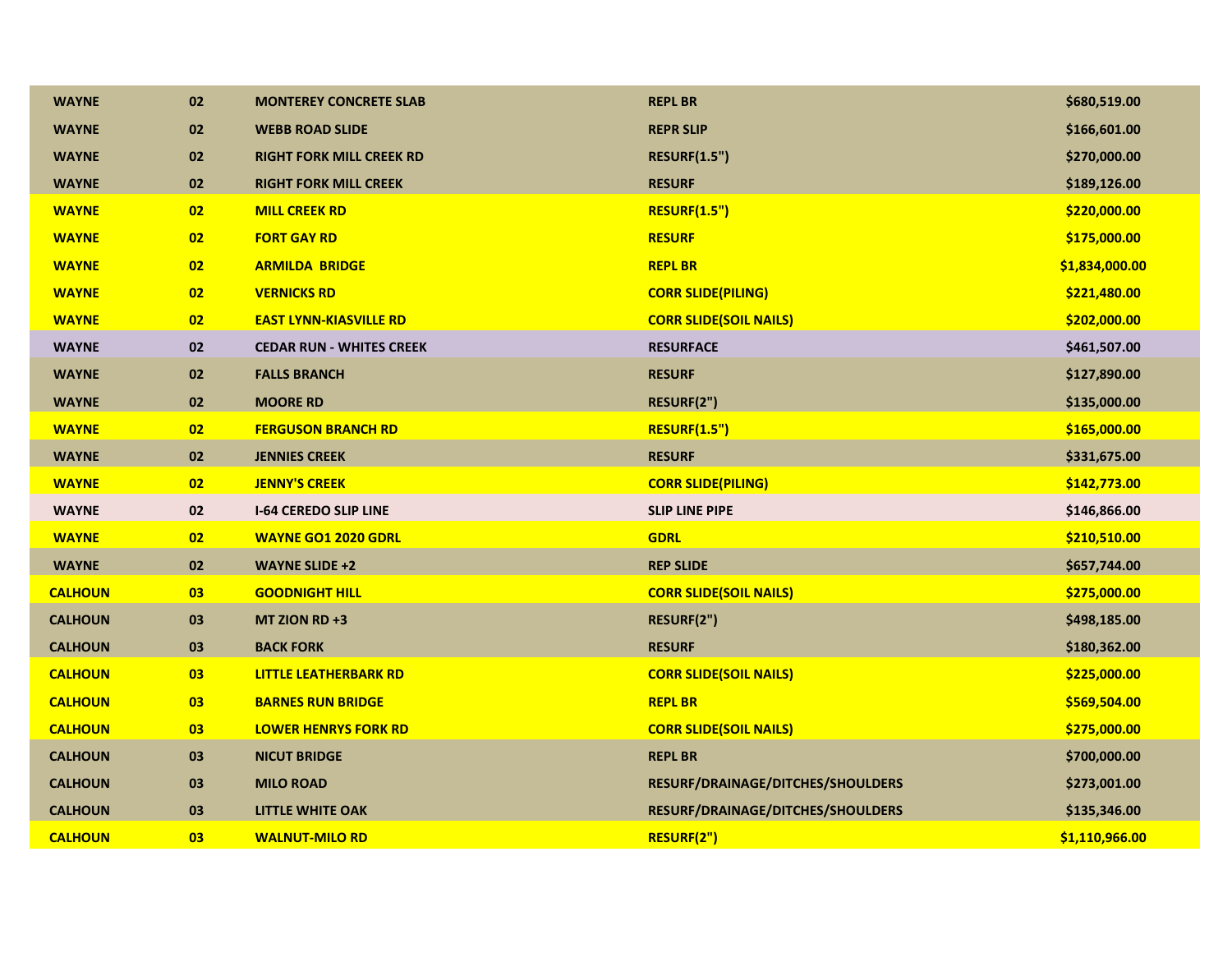| <b>CALHOUN</b>   | 03 | <b>PHILIP RUN BRIDGE</b>        | <b>REPL BR</b>                           | \$900,000.00    |
|------------------|----|---------------------------------|------------------------------------------|-----------------|
| <b>CALHOUN</b>   | 03 | <b>STINSON ROAD</b>             | <b>RESURF</b>                            | \$135,393.00    |
| <b>CALHOUN</b>   | 03 | <b>MUD FORK RD</b>              | <b>CORR SLIDE(SOIL NAILS)</b>            | \$163,819.00    |
| <b>CALHOUN</b>   | 03 | <b>ALTIZER RD</b>               | <b>CORR SLIDE(SOIL NAILS)</b>            | \$235,000.00    |
| <b>CALHOUN</b>   | 03 | <b>SASSAFRAS - GILMER</b>       | <b>RESURFACE</b>                         | \$822,991.00    |
| <b>CALHOUN</b>   | 03 | <b>CALHOUN GO1 2020 GDRL</b>    | <b>GDRL</b>                              | \$84,250.00     |
| <b>DODDRIDGE</b> | 03 | <b>SLAUGHTER RUN RD</b>         | RESURF(2")                               | \$188,154.00    |
| <b>JACKSON</b>   | 03 | <b>MT ALTO - MILLWOOD</b>       | <b>RESURFACE</b>                         | \$1,226,863.00  |
| <b>JACKSON</b>   | 03 | <b>SKULL RUN RD</b>             | <b>CORR SLIDE(SOIL NAILS)</b>            | \$400,000.00    |
| <b>JACKSON</b>   | 03 | <b>SKULL RUN RD</b>             | <b>CORR SLIDE(PILING)</b>                | \$175,000.00    |
| <b>JACKSON</b>   | 03 | <b>LITTLE SANDY ROAD</b>        | <b>RESURF</b>                            | \$324,743.00    |
| <b>JACKSON</b>   | 03 | <b>SANDYVILLE BRIDGE</b>        | <b>REPLACE BR</b>                        | \$2,112,013.00  |
| <b>JACKSON</b>   | 03 | <b>LIVERPOOL ROAD +2</b>        | <b>REPR SLIP</b>                         | \$380,549.00    |
| <b>JACKSON</b>   | 03 | <b>TRACE FORK</b>               | <b>RESURF</b>                            | \$390,000.00    |
| <b>JACKSON</b>   | 03 | <b>FISHER RIDGE REHAB</b>       | RESURF/DRAINAGE/SHOULDERS/REPR SLIP      | \$875,508.00    |
| <b>JACKSON</b>   | 03 | <b>SHINN LANE</b>               | <b>RESURF</b>                            | \$225,797.00    |
| <b>JACKSON</b>   | 03 | <b>GAY RD</b>                   | RESURF(2")                               | \$463,664.00    |
| <b>JACKSON</b>   | 03 | <b>GAY-SPRUCE RUN RD</b>        | <b>CORR SLIDE(SOIL NAILS)</b>            | \$260,000.00    |
| <b>JACKSON</b>   | 03 | <b>LIMBER RIDGE RD</b>          | <b>CORR SLIDE(SOIL NAILS)</b>            | \$90,000.00     |
| <b>JACKSON</b>   | 03 | <b>APLIN RIDGE</b>              | RESURF/DRAINAGE/DITCHES/SHOULDERS        | \$661,474.00    |
| <b>JACKSON</b>   | 03 | <b>JIM RIDGE SLIP</b>           | <b>REPR SLIP</b>                         | \$128,475.00    |
| <b>JACKSON</b>   | 03 | <b>MILLWOOD-COTTAGEVILLE</b>    | <b>PAVE SHLDRS, RESURF(1.5")</b>         | \$438,000.00    |
| <b>JACKSON</b>   | 03 | <b>EVANS-MCINTYRE RD</b>        | <b>RESURF(1.5")</b>                      | \$352,999.00    |
| <b>JACKSON</b>   | 03 | <b>KENNA - FAIRPLAIN</b>        | <b>RESURFACE (RUBBLIZE AND 8" HMA)</b>   | \$9,429,733.00  |
| <b>JACKSON</b>   | 03 | <b>SILVERTON RECONSTRUCTION</b> | <b>FULL DEPTH PCC</b>                    | \$18,749,462.00 |
| <b>JACKSON</b>   | 03 | <b>MEDINA RECONSTRUCTION</b>    | FULL DEPTH PCC/WARRANTY                  | \$15,474,207.00 |
| <b>JACKSON</b>   | 03 | JACKSON GO1 2020 GDRL           | <b>GDRL</b>                              | \$244,500.00    |
| <b>PLEASANTS</b> | 03 | <b>SCHULTZ ROAD</b>             | <b>RESURF/DRAINAGE/DITCHES SHOULDERS</b> | \$382,195.00    |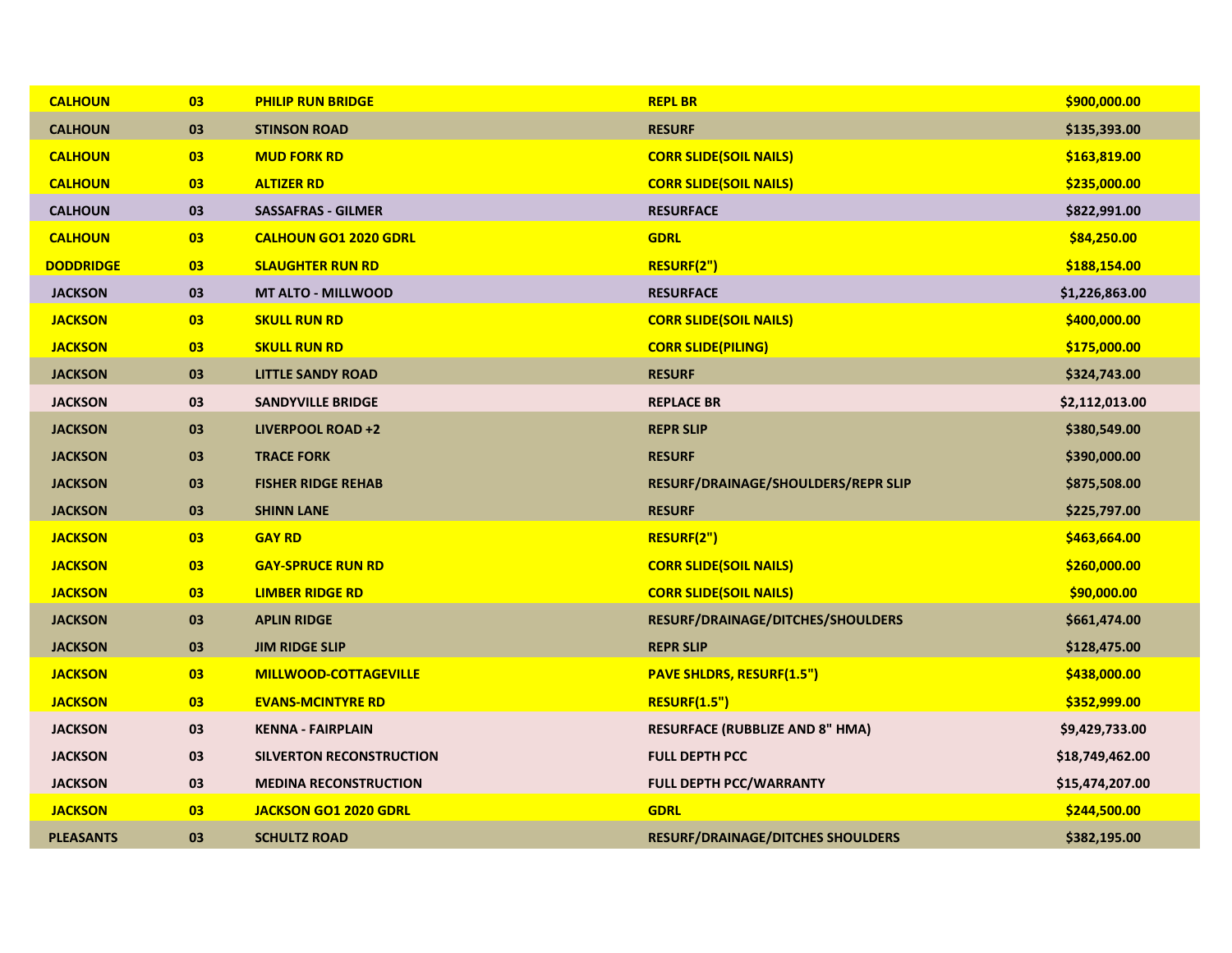| <b>PLEASANTS</b> | 03 | <b>HENRY CAMP RD</b>            | <b>CORR SLIDE(GABIONS)</b>              | \$125,000.00   |
|------------------|----|---------------------------------|-----------------------------------------|----------------|
| <b>PLEASANTS</b> | 03 | <b>INGRAM RIDGE RD</b>          | RESURF(2")                              | \$100,000.00   |
| <b>PLEASANTS</b> | 03 | <b>JAVA RUN RD</b>              | <b>CORR SLIDES(3)</b>                   | \$350,000.00   |
| <b>PLEASANTS</b> | 03 | <b>COW CREEK</b>                | <b>RESURF</b>                           | \$916,352.00   |
| <b>PLEASANTS</b> | 03 | <b>LIMESTONE RD</b>             | <b>CORR SLIDE(SOIL NAILS)</b>           | \$220,000.00   |
| <b>PLEASANTS</b> | 03 | <b>GREENS RUN +1</b>            | RESURF(2")                              | \$142,000.00   |
| <b>PLEASANTS</b> | 03 | <b>KINGS RIDGE RD</b>           | RESURF(2")                              | \$360,000.00   |
| <b>PLEASANTS</b> | 03 | <b>KINGS RIDGE RD</b>           | <b>CORR SLIDE(SOIL NAILS)</b>           | \$385,011.00   |
| <b>PLEASANTS</b> | 03 | <b>MOUNT CARMEL RD</b>          | <b>CORR SLIDE(SOIL NAILS)</b>           | \$400,000.00   |
| <b>PLEASANTS</b> | 03 | <b>FEDERAL RIDGE</b>            | RESURF/DRAINAGE/DITCHES/SHOULDERS       | \$401,255.00   |
| <b>PLEASANTS</b> | 03 | PLEASANT GO1 2020 GDRL          | <b>GDRL</b>                             | \$70,000.00    |
| <b>RITCHIE</b>   | 03 | LOW GAP RUN RD +1               | <b>RESURF</b>                           | \$472,000.00   |
| <b>RITCHIE</b>   | 03 | <b>CAIRO-CISCO ROAD</b>         | RESURF/DRAINAGE/GUARDRAIL/ PMT MARKINGS | \$112,504.00   |
| <b>RITCHIE</b>   | 03 | <b>NORTH PENN AVENUE</b>        | <b>RESURF</b>                           | \$60,379.00    |
| <b>RITCHIE</b>   | 03 | <b>OIL RIDGE RD</b>             | <b>CORR SLIDE(PILING)</b>               | \$143,662.00   |
| <b>RITCHIE</b>   | 03 | <b>SILVER RUN RD</b>            | <b>CORR SLIDE(SOIL NAILS)</b>           | \$140,000.00   |
| <b>RITCHIE</b>   | 03 | <b>CISCO SLIP</b>               | <b>SLIDE REP</b>                        | \$804,271.00   |
| <b>RITCHIE</b>   | 03 | <b>MACFARLAND SLIP</b>          | <b>REP SLIP</b>                         | \$221,483.00   |
| <b>RITCHIE</b>   | 03 | <b>MACFARLAND-BEATRICE SLIP</b> | <b>SLIDE REP</b>                        | \$290,793.00   |
| <b>RITCHIE</b>   | 03 | <b>BEATRICE-SMITHVILLE RD</b>   | <b>CORR SLIDE(SOIL NAILS)</b>           | \$350,000.00   |
| <b>RITCHIE</b>   | 03 | <b>SMITHVILLE-BURNT HOUSE</b>   | RESURF(2")                              | \$952,803.00   |
| <b>RITCHIE</b>   | 03 | <b>TANNER ROAD</b>              | <b>RESURF</b>                           | \$169,215.00   |
| <b>RITCHIE</b>   | 03 | <b>DYE BRIDGE</b>               | <b>REPLACE BRIDGE</b>                   | \$1,821,060.00 |
| <b>RITCHIE</b>   | 03 | <b>ELLENBORO-PENNSBORO</b>      | RESURF(2")                              | \$600,000.00   |
| <b>RITCHIE</b>   | 03 | <b>PENNSBORO-TOLL GATE</b>      | RESURF(2")                              | \$450,000.00   |
| <b>RITCHIE</b>   | 03 | <b>RITCHIE GO1 2020 GDRL</b>    | <b>GDRL</b>                             | \$156,000.00   |
| <b>ROANE</b>     | 03 | <b>LIVERPOOL RD</b>             | <b>CORR SLIDE(PILING)</b>               | \$160,469.00   |
| <b>ROANE</b>     | 03 | <b>LIVERPOOL RD</b>             | <b>CORR SLIDE(PILING)</b>               | \$325,000.00   |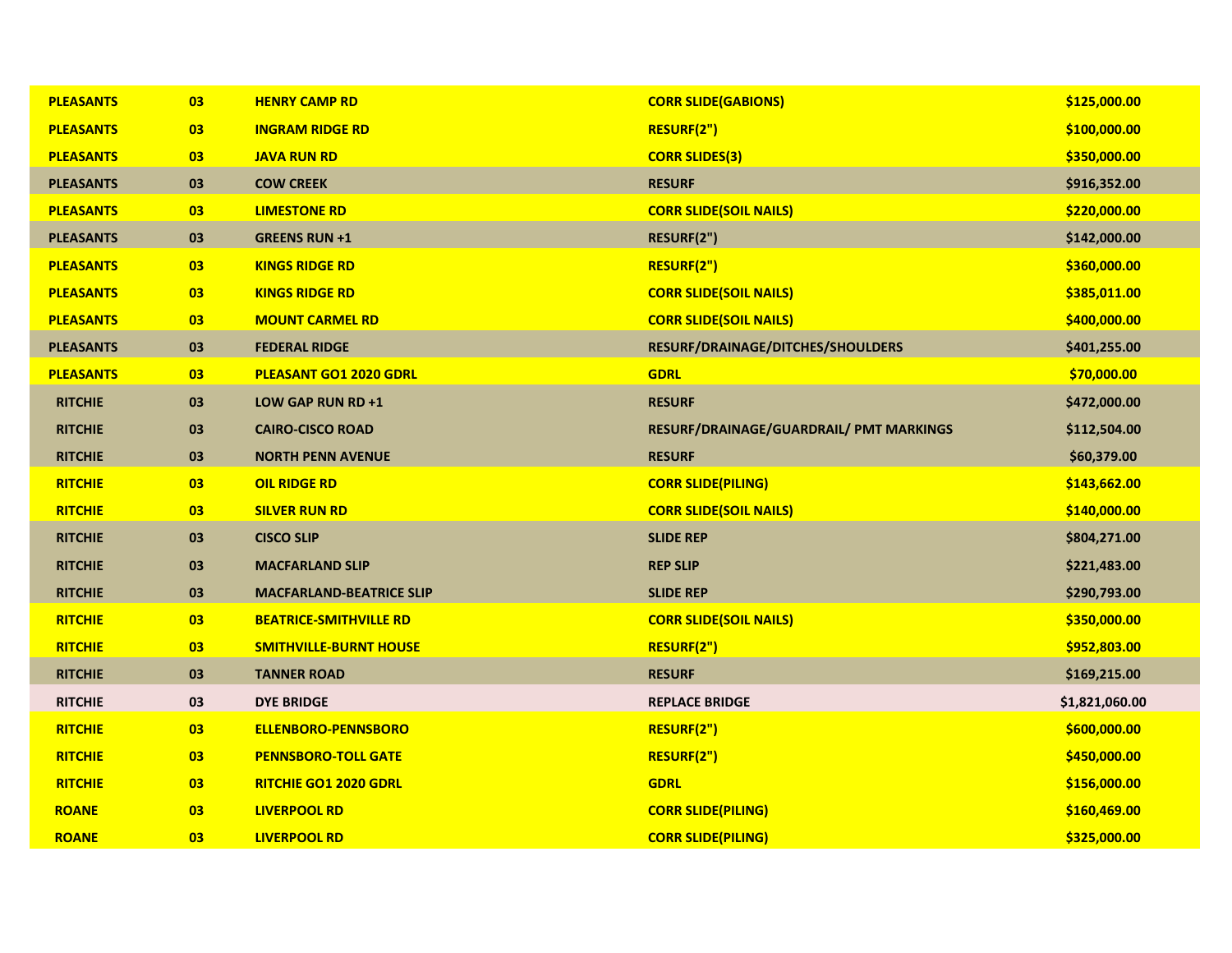| <b>ROANE</b> | 03 | <b>MILLARD BRIDGE</b>         | <b>REPL BR</b>                                   | \$930,000.00    |
|--------------|----|-------------------------------|--------------------------------------------------|-----------------|
| <b>ROANE</b> | 03 | <b>EGYPT RIDGE RD</b>         | <b>CORR SLIDE(SOIL NAILS)</b>                    | \$140,000.00    |
| <b>ROANE</b> | 03 | <b>BARRCUTT RD</b>            | RESURF(2")                                       | \$425,000.00    |
| <b>ROANE</b> | 03 | <b>CICERONE BR</b>            | <b>REPLACE BRIDGE</b>                            | \$1,415,728.00  |
| <b>ROANE</b> | 03 | <b>REEDY CREEK SLIP</b>       | <b>SLIDE REP</b>                                 | \$377,129.00    |
| <b>ROANE</b> | 03 | <b>JOHNSON CREEK</b>          | RESURF/DRAINAGE/DITCHES/SHOULDERS                | \$334,802.00    |
| <b>ROANE</b> | 03 | <b>LINDEN RD</b>              | RESURF(2")                                       | \$500,000.00    |
| <b>ROANE</b> | 03 | <b>TARIFF BRIDGE</b>          | <b>REPL BR</b>                                   | \$600,000.00    |
| <b>ROANE</b> | 03 | <b>STONEY LONESOME RD BR</b>  | <b>REPL BR</b>                                   | \$380,000.00    |
| <b>ROANE</b> | 03 | <b>SCOTT MILLER HILL BP</b>   | <b>RELOCATE ROADWAY, UPDATE PLANS &amp; NEPA</b> | \$45,677,380.00 |
| <b>ROANE</b> | 03 | <b>CLAY-NEWTON RD</b>         | <b>CORR SLIDE(SOIL NAILS)</b>                    | \$270,000.00    |
| <b>ROANE</b> | 03 | <b>SLATE RUN BRIDGE</b>       | <b>REPL BR</b>                                   | \$1,000,000.00  |
| <b>ROANE</b> | 03 | <b>LONG RIDGE RD +1</b>       | <b>RESURF</b>                                    | \$465,000.00    |
| <b>ROANE</b> | 03 | <b>SPEED ROAD</b>             | RESURF/DRAINAGE/DITCHES/SHOULDERS                | \$305,337.00    |
| <b>ROANE</b> | 03 | <b>VANDALE FORK</b>           | RESURF/DRAINAGE/DITCHES/SHOULDERS                | \$350,000.00    |
| <b>ROANE</b> | 03 | <b>MUD FORK BRIDGE</b>        | <b>REPL BR</b>                                   | \$360,000.00    |
| <b>ROANE</b> | 03 | <b>COTTON-AMMA</b>            | <b>RESURF</b>                                    | \$437,616.00    |
| <b>ROANE</b> | 03 | <b>LINDEN ROAD</b>            | RESURF/DRAINAGE/DITCHES/SHOULDERS                | \$373,723.00    |
| <b>ROANE</b> | 03 | <b>BLOWNTIMBER #1</b>         | <b>REPL BR</b>                                   | \$555,000.00    |
| <b>ROANE</b> | 03 | <b>ROANE GO1 2020 GDRL</b>    | <b>GDRL</b>                                      | \$180,000.00    |
| <b>ROANE</b> | 03 | <b>ROBINSON RUN #1 BRIDGE</b> | <b>REPL BR</b>                                   | \$405,027.00    |
| <b>ROANE</b> | 03 | <b>ROBINSON RUN #2 BRIDGE</b> | <b>REPL BR</b>                                   | \$402,915.00    |
| <b>WIRT</b>  | 03 | <b>TUCKERS CREEK RD</b>       | RESURF(2")                                       | \$540,000.00    |
| <b>WIRT</b>  | 03 | <b>GANT HILL RD</b>           | <b>CORR SLIDE(SOIL NAILS)</b>                    | \$160,000.00    |
| <b>WIRT</b>  | 03 | <b>MUNDAY RD</b>              | <b>CORR SLIDE(SOIL NAILS)</b>                    | \$225,000.00    |
| <b>WIRT</b>  | 03 | <b>FISH POT-CRESTON SLIP</b>  | <b>SLIDE REP</b>                                 | \$1,021,806.00  |
| <b>WIRT</b>  | 03 | <b>GARFIELD RD</b>            | <b>CORR SLIDE(SOIL NAILS)</b>                    | \$250,000.00    |
| <b>WIRT</b>  | 03 | <b>REEDY-LUCILLE</b>          | RESURF(2")                                       | \$1,439,681.00  |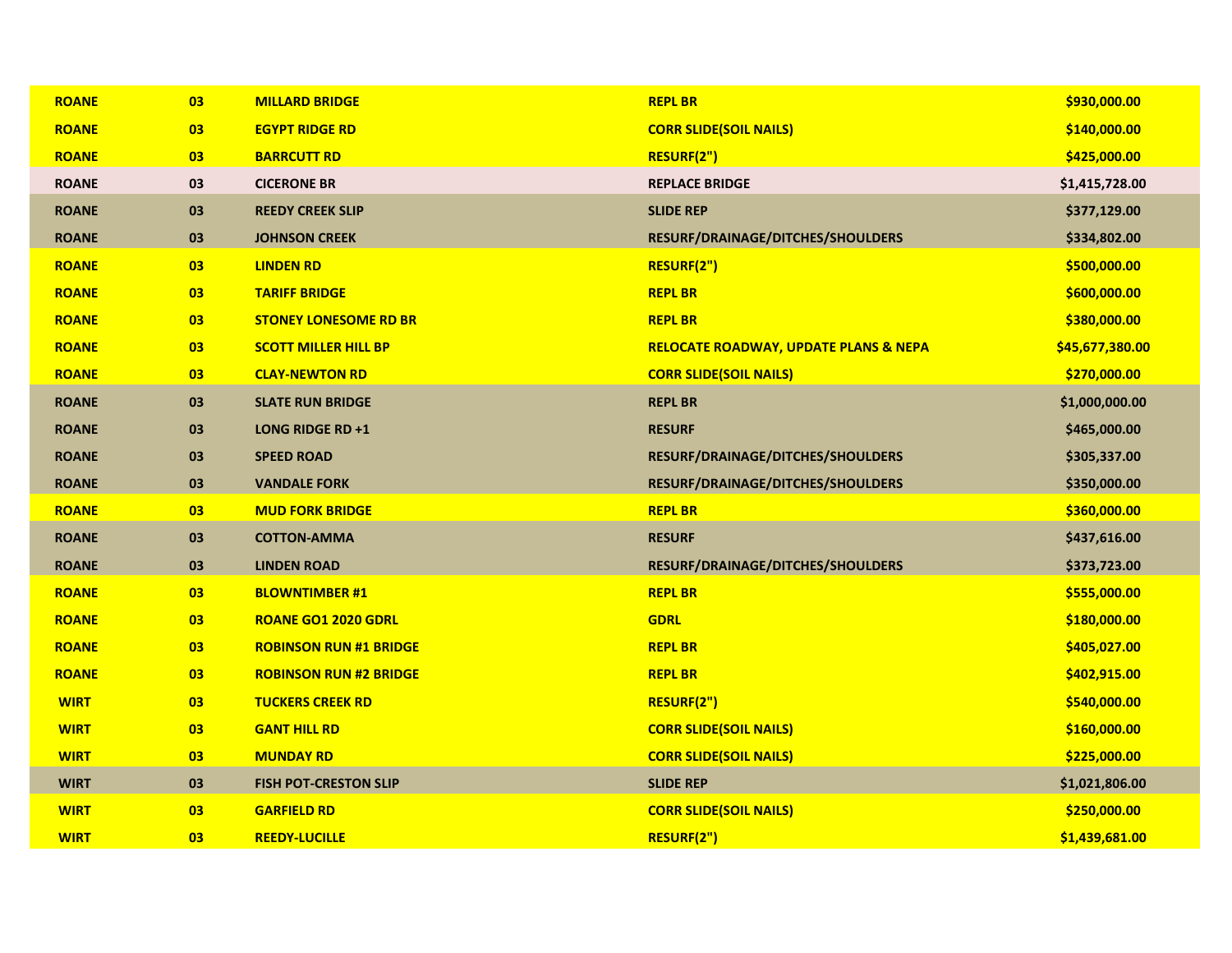| <b>WIRT</b>      | 03 | <b>ELIZABETH SLIP</b>            | <b>SLIDE REP</b>                  | \$312,447.00    |
|------------------|----|----------------------------------|-----------------------------------|-----------------|
| <b>WIRT</b>      | 03 | <b>WINDY RIDGE</b>               | <b>REPR SLIP</b>                  | \$260,616.00    |
| <b>WIRT</b>      | 03 | <b>ENTERPRISE RD</b>             | RESURF(2")                        | \$419,849.00    |
| <b>WIRT</b>      | 03 | <b>ENTERPRISE ROAD SLIP</b>      | <b>REPR SLIP</b>                  | \$132,431.00    |
| <b>WIRT</b>      | 03 | <b>FREEPORT SLIP</b>             | <b>SLIDE REP</b>                  | \$10,198.00     |
| <b>WIRT</b>      | 03 | <b>WIRT GO1 2020 GDRL</b>        | <b>GDRL</b>                       | \$67,000.00     |
| <b>WOOD</b>      | 03 | <b>OLD WAVERLY RD</b>            | <b>CORR SLIDE(SOIL NAILS)</b>     | \$850,000.00    |
| <b>WOOD</b>      | 03 | <b>PARKERSBURG-ST MARYS RD</b>   | <b>RECONST TO 5 LNS</b>           | \$36,000,000.00 |
| <b>WOOD</b>      | 03 | <b>BUTCHER BEND RD+1</b>         | RESURF(2")                        | \$385,000.00    |
| <b>WOOD</b>      | 03 | <b>29TH STREET</b>               | <b>RESURF(1.5")</b>               | \$37,574.00     |
| <b>WOOD</b>      | 03 | <b>SPIDER RIDGE +1</b>           | RESURF/DRAINAGE/DITCHES/SHOULDERS | \$350,000.00    |
| <b>WOOD</b>      | 03 | LONE HILL +1                     | RESURF/DRAINAGE/DITCHES/SHOULDERS | \$300,000.00    |
| <b>WOOD</b>      | 03 | <b>LEE CREEK-SUGAR CAMP</b>      | <b>RESURF (1.5")</b>              | \$570,000.00    |
| <b>WOOD</b>      | 03 | <b>COUNTRY CLUB RD</b>           | RESURF(2")                        | \$360,000.00    |
| <b>WOOD</b>      | 03 | <b>POND CREEK</b>                | RESURF/DRAINAGE/DITCHES/SHOULDERS | \$375,344.00    |
| <b>WOOD</b>      | 03 | <b>JEWELL RD</b>                 | <b>RESURF</b>                     | \$96,229.00     |
| <b>WOOD</b>      | 03 | <b>DEERWALK HIGHWAY</b>          | <b>RESURFACE</b>                  | \$826,495.00    |
| <b>WOOD</b>      | 03 | <b>GIHON RD</b>                  | <b>RESURF(1.5")</b>               | \$440,000.00    |
| <b>WOOD</b>      | 03 | <b>RIVER HILL ROAD</b>           | RESURF/DRAINAGE/DITCHES/SHOULDERS | \$68,537.00     |
| <b>WOOD</b>      | 03 | <b>KESTERSON ROAD</b>            | <b>RESURF</b>                     | \$151,483.00    |
| <b>WOOD</b>      | 03 | EAST 7TH ST +1                   | <b>RESURF</b>                     | \$158,462.00    |
| <b>WOOD</b>      | 03 | <b>RACE TRACK BR</b>             | <b>REPLACE BR</b>                 | \$2,332,157.00  |
| <b>WOOD</b>      | 03 | <b>D3 EXPRESSWAY INLET/GRATE</b> | <b>REPLACE GRATE, INLETS</b>      | \$450,113.00    |
| <b>WOOD</b>      | 03 | <b>WOOD GO1 2020 GDRL</b>        | <b>GDRL</b>                       | \$273,500.00    |
| <b>WOOD</b>      | 03 | <b>MT PLEASANT ESTATES REHAB</b> | <b>REHAB PAVEMENT</b>             | \$1,373,732.00  |
| <b>WOOD</b>      | 03 | <b>COMMUNITY ACRES REHAB +3</b>  | <b>RESURF</b>                     | \$60,302.00     |
| <b>DODDRIDGE</b> | 04 | <b>BIG FLINT RD</b>              | <b>RESURF</b>                     | \$166,300.00    |
| <b>DODDRIDGE</b> | 04 | <b>ARNOLD'S CREEK RD</b>         | <b>CORR SLIDE(SOIL NAILS)</b>     | \$185,000.00    |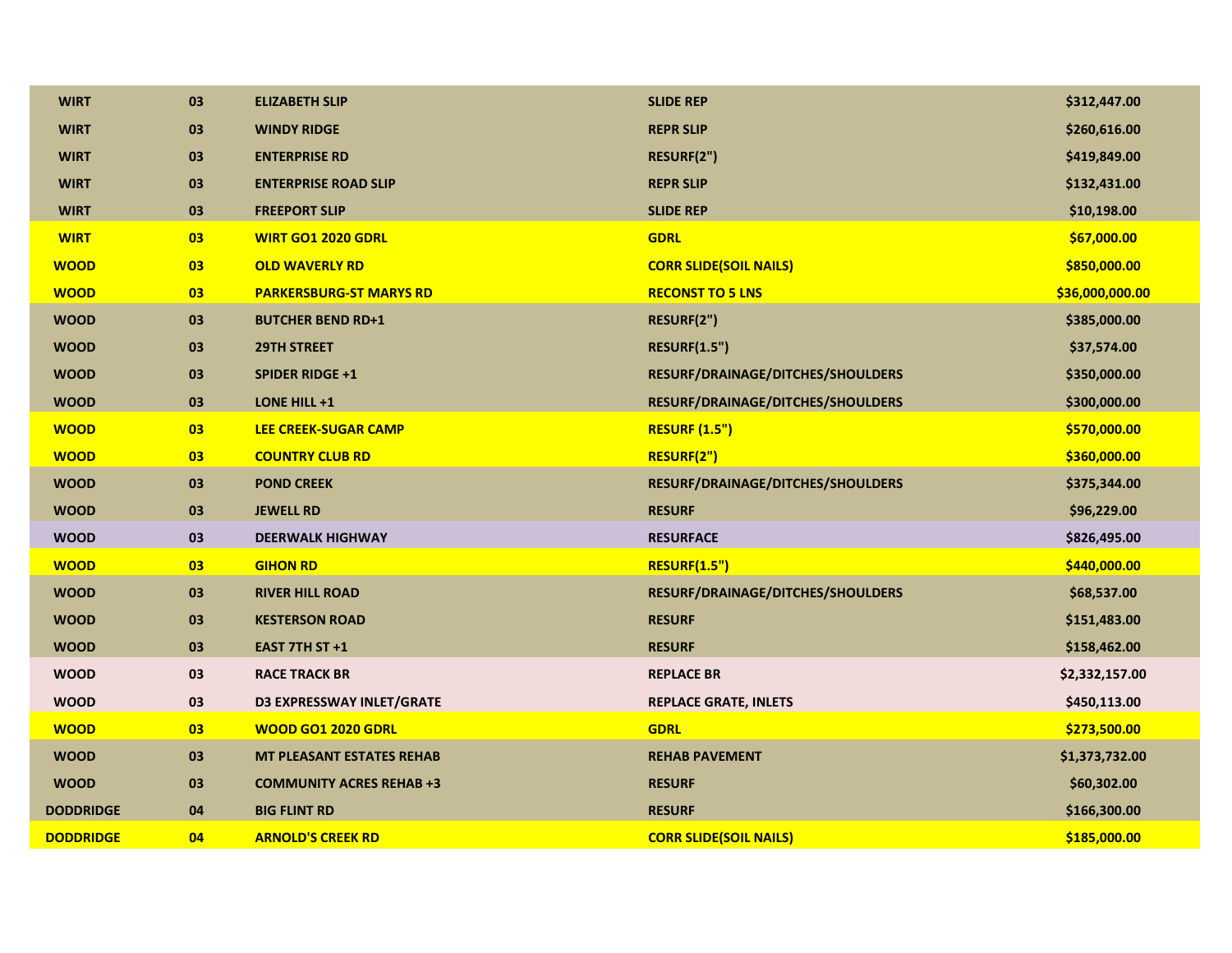| 04<br><b>REPR SLIP/GUARDRAILS</b><br>\$90,000.00<br><b>DODDRIDGE</b><br><b>MILETUS ROAD</b><br>04<br><b>TOMS FORK-SUGAR CAMP RUN</b><br><b>RESURF</b><br>\$1,482,884.00<br><b>DODDRIDGE</b><br><b>DODDRIDGE</b><br>04<br><b>GROVE SUMMERS RD</b><br><b>RESURF(1.5")</b><br>\$204,367.00<br><b>DODDRIDGE</b><br>04<br><b>RESURF</b><br><b>RALPHS RUN-BIG BATTLE RUN</b><br>\$1,139,333.00<br><b>DODDRIDGE</b><br>04<br><b>PIKE FORK BR</b><br>REPL(28X40), EX LOC<br>\$1,200,591.00<br>04<br><b>SLAUGHTERS RUN +2</b><br>\$386,000.00<br><b>DODDRIDGE</b><br><b>CORR SLIDES(3)(SOIL NAILS)</b><br>04<br><b>REPR SLIDE</b><br>\$155,739.00<br><b>DODDRIDGE</b><br><b>PIGGIN RUN</b><br><b>DODDRIDGE</b><br>04<br><b>DUCKWORTH-CENTRAL STATION</b><br><b>RESURF</b><br>\$273,268.00<br><b>RESURF</b><br><b>DODDRIDGE</b><br>04<br><b>SMITHBURG STREET +1</b><br>\$38,012.00<br>\$351.00<br><b>DODDRIDGE</b><br>04<br><b>SNOWBIRD ROAD</b><br><b>REPR SLIP/GUARDRAILS</b><br>04<br><b>CORR SLIDE(SOIL NAILS)</b><br>\$87,662.00<br><b>DODDRIDGE</b><br><b>SNOWBIRD RD</b><br><b>DODDRIDGE</b><br>04<br><b>SUNNYSIDE RD</b><br>RESURF(2")<br>\$350,000.00<br><b>DODDRIDGE</b><br>04<br><b>RESURF</b><br>\$169,000.00<br><b>INDIAN FORK RD</b><br><b>CORR SLIDE(SOIL NAILS)</b><br><b>DODDRIDGE</b><br>04<br><b>LITTLE INDIAN FORK RD</b><br>\$148,783.00 | <b>DODDRIDGE</b> | 04 | <b>ARNOLDS CREEK</b> | <b>REPR SLIDE</b>             | \$36,168.00 |
|-----------------------------------------------------------------------------------------------------------------------------------------------------------------------------------------------------------------------------------------------------------------------------------------------------------------------------------------------------------------------------------------------------------------------------------------------------------------------------------------------------------------------------------------------------------------------------------------------------------------------------------------------------------------------------------------------------------------------------------------------------------------------------------------------------------------------------------------------------------------------------------------------------------------------------------------------------------------------------------------------------------------------------------------------------------------------------------------------------------------------------------------------------------------------------------------------------------------------------------------------------------------------------------------------------------------------------------------------------|------------------|----|----------------------|-------------------------------|-------------|
|                                                                                                                                                                                                                                                                                                                                                                                                                                                                                                                                                                                                                                                                                                                                                                                                                                                                                                                                                                                                                                                                                                                                                                                                                                                                                                                                                     |                  |    |                      |                               |             |
|                                                                                                                                                                                                                                                                                                                                                                                                                                                                                                                                                                                                                                                                                                                                                                                                                                                                                                                                                                                                                                                                                                                                                                                                                                                                                                                                                     |                  |    |                      |                               |             |
|                                                                                                                                                                                                                                                                                                                                                                                                                                                                                                                                                                                                                                                                                                                                                                                                                                                                                                                                                                                                                                                                                                                                                                                                                                                                                                                                                     |                  |    |                      |                               |             |
|                                                                                                                                                                                                                                                                                                                                                                                                                                                                                                                                                                                                                                                                                                                                                                                                                                                                                                                                                                                                                                                                                                                                                                                                                                                                                                                                                     |                  |    |                      |                               |             |
|                                                                                                                                                                                                                                                                                                                                                                                                                                                                                                                                                                                                                                                                                                                                                                                                                                                                                                                                                                                                                                                                                                                                                                                                                                                                                                                                                     |                  |    |                      |                               |             |
|                                                                                                                                                                                                                                                                                                                                                                                                                                                                                                                                                                                                                                                                                                                                                                                                                                                                                                                                                                                                                                                                                                                                                                                                                                                                                                                                                     |                  |    |                      |                               |             |
|                                                                                                                                                                                                                                                                                                                                                                                                                                                                                                                                                                                                                                                                                                                                                                                                                                                                                                                                                                                                                                                                                                                                                                                                                                                                                                                                                     |                  |    |                      |                               |             |
|                                                                                                                                                                                                                                                                                                                                                                                                                                                                                                                                                                                                                                                                                                                                                                                                                                                                                                                                                                                                                                                                                                                                                                                                                                                                                                                                                     |                  |    |                      |                               |             |
|                                                                                                                                                                                                                                                                                                                                                                                                                                                                                                                                                                                                                                                                                                                                                                                                                                                                                                                                                                                                                                                                                                                                                                                                                                                                                                                                                     |                  |    |                      |                               |             |
|                                                                                                                                                                                                                                                                                                                                                                                                                                                                                                                                                                                                                                                                                                                                                                                                                                                                                                                                                                                                                                                                                                                                                                                                                                                                                                                                                     |                  |    |                      |                               |             |
|                                                                                                                                                                                                                                                                                                                                                                                                                                                                                                                                                                                                                                                                                                                                                                                                                                                                                                                                                                                                                                                                                                                                                                                                                                                                                                                                                     |                  |    |                      |                               |             |
|                                                                                                                                                                                                                                                                                                                                                                                                                                                                                                                                                                                                                                                                                                                                                                                                                                                                                                                                                                                                                                                                                                                                                                                                                                                                                                                                                     |                  |    |                      |                               |             |
|                                                                                                                                                                                                                                                                                                                                                                                                                                                                                                                                                                                                                                                                                                                                                                                                                                                                                                                                                                                                                                                                                                                                                                                                                                                                                                                                                     |                  |    |                      |                               |             |
|                                                                                                                                                                                                                                                                                                                                                                                                                                                                                                                                                                                                                                                                                                                                                                                                                                                                                                                                                                                                                                                                                                                                                                                                                                                                                                                                                     |                  |    |                      |                               |             |
|                                                                                                                                                                                                                                                                                                                                                                                                                                                                                                                                                                                                                                                                                                                                                                                                                                                                                                                                                                                                                                                                                                                                                                                                                                                                                                                                                     | <b>DODDRIDGE</b> | 04 | <b>CLUB RUN ROAD</b> | <b>CORR SLIDE(SOIL NAILS)</b> | \$75,640.00 |
| <b>DODDRIDGE</b><br><b>BIG FLINT RD</b><br><b>INST GDRL</b><br>04<br>\$947,759.00                                                                                                                                                                                                                                                                                                                                                                                                                                                                                                                                                                                                                                                                                                                                                                                                                                                                                                                                                                                                                                                                                                                                                                                                                                                                   |                  |    |                      |                               |             |
| 04<br><b>ROBINSON-WYATT RUN ROAD</b><br><b>RESURF</b><br><b>HARRISON</b><br>\$107,778.00                                                                                                                                                                                                                                                                                                                                                                                                                                                                                                                                                                                                                                                                                                                                                                                                                                                                                                                                                                                                                                                                                                                                                                                                                                                            |                  |    |                      |                               |             |
| <b>CORR SLIDE(SOIL NAILS)</b><br><b>HARRISON</b><br>04<br><b>PROSPECT VALLEY</b><br>\$193,000.00                                                                                                                                                                                                                                                                                                                                                                                                                                                                                                                                                                                                                                                                                                                                                                                                                                                                                                                                                                                                                                                                                                                                                                                                                                                    |                  |    |                      |                               |             |
| 04<br>RESURF(2")<br><b>HARRISON</b><br><b>BIG ELK CREEK ROAD</b><br>\$135,000.00                                                                                                                                                                                                                                                                                                                                                                                                                                                                                                                                                                                                                                                                                                                                                                                                                                                                                                                                                                                                                                                                                                                                                                                                                                                                    |                  |    |                      |                               |             |
| <b>HARRISON</b><br>04<br><b>DUNCAN RUN</b><br>RESURF(2")<br>\$38,708.00                                                                                                                                                                                                                                                                                                                                                                                                                                                                                                                                                                                                                                                                                                                                                                                                                                                                                                                                                                                                                                                                                                                                                                                                                                                                             |                  |    |                      |                               |             |
| RESURF(2")<br><b>HARRISON</b><br>04<br><b>MARSHVILLE RD</b><br>\$425,000.00                                                                                                                                                                                                                                                                                                                                                                                                                                                                                                                                                                                                                                                                                                                                                                                                                                                                                                                                                                                                                                                                                                                                                                                                                                                                         |                  |    |                      |                               |             |
| 04<br><b>CUNNINGHAM RUN RD</b><br><b>CORR SLIDE(SOIL NAILS)</b><br><b>HARRISON</b><br>\$565,446.00                                                                                                                                                                                                                                                                                                                                                                                                                                                                                                                                                                                                                                                                                                                                                                                                                                                                                                                                                                                                                                                                                                                                                                                                                                                  |                  |    |                      |                               |             |
| <b>HARRISON</b><br>04<br><b>WILSONBURG T-BEAM</b><br><b>REPL BR AND DRAINAGE STRUCTURE</b><br>\$2,500,000.00                                                                                                                                                                                                                                                                                                                                                                                                                                                                                                                                                                                                                                                                                                                                                                                                                                                                                                                                                                                                                                                                                                                                                                                                                                        |                  |    |                      |                               |             |
| 04<br><b>GREGORY'S RUN RD</b><br>RESURF(2")<br><b>HARRISON</b><br>\$297,400.00                                                                                                                                                                                                                                                                                                                                                                                                                                                                                                                                                                                                                                                                                                                                                                                                                                                                                                                                                                                                                                                                                                                                                                                                                                                                      |                  |    |                      |                               |             |
| <b>HARRISON</b><br>04<br><b>MILLFORD ST</b><br><b>CORR SLIDE(PILING)</b><br>\$255,000.00                                                                                                                                                                                                                                                                                                                                                                                                                                                                                                                                                                                                                                                                                                                                                                                                                                                                                                                                                                                                                                                                                                                                                                                                                                                            |                  |    |                      |                               |             |
| <b>HARRISON</b><br>04<br><b>SHINNSTON PIKE</b><br><b>REP SLIDE</b><br>\$1,131,067.00                                                                                                                                                                                                                                                                                                                                                                                                                                                                                                                                                                                                                                                                                                                                                                                                                                                                                                                                                                                                                                                                                                                                                                                                                                                                |                  |    |                      |                               |             |
| 04<br><b>ARMORY RD</b><br><b>RESURF(1.5")</b><br>\$70,675.00<br><b>HARRISON</b>                                                                                                                                                                                                                                                                                                                                                                                                                                                                                                                                                                                                                                                                                                                                                                                                                                                                                                                                                                                                                                                                                                                                                                                                                                                                     |                  |    |                      |                               |             |
| <b>HARRISON</b><br>04<br><b>WALNUT HILL</b><br><b>REP SLIDE</b><br>\$526,914.00                                                                                                                                                                                                                                                                                                                                                                                                                                                                                                                                                                                                                                                                                                                                                                                                                                                                                                                                                                                                                                                                                                                                                                                                                                                                     |                  |    |                      |                               |             |
| <b>HARRISON</b><br>04<br><b>LUMBERPORT RD</b><br><b>RESURFACE</b><br>\$300,975.00                                                                                                                                                                                                                                                                                                                                                                                                                                                                                                                                                                                                                                                                                                                                                                                                                                                                                                                                                                                                                                                                                                                                                                                                                                                                   |                  |    |                      |                               |             |
| <b>HARRISON</b><br>04<br><b>BENNETTS RUN ROAD +1</b><br><b>RESURF</b><br>\$200,662.00                                                                                                                                                                                                                                                                                                                                                                                                                                                                                                                                                                                                                                                                                                                                                                                                                                                                                                                                                                                                                                                                                                                                                                                                                                                               |                  |    |                      |                               |             |
| <b>RESURF</b><br><b>HARRISON</b><br>04<br><b>SALEM COLLEGE ACCESS ROAD</b><br>\$182,473.00                                                                                                                                                                                                                                                                                                                                                                                                                                                                                                                                                                                                                                                                                                                                                                                                                                                                                                                                                                                                                                                                                                                                                                                                                                                          |                  |    |                      |                               |             |
| 04<br>\$925,000.00<br><b>HARRISON</b><br><b>MT CLARE ROAD</b><br><b>RESURF CULVERTS GUARDRAILS</b>                                                                                                                                                                                                                                                                                                                                                                                                                                                                                                                                                                                                                                                                                                                                                                                                                                                                                                                                                                                                                                                                                                                                                                                                                                                  |                  |    |                      |                               |             |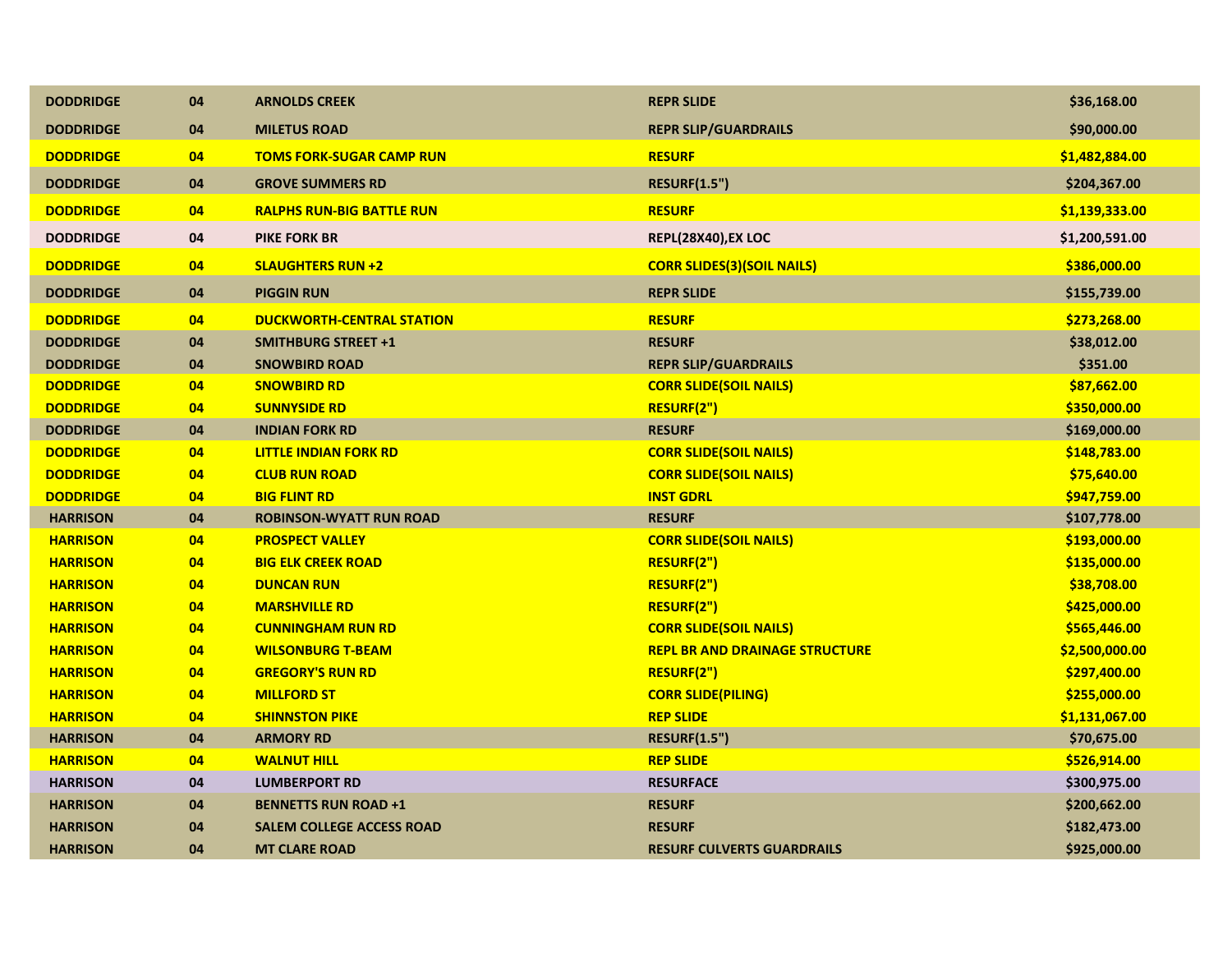| <b>HARRISON</b> | 04 | <b>CAMDEN STREET BR</b>       | <b>RENO TRUSS, REPL DECK, C&amp;P</b> | \$2,471,513.00 |
|-----------------|----|-------------------------------|---------------------------------------|----------------|
| <b>HARRISON</b> | 04 | <b>PATTERSON FORK</b>         | <b>CORR SLIDES(2)(SOIL NAILS)</b>     | \$252,000.00   |
| <b>HARRISON</b> | 04 | <b>JARVISVILLE RD</b>         | <b>RESURF(1.5")</b>                   | \$137,530.00   |
| <b>HARRISON</b> | 04 | <b>SYCAMORE ROAD</b>          | RESURF/CULVERTS/GUARDRAIL/REPR SLIDE  | \$900,000.00   |
| <b>HARRISON</b> | 04 | <b>HIDEAWAY ROAD PHASE 1</b>  | <b>REP SLIDE</b>                      | \$685,109.00   |
| <b>HARRISON</b> | 04 | <b>HIDEAWAY ROAD PHASE II</b> | <b>SLIDE REP</b>                      | \$940,551.00   |
| <b>HARRISON</b> | 04 | <b>EAST MAIN STREET</b>       | RESURF/CULVERTS GUARDRAIL/ADA RAMPS   | \$175,707.00   |
| <b>HARRISON</b> | 04 | <b>BEAR TRACK RUN DR STR</b>  | <b>REPLACE PIPE</b>                   | \$145,970.00   |
| <b>HARRISON</b> | 04 | <b>HALLS RUN RD</b>           | <b>RESURF(1.5")</b>                   | \$142,156.00   |
| <b>HARRISON</b> | 04 | <b>FACTORY STREET</b>         | RESURF/CULVERTS/GUARDRAILS/ADA RAMPS  | \$262,366.00   |
| <b>HARRISON</b> | 04 | <b>MAPLE LAKE RD #2</b>       | RESURF(2")                            | \$107,000.00   |
| <b>HARRISON</b> | 04 | <b>MAPLE LAKE</b>             | RESURF(2")                            | \$63,500.00    |
| <b>HARRISON</b> | 04 | <b>CHUB RUN DR STR</b>        | <b>REPLACE PIPE</b>                   | \$121,202.00   |
| <b>HARRISON</b> | 04 | US NAVY PO 1ST CLASS KEVI     | <b>REPLACE DECK, C&amp;P</b>          | \$4,902,592.00 |
| <b>MARION</b>   | 04 | <b>BARTHOLOMEW ROAD</b>       | <b>REPR SLIP/CULVERTS/RESURF</b>      | \$33,281.00    |
| <b>MARION</b>   | 04 | <b>FLAGGY MEADOW RD</b>       | <b>RESURF</b>                         | \$159,373.00   |
| <b>MARION</b>   | 04 | <b>PLUM RUN ROAD +1</b>       | <b>RESURF</b>                         | \$135,601.00   |
| <b>MARION</b>   | 04 | <b>LAUREL RUN ROAD</b>        | <b>REP SLIDE</b>                      | \$39,353.00    |
| <b>MARION</b>   | 04 | <b>PLUM RUN ROAD</b>          | <b>RESURF</b>                         | \$223,497.00   |
| <b>MARION</b>   | 04 | <b>ANNABELLE BRIDGE</b>       | <b>REPL BR</b>                        | \$2,250,000.00 |
| <b>MARION</b>   | 04 | <b>MONONGAH-FAIRMONT RD</b>   | <b>CORR SLIDE(SOIL NAILS)</b>         | \$159,000.00   |
| <b>MARION</b>   | 04 | <b>FINCHES ROAD</b>           | <b>REP SLIDE</b>                      | \$42,202.00    |
| <b>MARION</b>   | 04 | <b>HILL CREST RD</b>          | <b>RESURF(1.5")</b>                   | \$74,377.00    |
| <b>MARION</b>   | 04 | <b>MCCURDYSVILLE PIKE</b>     | <b>RESURF(1.5")</b>                   | \$361,082.00   |
| <b>MARION</b>   | 04 | <b>KOONS RUN RD</b>           | <b>RESURF</b>                         | \$575,242.00   |
| <b>MARION</b>   | 04 | <b>QUAKER FORK</b>            | RESURF(2")                            | \$410,000.00   |
| <b>MARION</b>   | 04 | <b>MARGARET</b>               | RESURF(2")                            | \$215,000.00   |
| <b>MARION</b>   | 04 | <b>BINGAMON RD</b>            | <b>RESUF</b>                          | \$187,035.00   |
| <b>MARION</b>   | 04 | <b>MONONGAH PRE-CAST</b>      | <b>REPL BR</b>                        | \$1,600,000.00 |
| <b>MARION</b>   | 04 | <b>MANLY CHAPEL RD</b>        | <b>RESURF(1.5")</b>                   | \$138,051.00   |
| <b>MARION</b>   | 04 | <b>BRIDGE STREET EXT</b>      | <b>REPR SLIDE</b>                     | \$77,503.00    |
| <b>MARION</b>   | 04 | <b>MIDDLETOWN RD</b>          | <b>RESURFACE</b>                      | \$233,603.00   |
| <b>MARION</b>   | 04 | <b>LITTLE CREEK/MT ZION</b>   | <b>RESURF</b>                         | \$201,510.00   |
| <b>MARION</b>   | 04 | OLD US 250 WEST               | <b>REPR SLIP/CULVERTS/RESURF</b>      | \$2,379,288.00 |
| <b>MARION</b>   | 04 | <b>OLD US 250</b>             | <b>CORR SLIDE(SOIL NAILS)</b>         | \$93,000.00    |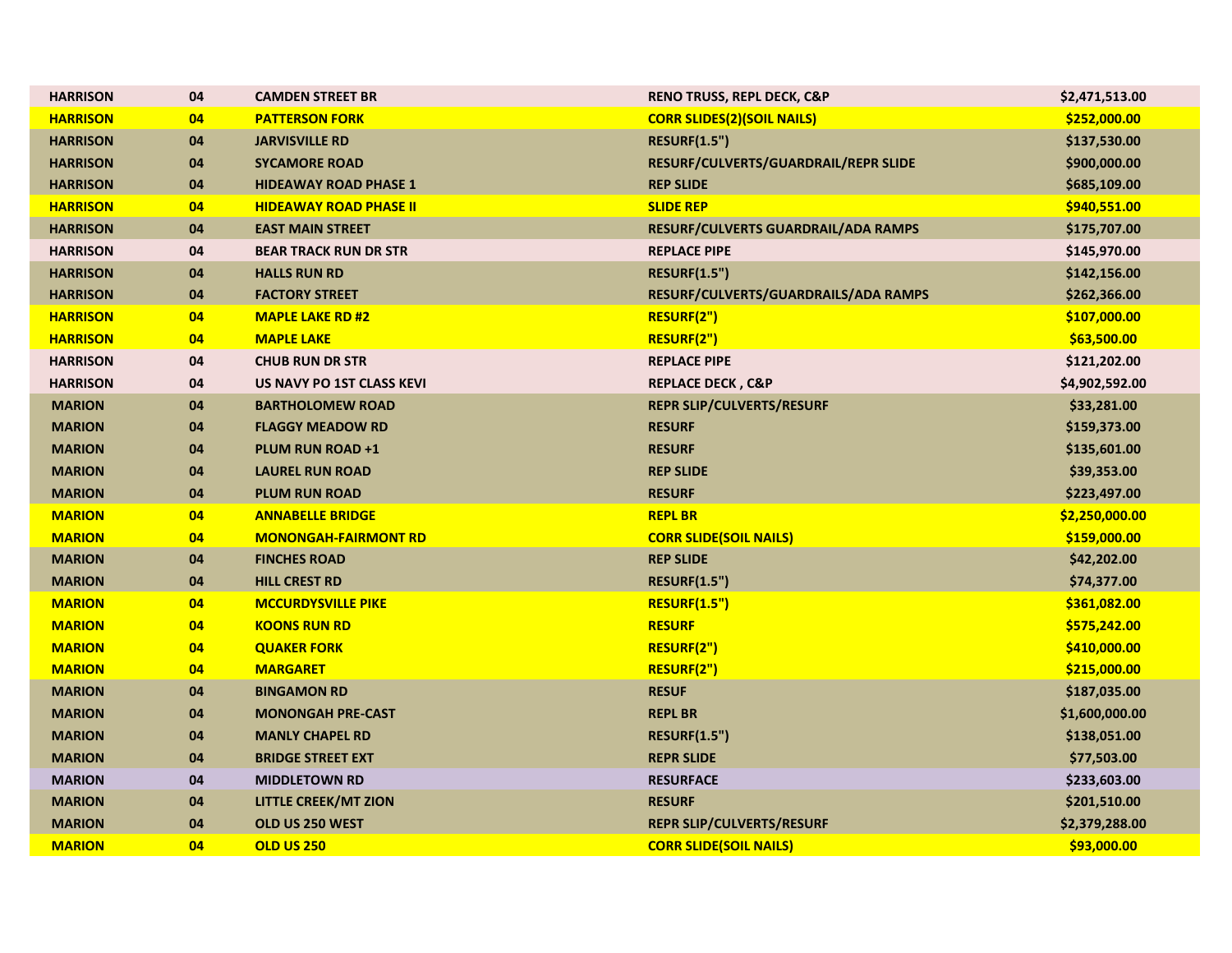| <b>MARION</b>     | 04 | <b>FARMINGTON-PINE GROVE RD</b>  | <b>CORR SLIDE(SOIL NAILS)</b>         | \$177,000.00    |
|-------------------|----|----------------------------------|---------------------------------------|-----------------|
| <b>MARION</b>     | 04 | <b>NORVILLE CLINTON SHOCK BR</b> | <b>REPL BR APPROACH</b>               | \$118,161.00    |
| <b>MARION</b>     | 04 | <b>PINE GROVE-BARRACKVILLE R</b> | <b>CORR SLIDE</b>                     | \$230,082.00    |
| <b>MARION</b>     | 04 | <b>BARRACKVILLE-PIKE ST</b>      | <b>CORR SLIDE(SOIL NAILS)</b>         | \$294,802.00    |
| <b>MARION</b>     | 04 | <b>EAST GRAFTON RD</b>           | <b>RESURF(2")</b>                     | \$409,000.00    |
| <b>MARION</b>     | 04 | <b>EAST GRAFTON RD</b>           | <b>CORR SLIDE(SOIL NAILS)</b>         | \$139,687.00    |
| <b>MONONGALIA</b> | 04 | <b>MASON-DIXON HWY</b>           | <b>CORR SLIDE(SOIL NAILS)</b>         | \$150,000.00    |
| <b>MONONGALIA</b> | 04 | <b>BLACKSVILLE - PENTRESS RD</b> | <b>RESURFACE</b>                      | \$539,699.00    |
| <b>MONONGALIA</b> | 04 | <b>BROOKHAVEN RD</b>             | <b>RESURF(1.5")</b>                   | \$75,331.00     |
| <b>MONONGALIA</b> | 04 | <b>ST LEO ROAD</b>               | <b>RESURF</b>                         | \$398,756.00    |
| <b>MONONGALIA</b> | 04 | <b>ZEB HAUGHT +1</b>             | <b>REPR SLIP/RESURF/DITCHING</b>      | \$12,659.00     |
| <b>MONONGALIA</b> | 04 | <b>ARNETTSVILLE ARCH BRIDGE</b>  | <b>REPL BR (32.75 X 75 SCBB)</b>      | \$1,631,267.00  |
| <b>MONONGALIA</b> | 04 | <b>LAUREL POINT BRIDGE</b>       | <b>REPL BR</b>                        | \$2,100,000.00  |
| <b>MONONGALIA</b> | 04 | <b>UNIVERSITY AVE - CAMPUS D</b> | <b>WIDEN ROADWAY</b>                  | \$4,800,000.00  |
| <b>MONONGALIA</b> | 04 | <b>BEECHURST AVE @ 6TH</b>       | <b>IMPROVE I/S &amp; WIDEN</b>        | \$0.00          |
| <b>MONONGALIA</b> | 04 | <b>OSAGE ROAD</b>                | <b>REPR SLIDE</b>                     | \$112,737.00    |
| <b>MONONGALIA</b> | 04 | <b>LEMLEY STORE +1</b>           | <b>RESURF/DITCHING</b>                | \$1,934,701.00  |
| <b>MONONGALIA</b> | 04 | <b>STATLER RUN</b>               | <b>REPR SLIP/RESURF</b>               | \$353,863.00    |
| <b>MONONGALIA</b> | 04 | <b>STATLER RUN RD</b>            | <b>CORR SLIDES(3)(SOIL NAILS)</b>     | \$615,000.00    |
| <b>MONONGALIA</b> | 04 | <b>JAKES RUN RD</b>              | <b>RESURF(1.5")</b>                   | \$233,080.00    |
| <b>MONONGALIA</b> | 04 | <b>PEDLAR RUN-HAGANS RD</b>      | <b>RESURF</b>                         | \$944,588.00    |
| <b>MONONGALIA</b> | 04 | <b>LITTLE INDIAN CREEK RD</b>    | <b>CORR SLIDE(SOIL NAILS)</b>         | \$456,021.00    |
| <b>MONONGALIA</b> | 04 | <b>LAUREL POINT +2</b>           | <b>RESURF/DITCHING</b>                | \$156,961.00    |
| <b>MONONGALIA</b> | 04 | <b>MON/FAYETTE EXPRESSWAY</b>    | <b>RESURF</b>                         | \$245,538.00    |
| <b>MONONGALIA</b> | 04 | <b>RIVER ROAD</b>                | <b>RESURF</b>                         | \$256,889.00    |
| <b>MONONGALIA</b> | 04 | <b>BERTHA HILL RD</b>            | <b>CORR SLIDE(SOIL NAILS)</b>         | \$169,180.00    |
| <b>MONONGALIA</b> | 04 | <b>VAN VOORHIS RD</b>            | <b>WIDEN, IMP DRAIN, ADD SIDEWALK</b> | \$8,500,000.00  |
| <b>MONONGALIA</b> | 04 | VAN VOORHIS RD +1                | <b>RESURFACE</b>                      | \$198,012.00    |
| <b>MONONGALIA</b> | 04 | <b>EAST VAN VOORHIS</b>          | <b>RESURF</b>                         | \$55,451.00     |
| <b>MONONGALIA</b> | 04 | <b>BAKERS RIDGE ROAD</b>         | <b>RESURF/DITCHING</b>                | \$4,883.00      |
| <b>MONONGALIA</b> | 04 | <b>VALLEY VIEW ROAD</b>          | <b>RESURF</b>                         | \$0.00          |
| <b>MONONGALIA</b> | 04 | <b>IRWIN STREET</b>              | <b>RESURF</b>                         | \$20,166.00     |
| <b>MONONGALIA</b> | 04 | <b>WEST RUN ROAD</b>             | <b>IMPROVE I/S &amp; WIDEN</b>        | \$12,000,000.00 |
| <b>MONONGALIA</b> | 04 | <b>DUGHILL ROAD</b>              | <b>RESURF</b>                         | \$160,853.00    |
| <b>MONONGALIA</b> | 04 | <b>UFFINGTON RD</b>              | <b>RESURFACE</b>                      | \$295,520.00    |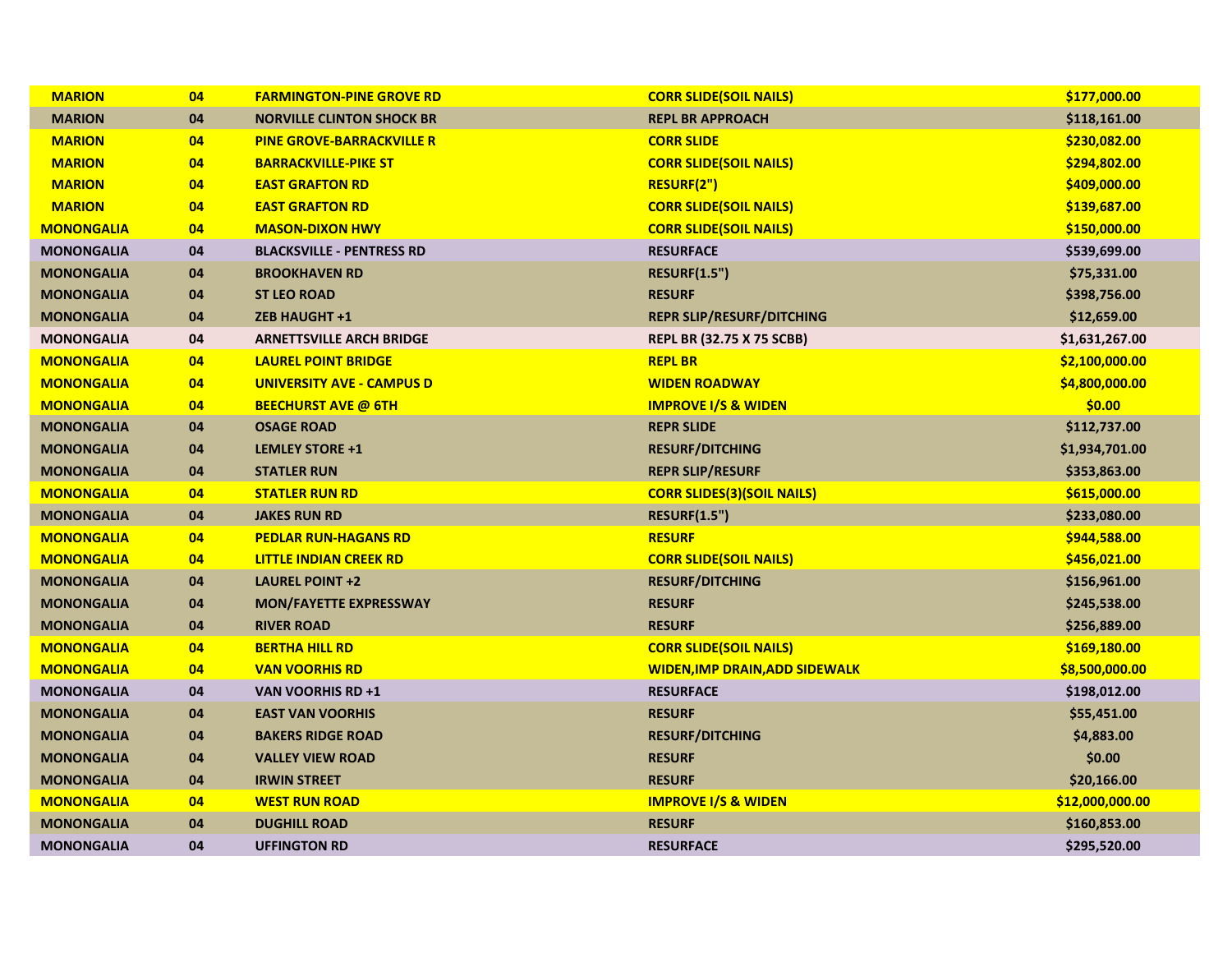| <b>MONONGALIA</b> | 04 | <b>BUZARD RUN ROAD +3</b>        | <b>RESURF</b>                 | \$889,995.00    |
|-------------------|----|----------------------------------|-------------------------------|-----------------|
| <b>MONONGALIA</b> | 04 | <b>RILEY THOMAS ROAD</b>         | <b>REPR SLIDE</b>             | \$86,098.00     |
| <b>MONONGALIA</b> | 04 | <b>BLUE HORIZON DR - PA ST</b>   | <b>WARRANTY SPEC</b>          | \$18,802,447.00 |
| <b>MONONGALIA</b> | 04 | <b>MOUNTAIN VIEW RD</b>          | RESURF(2")                    | \$163,000.00    |
| <b>MONONGALIA</b> | 04 | <b>KINGWOOD PIKE</b>             | <b>CORR SLIDE(SOIL NAILS)</b> | \$160,982.00    |
| <b>MONONGALIA</b> | 04 | <b>TYRONE AVERY RD</b>           | RESURF(2")                    | \$258,750.00    |
| <b>MONONGALIA</b> | 04 | <b>GOSHEN RD +3</b>              | <b>INST GDRL</b>              | \$394,634.00    |
| <b>MONONGALIA</b> | 04 | <b>MAIDSVILLE RD</b>             | <b>RESURFACE</b>              | \$298,272.00    |
| <b>MONONGALIA</b> | 04 | <b>UNIVERSITY AVE-TOYOTA</b>     | <b>REP SLIDE</b>              | \$75,296.00     |
| <b>MONONGALIA</b> | 04 | <b>MILEGROUND - AIRPORT RD</b>   | <b>UPRG 4 LNS</b>             | \$9,885,910.00  |
| <b>MONONGALIA</b> | 04 | <b>DAY DROOK RD</b>              | <b>RESURF(1.5")</b>           | \$757,369.00    |
| <b>MONONGALIA</b> | 04 | <b>AIRPORT EXIT BR</b>           | REPLACE DECK, ABUTMENTS, C&P  | \$4,161,620.00  |
| <b>MONONGALIA</b> | 04 | <b>FAIRCHANCE RD</b>             | <b>RESURF(1.5")</b>           | \$372,000.00    |
| <b>PRESTON</b>    | 04 | <b>BRANDONVILLE PIKE</b>         | RESURF(2")                    | \$501,006.00    |
| <b>PRESTON</b>    | 04 | <b>BRANDONVILLE PIKE</b>         | RESURF(2")                    | \$408,000.00    |
| <b>PRESTON</b>    | 04 | <b>CENTENARY-MOUNTAIN DALE R</b> | RESURF(2")                    | \$330,400.00    |
| <b>PRESTON</b>    | 04 | <b>HAZELTON-MARYLAND LINE</b>    | <b>RESURF</b>                 | \$457,227.00    |
| <b>PRESTON</b>    | 04 | <b>KINGWOOD - ALBRIGHT RD</b>    | <b>RESURFACE</b>              | \$313,868.00    |
| <b>PRESTON</b>    | 04 | <b>NORTH PRESTON HWY</b>         | <b>CORR SLIDE(SOIL NAILS)</b> | \$79,600.00     |
| <b>PRESTON</b>    | 04 | <b>RUTHBELLE SLAB</b>            | <b>REPL BR</b>                | \$1,750,000.00  |
| <b>PRESTON</b>    | 04 | <b>BRANDONVILLE</b>              | <b>RESURFACE</b>              | \$202,898.00    |
| <b>PRESTON</b>    | 04 | <b>BRANDONVILLE-GLADE FARMS</b>  | <b>RESURF</b>                 | \$481,885.00    |
| <b>PRESTON</b>    | 04 | <b>NEWBURG SLAB</b>              | <b>REPL BR</b>                | \$900,000.00    |
| <b>PRESTON</b>    | 04 | <b>GREENS RUN</b>                | <b>RESURF</b>                 | \$6,387.00      |
| <b>PRESTON</b>    | 04 | <b>BR OF LAUREL RUN DR STR</b>   | <b>REPAIR PIPE</b>            | \$237,893.00    |
| <b>PRESTON</b>    | 04 | <b>GLADE RUN DR STR</b>          | <b>REPAIR PIPE</b>            | \$194,507.00    |
| <b>PRESTON</b>    | 04 | <b>NUMBER 4 CHURCH ROAD +2</b>   | <b>RESURF</b>                 | \$181,271.00    |
| <b>PRESTON</b>    | 04 | <b>SHOWER BATH ROAD</b>          | <b>REPR SLIDE</b>             | \$66,046.00     |
| <b>PRESTON</b>    | 04 | <b>LAUREL RUN PISGAH RD +1</b>   | RESURF(2")                    | \$223,000.00    |
| <b>PRESTON</b>    | 04 | <b>MANHEIM ROAD</b>              | <b>RESURF</b>                 | \$47,988.00     |
| <b>PRESTON</b>    | 04 | <b>MANHEIM ROAD</b>              | <b>RESURF</b>                 | \$105,972.00    |
| <b>PRESTON</b>    | 04 | <b>DOGTOWN RD</b>                | <b>RESURF(1.5")</b>           | \$186,636.00    |
| <b>PRESTON</b>    | 04 | <b>STEMPLE RIDGE ROAD</b>        | <b>RESURF</b>                 | \$500,511.00    |
| <b>PRESTON</b>    | 04 | <b>SHOWER BATH RD</b>            | <b>RESURF(1.5")</b>           | \$105,827.00    |
| <b>PRESTON</b>    | 04 | <b>SHOWER BATH ROAD</b>          | <b>CORR SLIDE(SOIL NAILS)</b> | \$80,000.00     |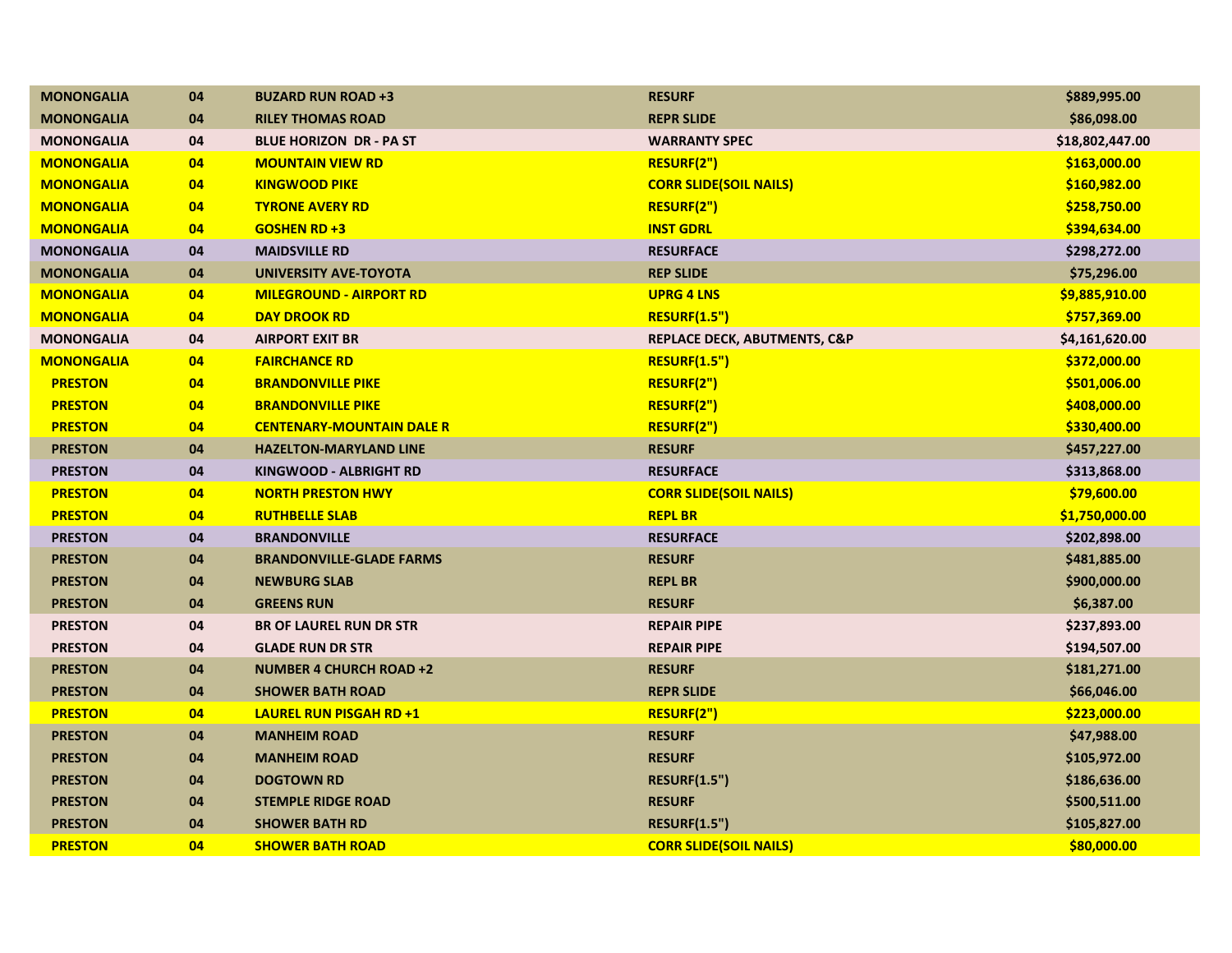| <b>TAYLOR</b>   | 04 | <b>CORBIN BRANCH ROAD</b>        | <b>RESURF</b>                  | \$226,216.00   |
|-----------------|----|----------------------------------|--------------------------------|----------------|
| <b>TAYLOR</b>   | 04 | <b>TOLLEY RD</b>                 | <b>RESURF</b>                  | \$90,000.00    |
| <b>TAYLOR</b>   | 04 | <b>SMITH ROAD</b>                | <b>RESURF</b>                  | \$97,248.00    |
| <b>TAYLOR</b>   | 04 | <b>MEADLAND ROAD</b>             | <b>RESURF</b>                  | \$100,514.00   |
| <b>TAYLOR</b>   | 04 | <b>MIDDLEVILLE RD</b>            | RESURF(2")                     | \$240,000.00   |
| <b>TAYLOR</b>   | 04 | <b>TURNER RD</b>                 | <b>RESURF(1.5")</b>            | \$107,729.00   |
| <b>TAYLOR</b>   | 04 | <b>PAUL E MALONE ROAD</b>        | <b>RESURF</b>                  | \$165,000.00   |
| <b>TAYLOR</b>   | 04 | <b>LOST RUN ROAD</b>             | <b>REPR SLIDE</b>              | \$85,375.00    |
| <b>TAYLOR</b>   | 04 | <b>SIMPSON RD</b>                | <b>RESURF</b>                  | \$1,028,395.00 |
| <b>TAYLOR</b>   | 04 | <b>BOLYARD RD</b>                | RESURF(2")                     | \$152,074.00   |
| <b>TAYLOR</b>   | 04 | <b>WILSON RIDGE RD</b>           | <b>RESURF(1.5")</b>            | \$80,754.00    |
| <b>TAYLOR</b>   | 04 | <b>RIVERSIDE DR</b>              | <b>RESURFACE</b>               | \$238,622.00   |
| <b>TAYLOR</b>   | 04 | OLD 50 WEST                      | <b>RESURF</b>                  | \$92,835.00    |
| <b>TAYLOR</b>   | 04 | OLD 50 EAST                      | REPR SLIP/RESURF/CULVERTS/GDRL | \$83,315.00    |
| <b>TAYLOR</b>   | 04 | <b>VICTORY AVE</b>               | RESURF(2")                     | \$318,000.00   |
| <b>TAYLOR</b>   | 04 | <b>WICKWIRE ROAD</b>             | <b>RESURF</b>                  | \$84,785.00    |
| <b>TAYLOR</b>   | 04 | <b>COUNTRY CLUB RD</b>           | RESURF(2")                     | \$80,000.00    |
| <b>TAYLOR</b>   | 04 | <b>NEW ENGLAND CIRCLE +2</b>     | <b>RESURF(1.5")</b>            | \$27,906.00    |
| <b>BERKELEY</b> | 05 | <b>HARLEN SPRINGS ROAD</b>       | <b>RESURF</b>                  | \$287,184.00   |
| <b>BERKELEY</b> | 05 | <b>NESTLE QUARRY ROAD</b>        | <b>RESURF</b>                  | \$425,000.00   |
| <b>BERKELEY</b> | 05 | <b>RIDGE RD</b>                  | <b>RESURF</b>                  | \$169,347.00   |
| <b>BERKELEY</b> | 05 | <b>BACK CREEK VALLEY</b>         | <b>SKIP RESURF</b>             | \$401,657.00   |
| <b>BERKELEY</b> | 05 | <b>BACK CREEK VALLEY</b>         | RESURF(2")                     | \$355,363.00   |
| <b>BERKELEY</b> | 05 | <b>JOHNSONTOWN BR</b>            | <b>REPLACE BR</b>              | \$1,652,658.00 |
| <b>BERKELEY</b> | 05 | <b>HEDGESVILLE HS BRIDGE</b>     | <b>REPL BR</b>                 | \$1,072,000.00 |
| <b>BERKELEY</b> | 05 | <b>BAXTER RD</b>                 | <b>CORR SLIDE(SOIL NAILS)</b>  | \$200,000.00   |
| <b>BERKELEY</b> | 05 | <b>ROCK CLIFF DR BR</b>          | <b>REPLACE BR</b>              | \$4,955,266.00 |
| <b>BERKELEY</b> | 05 | <b>MARTINSBURG-QUEEN ST</b>      | <b>RESURF</b>                  | \$351,465.00   |
| <b>BERKELEY</b> | 05 | <b>BELLA VISTA BRIDGE</b>        | <b>REPL SUPERSTRUCTURE</b>     | \$248,241.00   |
| <b>BERKELEY</b> | 05 | <b>TUSCARORA PIKE</b>            | <b>REPR SLIDE</b>              | \$503,126.00   |
| <b>BERKELEY</b> | 05 | <b>PAYNES FORD</b>               | <b>RESURF(2"</b>               | \$128,502.00   |
| <b>BERKELEY</b> | 05 | <b>RUNNY MEADE RD</b>            | RESURF(2")                     | \$470,000.00   |
| <b>BERKELEY</b> | 05 | <b>GILES MILL ROAD</b>           | <b>RESURF</b>                  | \$328,623.00   |
| <b>BERKELEY</b> | 05 | <b>FRANKS RD-ARDEN</b>           | <b>RESURF</b>                  | \$322,086.00   |
| <b>BERKELEY</b> | 05 | <b>APPLE HARVEST DR-GLENGARY</b> | <b>RESURF</b>                  | \$608,059.00   |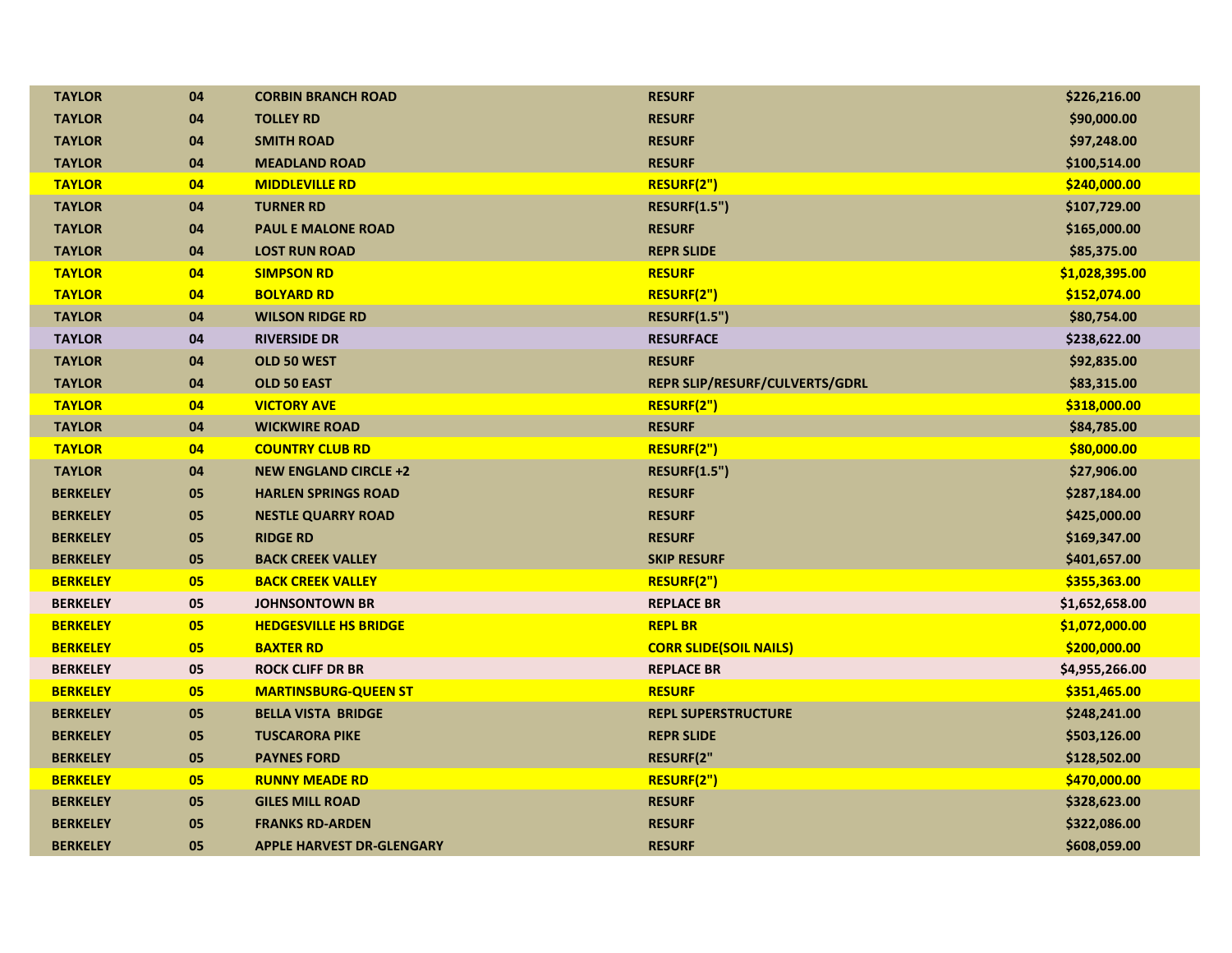| <b>BERKELEY</b>  | 05 | <b>EAGLE SCHOOL ROAD</b>         | <b>RESURF</b>                          | \$225,000.00    |
|------------------|----|----------------------------------|----------------------------------------|-----------------|
| <b>BERKELEY</b>  | 05 | <b>INWOOD (PHASE 2)</b>          | <b>WID, CONST 4 LN BYPASS, NEW O/P</b> | \$25,712,020.00 |
| <b>BERKELEY</b>  | 05 | <b>DOMINION ROAD</b>             | <b>RESURF</b>                          | \$600,000.00    |
| <b>BERKELEY</b>  | 05 | <b>TABLER STA- APPLE HARVEST</b> | <b>UPGR TO 6 LN</b>                    | \$55,885,437.00 |
| <b>BERKELEY</b>  | 05 | <b>BERKELEY GO1 2020 GDRL</b>    | <b>GDRL</b>                            | \$75,000.00     |
| <b>GRANT</b>     | 05 | <b>KNOBLEY ROAD</b>              | <b>RESURF</b>                          | \$325,000.00    |
| <b>GRANT</b>     | 05 | <b>MIDDLE FORK BRIDGE</b>        | <b>REPL BR</b>                         | \$350,000.00    |
| <b>GRANT</b>     | 05 | <b>SOUTH MILL CREEK ROAD</b>     | <b>SLIP REPR</b>                       | \$310,000.00    |
| <b>GRANT</b>     | 05 | <b>CORNERS ROAD</b>              | <b>REPR SLIDE</b>                      | \$20,841.00     |
| <b>GRANT</b>     | 05 | <b>HOPEVILLE-DOLLY SODS ROAD</b> | <b>RESURF</b>                          | \$315,364.00    |
| <b>GRANT</b>     | 05 | <b>JORDAN RUN RD</b>             | RESURF(2")                             | \$330,000.00    |
| <b>GRANT</b>     | 05 | <b>SMOKE HOLE RD #3</b>          | <b>CORR SLIDE(SOIL NAILS)</b>          | \$200,000.00    |
| <b>GRANT</b>     | 05 | <b>SMOKE HOLE RD #2</b>          | <b>CORR SLIDE(SOIL NAILS)</b>          | \$400,000.00    |
| <b>GRANT</b>     | 05 | <b>MAYSVILLE SPRING BRIDGE</b>   | <b>REPL SUPERSTRUCTURE</b>             | \$800,473.00    |
| <b>GRANT</b>     | 05 | <b>LUNICE CREEK HIGHWAY</b>      | <b>SLIP REPR</b>                       | \$210,000.00    |
| <b>GRANT</b>     | 05 | <b>BAYARD CEMETARY ROAD</b>      | <b>RESURF</b>                          | \$321,757.00    |
| <b>GRANT</b>     | 05 | <b>BAYARD RD-FRONT ST</b>        | RESURF(2")                             | \$221,361.00    |
| <b>GRANT</b>     | 05 | <b>BAYARD RD</b>                 | <b>CORR SLIDE(SOIL NAILS)</b>          | \$200,000.00    |
| <b>GRANT</b>     | 05 | <b>GRANT GO1 2020 GDRL</b>       | <b>GDRL</b>                            | \$75,000.00     |
| <b>GRANT</b>     | 05 | <b>MIDDLE MTN-KELLERS RIDGE</b>  | <b>RESURF</b>                          | \$395,000.00    |
| <b>HAMPSHIRE</b> | 05 | <b>GREEN SPRINGS ROAD</b>        | <b>RESURF</b>                          | \$453,615.00    |
| <b>HAMPSHIRE</b> | 05 | <b>SPRINGFIELD PIKE</b>          | <b>SLIP REPR</b>                       | \$80,000.00     |
| <b>HAMPSHIRE</b> | 05 | <b>SPRINGFIELD PIKE</b>          | RESURF(2")                             | \$275,000.00    |
| <b>HAMPSHIRE</b> | 05 | <b>THREE CHURCHES HOLLOW</b>     | <b>SLIP REPR</b>                       | \$80,000.00     |
| <b>HAMPSHIRE</b> | 05 | <b>FORD HILL RD</b>              | <b>RESURF</b>                          | \$263,263.00    |
| <b>HAMPSHIRE</b> | 05 | <b>GRASSY LICK INTERSECTION</b>  | <b>RESURF</b>                          | \$281,154.00    |
| <b>HAMPSHIRE</b> | 05 | <b>CAPON RIVER RD</b>            | <b>CORR SLIDE(SOIL NAILS), GDRL</b>    | \$300,000.00    |
| <b>HAMPSHIRE</b> | 05 | <b>SLANESVILLE - BLOOMERY PI</b> | <b>RESURFACE</b>                       | \$1,104,625.00  |
| <b>HAMPSHIRE</b> | 05 | <b>COLD STREAM ROAD</b>          | <b>RESURF</b>                          | \$459,314.00    |
| <b>HAMPSHIRE</b> | 05 | <b>MCKEE HOLLOW - AUGUSTA</b>    | <b>RESURFACE</b>                       | \$393,881.00    |
| <b>HAMPSHIRE</b> | 05 | <b>AUGUSTA CHURCH</b>            | REPR SLIDE, WIDEN RDWY, STRIPE         | \$881,598.00    |
| <b>HAMPSHIRE</b> | 05 | <b>DUNMORE RIDGE-HANGING ROC</b> | <b>RESURF</b>                          | \$405,000.00    |
| <b>HAMPSHIRE</b> | 05 | <b>MILL BRANCH BR</b>            | <b>REPL BR (32.5 X 62 SCBB)</b>        | \$1,257,043.00  |
| <b>HAMPSHIRE</b> | 05 | <b>HAMPSHIRE GO1 2020 GDRL</b>   | <b>GDRL</b>                            | \$75,000.00     |
| <b>HARDY</b>     | 05 | <b>PERU-DUMPLING RUN RD</b>      | RESURF(2")                             | \$288,790.00    |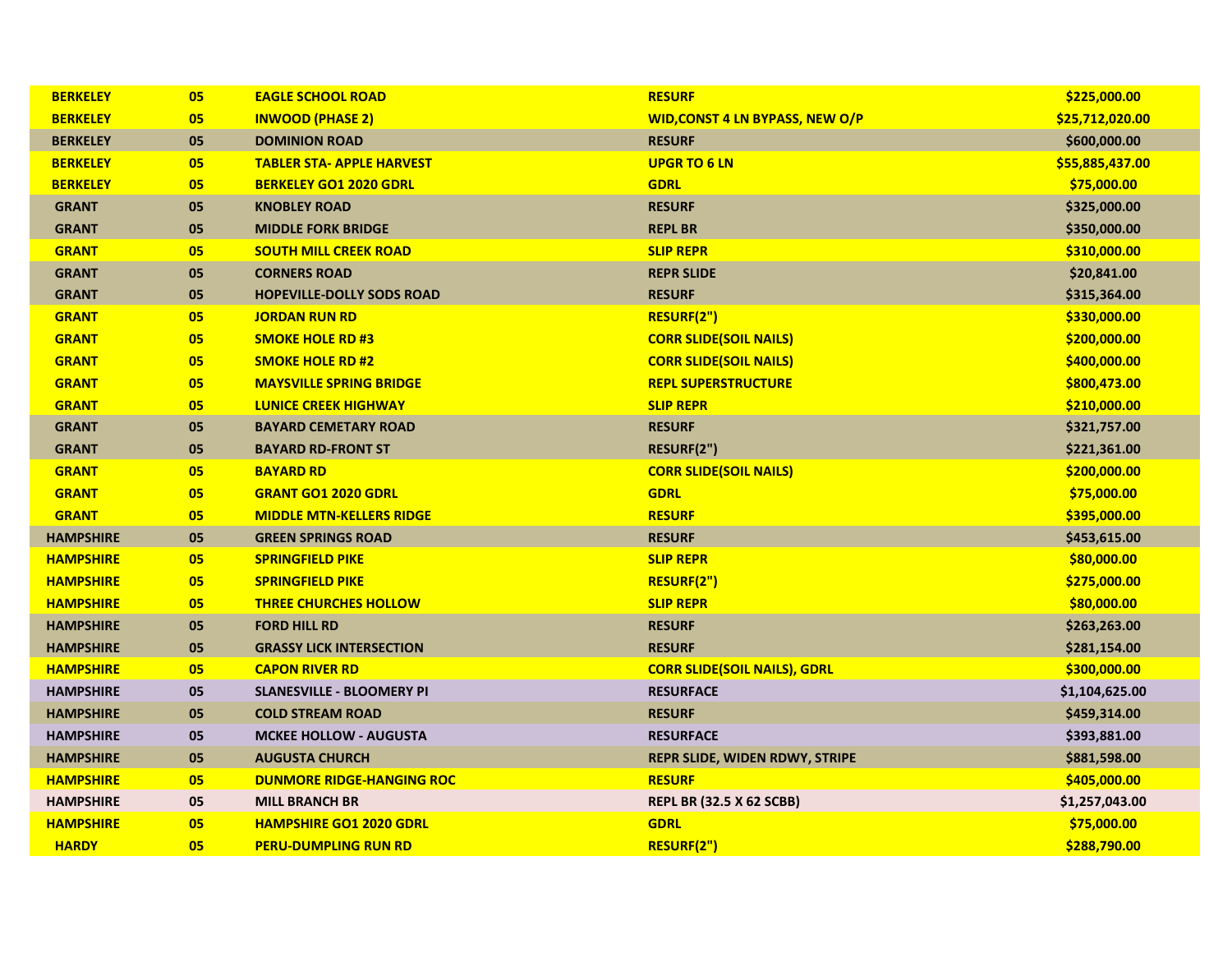| <b>HARDY</b>     | 05 | <b>SOUTH FORK-DUMPLING RUN R</b> | <b>RESURF</b>       | \$265,914.00    |
|------------------|----|----------------------------------|---------------------|-----------------|
| <b>HARDY</b>     | 05 | <b>SOUTH FORK ROAD</b>           | <b>RESURF</b>       | \$191,796.00    |
| <b>HARDY</b>     | 05 | <b>SOUTH FORK CULVERT</b>        | <b>REPL CULVERT</b> | \$4,107.00      |
| <b>HARDY</b>     | 05 | <b>KIMSEY RUN ROAD</b>           | <b>RESURF</b>       | \$350,319.00    |
| <b>HARDY</b>     | 05 | <b>UPPER COVE ROAD</b>           | <b>RESURF</b>       | \$349,152.00    |
| <b>HARDY</b>     | 05 | <b>TROUT RUN CUT-OFF</b>         | RESURF(2")          | \$162,618.00    |
| <b>HARDY</b>     | 05 | <b>RIO-HAMPSHIRE CO</b>          | <b>RESURF</b>       | \$500,000.00    |
| <b>HARDY</b>     | 05 | <b>MOOREFIELD-SPRING AVENUE</b>  | <b>RESURF</b>       | \$286,968.00    |
| <b>HARDY</b>     | 05 | <b>HARDY GO1 2020 GDRL</b>       | <b>GDRL</b>         | \$75,000.00     |
| <b>HARDY</b>     | 05 | <b>GAP BRIDGE-US 220</b>         | <b>RESURF</b>       | \$233,535.00    |
| <b>HARDY</b>     | 05 | <b>MOOREFIELD 220 NORTH</b>      | <b>RESURF</b>       | \$398,229.00    |
| <b>HARDY</b>     | 05 | <b>WARDENSVILLE - HAMPSHIRE</b>  | <b>RESURFACE</b>    | \$487,192.00    |
| <b>JEFFERSON</b> | 05 | <b>PAYNES FORD ROAD</b>          | <b>RESURF</b>       | \$373,540.00    |
| <b>JEFFERSON</b> | 05 | <b>SCRABBLE ROAD</b>             | <b>RESURF</b>       | \$813,227.00    |
| <b>JEFFERSON</b> | 05 | <b>RIVER ROAD</b>                | <b>RESURF</b>       | \$149,938.00    |
| <b>JEFFERSON</b> | 05 | <b>MELVIN RD</b>                 | <b>RESURF</b>       | \$152,206.00    |
| <b>JEFFERSON</b> | 05 | <b>BLAIR ROAD</b>                | <b>RESURF</b>       | \$300,000.00    |
| <b>JEFFERSON</b> | 05 | <b>BAKERTON RD</b>               | <b>RESURF</b>       | \$352,102.00    |
| <b>JEFFERSON</b> | 05 | <b>CHESTNUT HILL RD</b>          | <b>RESURF</b>       | \$150,000.00    |
| <b>JEFFERSON</b> | 05 | <b>KEYS GAP RD</b>               | RESURF(2")          | \$150,000.00    |
| <b>JEFFERSON</b> | 05 | JEFFERSON GO1 2020 GDRL          | <b>GDRL</b>         | \$75,000.00     |
| <b>JEFFERSON</b> | 05 | <b>EVITTS CREEK BR/BLOOMERY</b>  | <b>REPL BR</b>      | \$1,258,000.00  |
| <b>JEFFERSON</b> | 05 | <b>KEARNEYSVILLE-COAST GUARD</b> | <b>RESURF</b>       | \$195,000.00    |
| <b>JEFFERSON</b> | 05 | <b>BARDANE-CHARLES TOWN ROAD</b> | <b>RESURF</b>       | \$190,000.00    |
| <b>JEFFERSON</b> | 05 | <b>VA LINE-CHARLES TOWN RD</b>   | <b>UPGR TO 4 LN</b> | \$43,731,000.00 |
| <b>JEFFERSON</b> | 05 | <b>WHEATLAND RD</b>              | RESURF(2")          | \$170,000.00    |
| <b>JEFFERSON</b> | 05 | <b>ROPER NORTH FORK RD</b>       | RESURF(2")          | \$150,000.00    |
| <b>JEFFERSON</b> | 05 | <b>HALLTOWN ROAD</b>             | <b>RESURF</b>       | \$119,949.00    |
| <b>MINERAL</b>   | 05 | <b>WAXLER ROAD</b>               | <b>RESURF</b>       | \$649,571.00    |
| <b>MINERAL</b>   | 05 | ED WELSH RD-SHIRLEYS LANE        | <b>RESURF</b>       | \$806,262.00    |
| <b>MINERAL</b>   | 05 | <b>FOUNTAIN-HEADSVILLE RD</b>    | <b>RESURF</b>       | \$405,187.00    |
| <b>MINERAL</b>   | 05 | <b>CARPENDALE RD</b>             | <b>RESURF</b>       | \$239,809.00    |
| <b>MINERAL</b>   | 05 | <b>ROCKY RUN BRIDGE</b>          | <b>REPL BR</b>      | \$422,840.00    |
| <b>MINERAL</b>   | 05 | <b>BURKHART ROAD DRAINAGE</b>    | <b>RESURF</b>       | \$199,917.00    |
| <b>MINERAL</b>   | 05 | <b>ELK GARDEN-NETHKIN</b>        | RESURF(2")          | \$246,837.00    |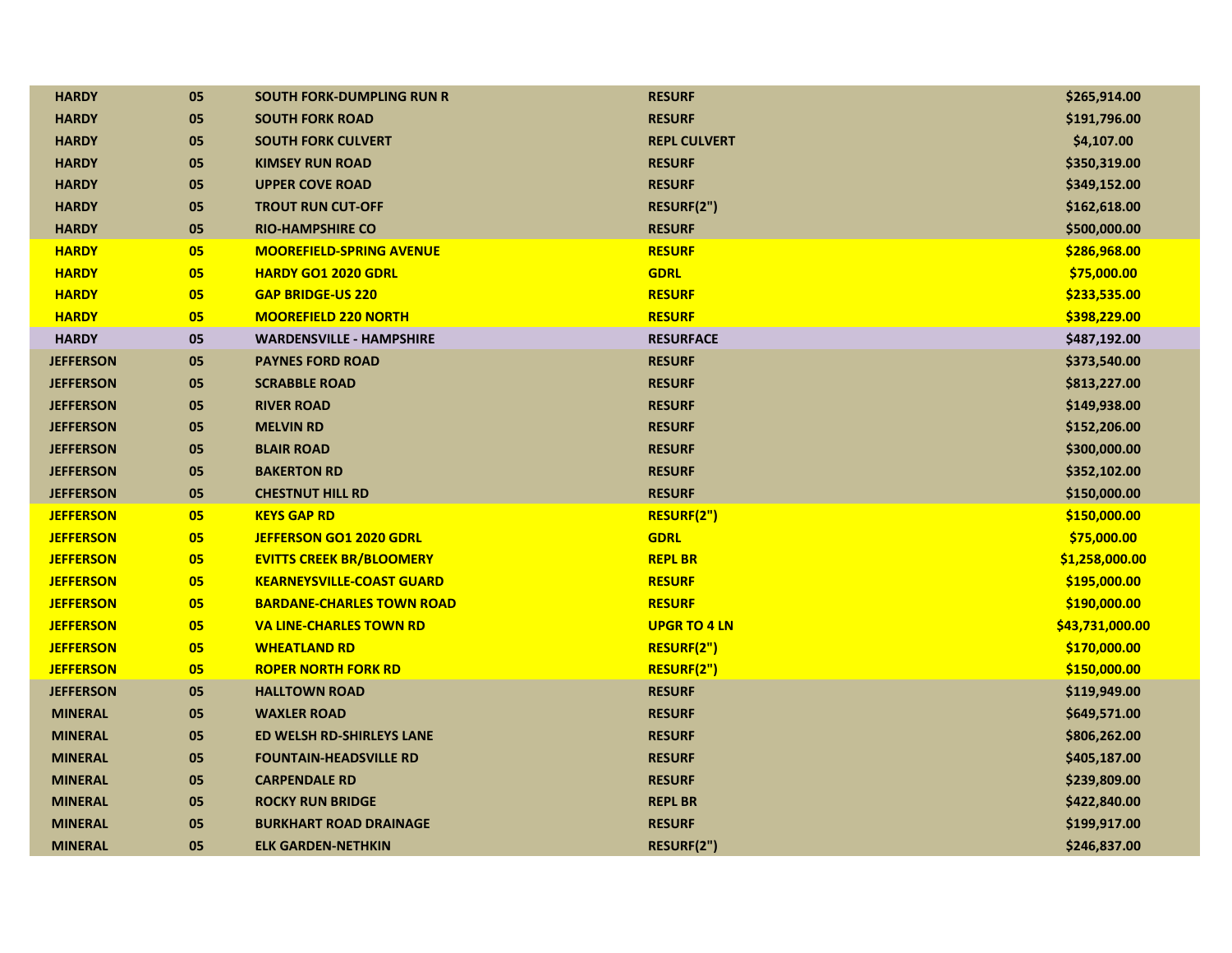| <b>MINERAL</b> | 05 | <b>JENNINGS RANDOLPH RD</b>      | <b>CORR SLIDE(SOIL NAILS)</b>        | \$430,000.00    |
|----------------|----|----------------------------------|--------------------------------------|-----------------|
| <b>MINERAL</b> | 05 | <b>GREEN MOUNTAIN RD #2</b>      | <b>CORR SLIDE(SOIL NAILS)</b>        | \$483,500.00    |
| <b>MINERAL</b> | 05 | <b>GREEN MOUNTAIN RD #1</b>      | <b>CORR SLIDE(SOIL NAILS)</b>        | \$190,000.00    |
| <b>MINERAL</b> | 05 | <b>HORSESHOE RUN RD</b>          | <b>CORR SLIDE(SOIL NAILS)</b>        | \$240,000.00    |
| <b>MINERAL</b> | 05 | <b>MINERAL GO1 2020 GDRL</b>     | <b>GDRL</b>                          | \$75,000.00     |
| <b>MINERAL</b> | 05 | <b>SHORT GAP-WAXLER RD</b>       | <b>RESURF</b>                        | \$325,000.00    |
| <b>MINERAL</b> | 05 | <b>ROCKET CENTER RD</b>          | <b>RESURF</b>                        | \$350,000.00    |
| <b>MINERAL</b> | 05 | <b>VETERANS MEMORIAL HWY</b>     | <b>CORR SLIDE(SOIL NAILS)</b>        | \$350,000.00    |
| <b>MORGAN</b>  | 05 | <b>RIVER RD-SLEEPY CREEK RD</b>  | <b>CORR SLIDE(SOIL NAILS)</b>        | \$350,000.00    |
| <b>MORGAN</b>  | 05 | <b>SLEEPY CREEK-RIVER RD</b>     | RESURF(2")                           | \$204,500.00    |
| <b>MORGAN</b>  | 05 | <b>FAIRVIEW DRIVE</b>            | <b>RESURF</b>                        | \$301,865.00    |
| <b>MORGAN</b>  | 05 | <b>MERCER STREET BRIDGE</b>      | <b>REPL SUPERSTRUCTURE</b>           | \$75,000.00     |
| <b>MORGAN</b>  | 05 | <b>PIOUS RIDGE ROAD</b>          | <b>RESURF</b>                        | \$260,000.00    |
| <b>MORGAN</b>  | 05 | <b>CHERRY RUN</b>                | <b>SLIP REPR</b>                     | \$450,000.00    |
| <b>MORGAN</b>  | 05 | <b>LARGENT-GREAT CACAPON</b>     | <b>RESURF</b>                        | \$829,869.00    |
| <b>MORGAN</b>  | 05 | <b>MARTINSBURG RD</b>            | <b>RESURF</b>                        | \$352,855.00    |
| <b>MORGAN</b>  | 05 | <b>COLD RUN VALLEY</b>           | <b>RESURF</b>                        | \$447,018.00    |
| <b>MORGAN</b>  | 05 | <b>VA LINE-GREENWOOD</b>         | RESURF(2")                           | \$320,000.00    |
| <b>MORGAN</b>  | 05 | <b>WAUGH ROAD</b>                | <b>RESURF</b>                        | \$84,056.00     |
| <b>MORGAN</b>  | 05 | <b>JOHNSONS MILL ROAD</b>        | <b>RESURF</b>                        | \$355,016.00    |
| <b>MORGAN</b>  | 05 | <b>MORGAN GO1 2020 GDRL</b>      | <b>GDRL</b>                          | \$70,000.00     |
| <b>MORGAN</b>  | 05 | <b>BERKELEY SPRINGS BYPASS</b>   | <b>RELOCATE AND ADD TRAVEL LANES</b> | \$67,599,646.00 |
| <b>MORGAN</b>  | 05 | <b>NORTHERN CONN +1</b>          | <b>RELOCATE AND ADD TRAVEL LANES</b> | \$57,500,000.00 |
| <b>MORGAN</b>  | 05 | <b>LEGIONS ST - BURNT FACTOR</b> | <b>RESURFACE</b>                     | \$733,149.00    |
| <b>BROOKE</b>  | 06 | <b>HARMON CREEK BR</b>           | <b>REPLACE BRIDGE</b>                | \$7,374,504.00  |
| <b>BROOKE</b>  | 06 | <b>HARMON CREEK RD</b>           | RESURF(2")                           | \$263,500.00    |
| <b>BROOKE</b>  | 06 | <b>SANDAG RD</b>                 | RESURF(2")                           | \$105,600.00    |
| <b>BROOKE</b>  | 06 | <b>12TH ST-RABBIT HILL</b>       | <b>RESURF</b>                        | \$694,849.00    |
| <b>BROOKE</b>  | 06 | <b>FREEDOM WAY-COVE RD</b>       | RESURF(2")                           | \$462,850.00    |
| <b>BROOKE</b>  | 06 | <b>GIRTY'S POINT</b>             | RESURF(2")                           | \$92,400.00     |
| <b>BROOKE</b>  | 06 | <b>ROCKDALE RD</b>               | RESURF(2")                           | \$296,000.00    |
| <b>BROOKE</b>  | 06 | <b>ROCKDALE ROAD SLIP</b>        | <b>REP SLIP</b>                      | \$62,591.00     |
| <b>BROOKE</b>  | 06 | <b>MECHLING HILL SLIP</b>        | <b>REPR SLIP</b>                     | \$175,000.00    |
| <b>BROOKE</b>  | 06 | <b>ELDERSVILLE RD-HARMON CK</b>  | RESURF/GUARDRAIL/DRAINAGE            | \$580,366.00    |
| <b>BROOKE</b>  | 06 | <b>ST JOHNS ROAD SLIP</b>        | <b>REP SLIP</b>                      | \$80,000.00     |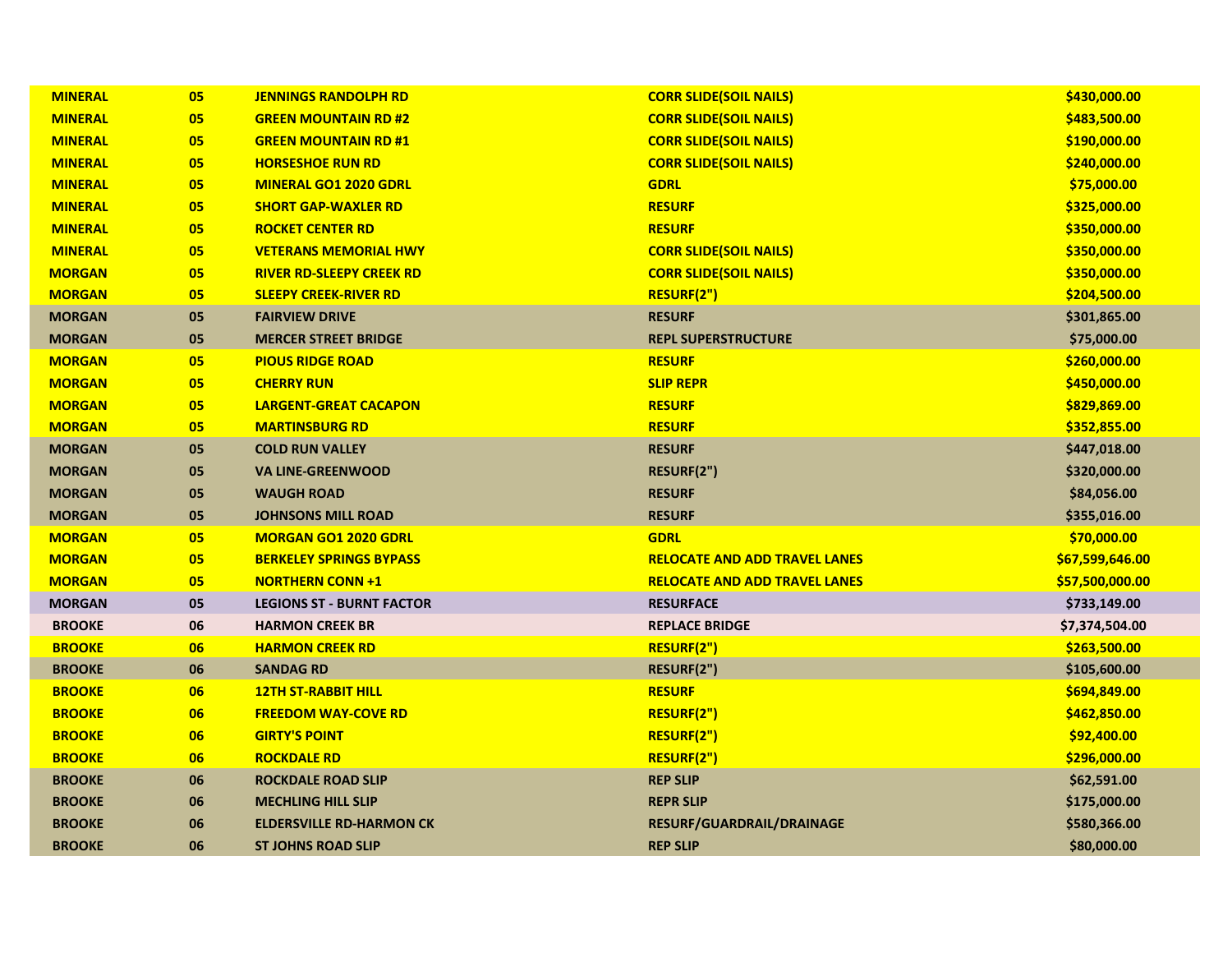| <b>BROOKE</b>   | 06 | <b>ST JOHN'S RD</b>              | <b>CORR SLIDE(PILING)</b>         | \$40,000.00     |
|-----------------|----|----------------------------------|-----------------------------------|-----------------|
| <b>BROOKE</b>   | 06 | WV 88 - PA LINE                  | <b>RESURFACE</b>                  | \$104,970.00    |
| <b>BROOKE</b>   | 06 | <b>WEST BETHANY SLIP</b>         | <b>REP SLIP</b>                   | \$44,235.00     |
| <b>BROOKE</b>   | 06 | <b>MCCORD'S HILL RD</b>          | <b>CORR SLIDES(3)(PILING)</b>     | \$1,005,550.00  |
| <b>BROOKE</b>   | 06 | <b>BETHANY SLIP</b>              | <b>REP SLIP</b>                   | \$73,874.00     |
| <b>BROOKE</b>   | 06 | <b>MAHAN LANE +1</b>             | <b>INSTALL/REP/REPL GDRL</b>      | \$71,138.00     |
| <b>HANCOCK</b>  | 06 | <b>PENNSYLANIA AVE - KINGS C</b> | <b>RESURF</b>                     | \$556,436.00    |
| <b>HANCOCK</b>  | 06 | <b>RAINEY HILL-NEW CUMBERLAN</b> | RESURF(2")                        | \$408,400.00    |
| <b>HANCOCK</b>  | 06 | <b>NEW CUMBERLAND - WV 2 IMP</b> | <b>RELOCATE ROADWAY</b>           | \$3,950,000.00  |
| <b>HANCOCK</b>  | 06 | <b>QUAKER STATE RD - NEWELL</b>  | <b>RESURFACE</b>                  | \$296,488.00    |
| <b>HANCOCK</b>  | 06 | <b>WASHINGTON SCHOOL RD</b>      | <b>CORR SLIDE(PILING)</b>         | \$199,432.00    |
| <b>HANCOCK</b>  | 06 | <b>CONGO ARROYO RD</b>           | RESURF(2")                        | \$122,000.00    |
| <b>HANCOCK</b>  | 06 | <b>LOCUST HILL RD</b>            | <b>CORR SLIDES(5)(SOIL NAILS)</b> | \$1,120,555.00  |
| <b>HANCOCK</b>  | 06 | <b>NEW MANCHESTER SLIP</b>       | <b>REP SLIP</b>                   | \$260,000.00    |
| <b>HANCOCK</b>  | 06 | <b>WYLIE RIDGE RD</b>            | RESURF(2")                        | \$672,400.00    |
| <b>HANCOCK</b>  | 06 | <b>KINGS CREEK ROAD SLIP</b>     | <b>REP SLIP</b>                   | \$23,081.00     |
| <b>HANCOCK</b>  | 06 | <b>WV 8-PENNSYLVANIA ST LINE</b> | RESURF/GRAINAGE/GUARDRAIL         | \$29,547.00     |
| <b>HANCOCK</b>  | 06 | <b>FRANKFORT RD-HARDIN RUN R</b> | RESURF/GRAINAGE/GUARDRAIL         | \$798,154.00    |
| <b>HANCOCK</b>  | 06 | <b>RACE TRACK RD</b>             | RESURF(2")                        | \$400,000.00    |
| <b>MARSHALL</b> | 06 | <b>KENT-FRANKLIN RD</b>          | <b>UPGRADE TO 4 LN</b>            | \$24,836,049.00 |
| <b>MARSHALL</b> | 06 | MCDONALDS/UPPER PLAZA            | <b>WIDEN 5 LNS, REPL BRS(2)</b>   | \$16,186,244.00 |
| <b>MARSHALL</b> | 06 | <b>MOZART RD</b>                 | <b>CORR SLIDE(SOIL NAILS)</b>     | \$86,190.00     |
| <b>MARSHALL</b> | 06 | <b>MOZART ROAD +9</b>            | <b>REPR SLIP</b>                  | \$300,000.00    |
| <b>MARSHALL</b> | 06 | <b>FORK RIDGE RD</b>             | RESURF(2")                        | \$136,000.00    |
| <b>MARSHALL</b> | 06 | <b>ST JOES ROAD</b>              | <b>RESURF</b>                     | \$625,000.00    |
| <b>MARSHALL</b> | 06 | <b>SHUTLER HILL RD</b>           | RESURF(2")                        | \$240,000.00    |
| <b>MARSHALL</b> | 06 | <b>ROBERTS RIDGE RD</b>          | <b>CORR SLIDES(3)(PILING)</b>     | \$346,205.00    |
| <b>MARSHALL</b> | 06 | <b>ROBERTS RIDGE RD</b>          | <b>CORR SLIDE(PILING)</b>         | \$88,000.00     |
| <b>MARSHALL</b> | 06 | <b>ROBERTS RIDGE RD</b>          | <b>CORR SLIDE(PILING)</b>         | \$87,067.00     |
| <b>MARSHALL</b> | 06 | <b>ROBERTS RIDGE ROAD +1</b>     | <b>REP SLIP</b>                   | \$339,000.00    |
| <b>MARSHALL</b> | 06 | <b>RIDGEVIEW LANE</b>            | <b>RESURF(1.5")</b>               | \$74,500.00     |
| <b>MARSHALL</b> | 06 | <b>SNEDECKER LANE</b>            | <b>RESURF(1.5")</b>               | \$30,900.00     |
| <b>MARSHALL</b> | 06 | <b>RODRIGUEZ LANE</b>            | RESURF(1")                        | \$62,400.00     |
| <b>MARSHALL</b> | 06 | <b>SENTIMENTAL ACRES</b>         | <b>RESURF(1.5")</b>               | \$36,200.00     |
| <b>MARSHALL</b> | 06 | <b>WINDY HOLLOW RD</b>           | <b>RESURF(1.5")</b>               | \$10,600.00     |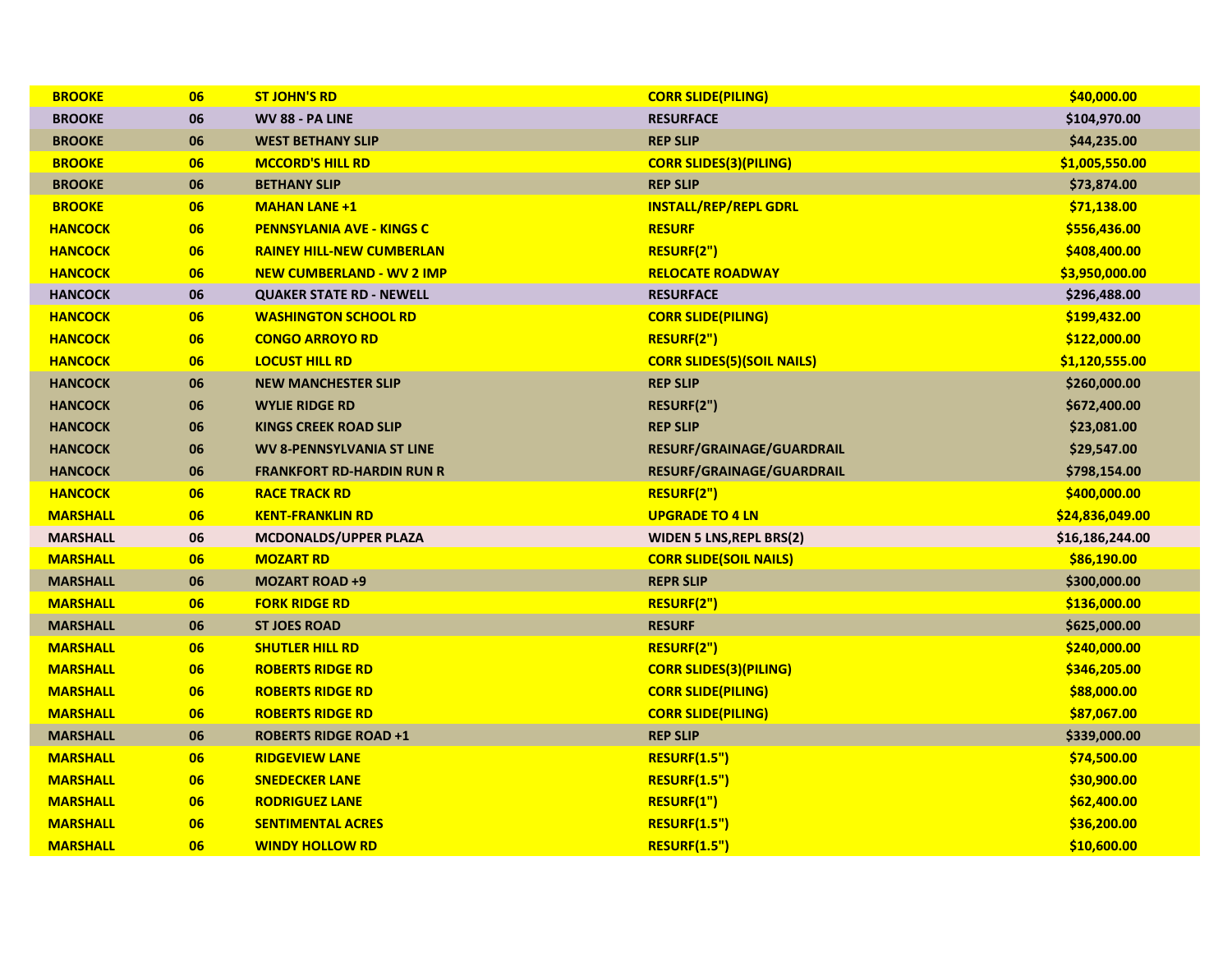| <b>MARSHALL</b> | 06 | <b>BIG GRAVE CREEK RD</b>      | <b>CORR SLIDES(3)(PILING)</b>                  | \$586,160.00     |
|-----------------|----|--------------------------------|------------------------------------------------|------------------|
| <b>MARSHALL</b> | 06 | <b>BIG GRAVE CREEK SLIP</b>    | <b>REP SLIP</b>                                | \$477,000.00     |
| <b>MARSHALL</b> | 06 | <b>GLEN EASTON FORK ROAD</b>   | <b>REP SLIP</b>                                | \$112,800.00     |
| <b>MARSHALL</b> | 06 | <b>GOSHORN-WOOD ROAD SLIP</b>  | <b>REP SLIP</b>                                | \$100,000.00     |
| <b>MARSHALL</b> | 06 | <b>FISH CREEK RD</b>           | RESURF(3")                                     | \$400,000.00     |
| <b>MARSHALL</b> | 06 | <b>FISH CREEK</b>              | <b>RESURF</b>                                  | \$480,000.00     |
| <b>MARSHALL</b> | 06 | <b>FALLEN TIMBER LANE</b>      | RESURF(1")                                     | \$45,600.00      |
| <b>MARSHALL</b> | 06 | <b>BIG GRAVE CREEK RD +1</b>   | <b>INSTALL/REP/REPL GDRL</b>                   | \$212,703.00     |
| <b>MARSHALL</b> | 06 | <b>PARRS CAMP BRIDGE</b>       | <b>REPL BR</b>                                 | \$895,000.00     |
| <b>OHIO</b>     | 06 | <b>SHORT CREEK RD</b>          | RESURF(2")                                     | \$475,000.00     |
| <b>OHIO</b>     | 06 | <b>SHORT CR BR</b>             | <b>REN BR</b>                                  | \$4,318,611.00   |
| <b>OHIO</b>     | 06 | <b>CHAPEL RD BRIDGE +1</b>     | BR REHAB 35A102 & 35A099                       | \$6,850,180.00   |
| <b>OHIO</b>     | 06 | <b>NORTH FORK RD</b>           | <b>CORR SLIDE(SOIL NAILS)</b>                  | \$143,650.00     |
| <b>OHIO</b>     | 06 | <b>POGUES RUN</b>              | <b>RESURF</b>                                  | \$195,767.00     |
| <b>OHIO</b>     | 06 | <b>PARK VIEW RD</b>            | RESURF(2")                                     | \$100,000.00     |
| <b>OHIO</b>     | 06 | <b>FAIRMONT PIKE</b>           | <b>SHOULDERS/REPR SLIP</b>                     | \$1,300,000.00   |
| <b>OHIO</b>     | 06 | <b>GC&amp;P RD +1</b>          | RESURF(2")                                     | \$836,050.00     |
| <b>OHIO</b>     | 06 | <b>UNION HILL RD</b>           | <b>CORR SLIDES(3)(SOIL NAILS &amp; PILING)</b> | \$464,950.00     |
| <b>OHIO</b>     | 06 | <b>LAIDLEY RUN ROAD</b>        | <b>REP SLIP</b>                                | \$52,000.00      |
| <b>OHIO</b>     | 06 | <b>WILDLIFE RD</b>             | <b>CORR SLIDE(PILING)</b>                      | \$34,534.00      |
| <b>OHIO</b>     | 06 | <b>FULTON - BETHANY PIKE</b>   | <b>RESURF(SINGLE COURSE MICROSURF)</b>         | \$606,783.00     |
| <b>OHIO</b>     | 06 | <b>PLAYGROUND BRIDGE</b>       | <b>REPL BR</b>                                 | \$1,734,000.00   |
| <b>OHIO</b>     | 06 | <b>VALLEY GROVE BRIDGE</b>     | <b>REPL BR</b>                                 | \$1,000,000.00   |
| <b>OHIO</b>     | 06 | <b>BOGGS HILL RD</b>           | <b>CORR SLIDE(PILING)</b>                      | \$120,000.00     |
| <b>OHIO</b>     | 06 | <b>VALLEY GROVE ROAD</b>       | <b>REP SLIP</b>                                | \$68,000.00      |
| <b>OHIO</b>     | 06 | <b>I-70 BRIDGES</b>            | <b>RENOVATE/REPLACE 25 BRIDGES</b>             | \$242,556,725.00 |
| <b>OHIO</b>     | 06 | <b>WEST LIBERTY</b>            | <b>RESURF</b>                                  | \$295,904.00     |
| <b>OHIO</b>     | 06 | <b>WEST LIBERTY</b>            | <b>REP SLIP</b>                                | \$84,371.00      |
| <b>OHIO</b>     | 06 | <b>EAST COVE AVE</b>           | <b>CORR SLIDE(PILING)</b>                      | \$80,000.00      |
| <b>OHIO</b>     | 06 | <b>DALLAS PIKE RD #1 +3</b>    | <b>INSTALL/REP/REPL GDRL</b>                   | \$366,232.00     |
| <b>TYLER</b>    | 06 | <b>OIL RIDGE RD</b>            | RESURF(2")                                     | \$105,000.00     |
| <b>TYLER</b>    | 06 | <b>BUCK RUN RD</b>             | <b>CORR SLIDES(13)(PILING)</b>                 | \$1,421,200.00   |
| <b>TYLER</b>    | 06 | <b>BUCK RUN ROAD +1</b>        | <b>REP SLIP</b>                                | \$220,000.00     |
| <b>TYLER</b>    | 06 | <b>SISTERSVILLE-PADEN CITY</b> | RESURF(2")                                     | \$495,000.00     |
| <b>TYLER</b>    | 06 | <b>RUSH FORK ROAD +2</b>       | <b>RESURF</b>                                  | \$150,000.00     |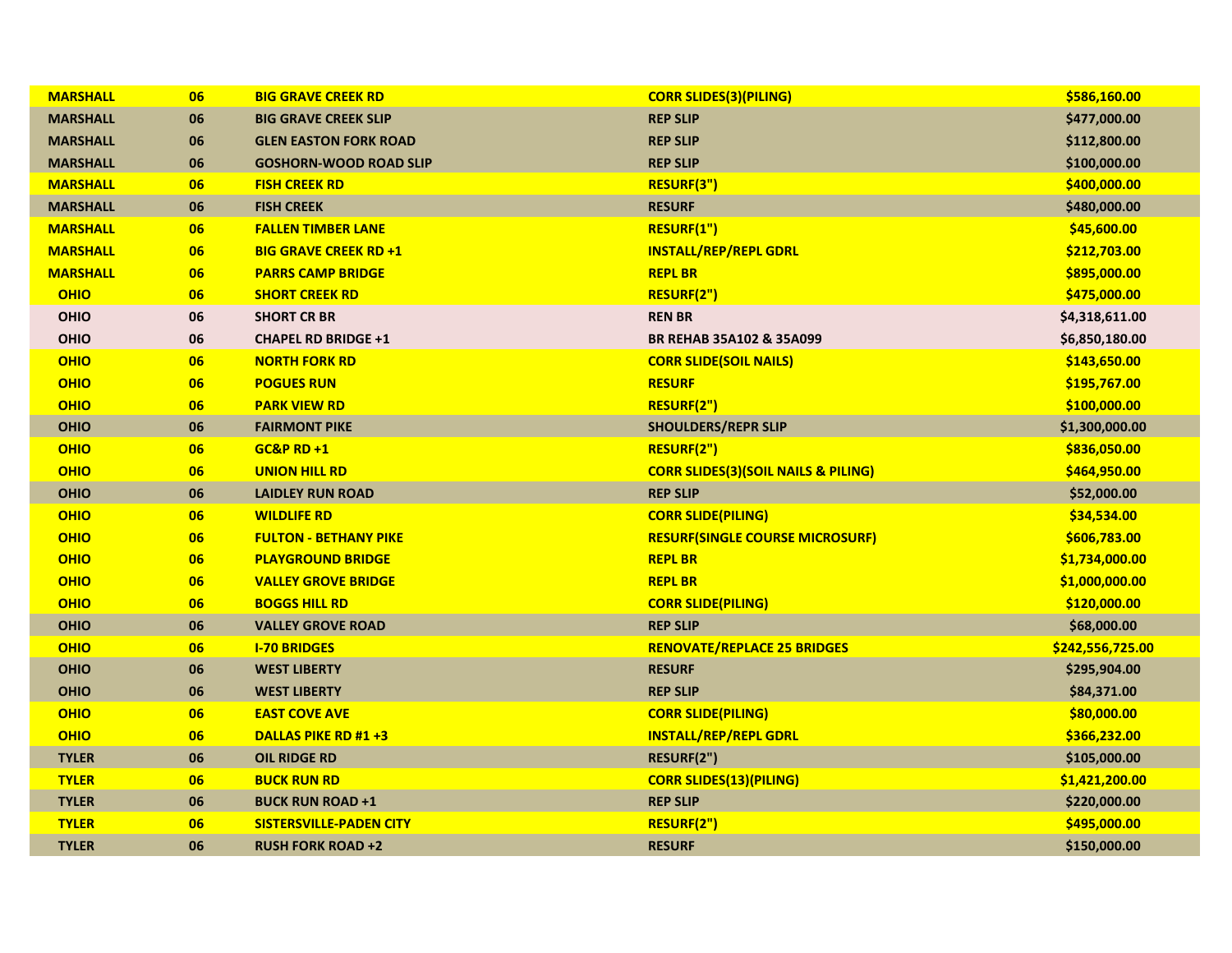| <b>TYLER</b>   | 06 | <b>CLARK RIDGE ROAD +1</b>       | <b>RESURF</b>                      | \$165,000.00     |
|----------------|----|----------------------------------|------------------------------------|------------------|
| <b>TYLER</b>   | 06 | <b>ROCK RUN ROAD</b>             | <b>RESURF</b>                      | \$194,000.00     |
| <b>TYLER</b>   | 06 | <b>WALNUT FORK</b>               | RESURF(2")                         | \$188,000.00     |
| <b>TYLER</b>   | 06 | <b>THE JUG-MIDDLEBOURNE</b>      | RESURF(2")                         | \$481,799.00     |
| <b>TYLER</b>   | 06 | WV 180 - HICKMAN RUN RD          | <b>RESURFACE</b>                   | \$875,309.00     |
| <b>TYLER</b>   | 06 | <b>BADGER RUN RD</b>             | <b>CORR SLIDE(PILING)</b>          | \$120,000.00     |
| <b>TYLER</b>   | 06 | <b>MCELROY CREEK RD</b>          | <b>CORR SLIDES(2)(SOIL NAILS)</b>  | \$294,525.00     |
| <b>TYLER</b>   | 06 | <b>GOLDRING RD</b>               | <b>CORR SLIDE(PILING)</b>          | \$120,000.00     |
| <b>TYLER</b>   | 06 | <b>MOUNTAIN DRIVE</b>            | <b>CORR SLIDE(PILING)</b>          | \$76,385.00      |
| <b>WETZEL</b>  | 06 | <b>NEW MARTINSVILLE-PROCTOR</b>  | <b>SKIP RESURF (2")</b>            | \$75,000.00      |
| <b>WETZEL</b>  | 06 | <b>PROCTOR BR</b>                | REPL BR (80.5 X 181.7 SSPG)        | \$6,044,160.00   |
| <b>WETZEL</b>  | 06 | <b>WV 2 PROCTOR-KENT</b>         | <b>UPGRADE TO 4 LN</b>             | \$118,917,000.00 |
| <b>WETZEL</b>  | 06 | <b>DOOLIN RUN RD</b>             | <b>CORR SLIDE(PILING)</b>          | \$60,000.00      |
| <b>WETZEL</b>  | 06 | <b>AMERICAN RIDGE SLIP</b>       | <b>REP SLIP</b>                    | \$152,000.00     |
| <b>WETZEL</b>  | 06 | <b>WADE BRIDGE</b>               | <b>REPL BR</b>                     | \$1,530,000.00   |
| <b>WETZEL</b>  | 06 | <b>BARKER RUN RD</b>             | <b>CORR SLIDE(SOIL NAILS)</b>      | \$86,190.00      |
| <b>WETZEL</b>  | 06 | <b>SHORT LINE RD</b>             | <b>RESURFACE</b>                   | \$1,393,382.00   |
| <b>WETZEL</b>  | 06 | <b>SMITHFIELD-BATES RUN RD</b>   | RESURF/GUARDRAIL/DRAINAGE          | \$1,400,601.00   |
| <b>WETZEL</b>  | 06 | <b>SMITHFIELD SLIP +3</b>        | <b>REPR SLIP</b>                   | \$550,000.00     |
| <b>WETZEL</b>  | 06 | <b>JACKSONBURG-CARBIDE CUT R</b> | RESURF(2")                         | \$340,000.00     |
| <b>WETZEL</b>  | 06 | <b>JACKSONBURG SLIP +1</b>       | <b>REP SLIP</b>                    | \$540,000.00     |
| <b>WETZEL</b>  | 06 | <b>TRADER FORK RD</b>            | <b>CORR SLIDE(PILING)</b>          | \$48,000.00      |
| <b>WETZEL</b>  | 06 | <b>BRUSH RUN RD</b>              | RESURF(2")                         | \$86,400.00      |
| <b>WETZEL</b>  | 06 | <b>HUNDRED-PA STATE LI</b>       | RESURF(2")                         | \$1,380,583.00   |
| <b>WETZEL</b>  | 06 | <b>HUNDRED RD</b>                | <b>CORR SLIDES(4)(SOIL NAILS)</b>  | \$244,290.00     |
| <b>WETZEL</b>  | 06 | <b>PROCTOR CREEK</b>             | <b>RESURF</b>                      | \$275,835.00     |
| <b>WETZEL</b>  | 06 | <b>PROCTOR CREEK SLIP +1</b>     | <b>REP SLIP</b>                    | \$176,000.00     |
| <b>WETZEL</b>  | 06 | <b>LITTLETON SLIP +1</b>         | <b>REP SLIP</b>                    | \$315,000.00     |
| <b>WETZEL</b>  | 06 | <b>HORNET HIGHWAY</b>            | <b>CORR SLIDE(PILING)</b>          | \$90,000.00      |
| <b>BARBOUR</b> | 07 | <b>SHILOH ROAD +2</b>            | <b>RESURF, DRAINAGE, GUARDRAIL</b> | \$441,558.00     |
| <b>BARBOUR</b> | 07 | <b>CHESTNUT RIDGE ROAD</b>       | <b>RESURF</b>                      | \$125,389.00     |
| <b>BARBOUR</b> | 07 | TALBOTT RD +2                    | <b>RESURF</b>                      | \$246,014.00     |
| <b>BARBOUR</b> | 07 | <b>BUCKHANNON - CLARKSBURG R</b> | <b>RESURFACE</b>                   | \$432,212.00     |
| <b>BARBOUR</b> | 07 | <b>OLD US 250 +3</b>             | <b>RESURF(1.75")</b>               | \$378,000.00     |
| <b>BARBOUR</b> | 07 | <b>UNION RD</b>                  | <b>RESURF(1.5")</b>                | \$325,000.00     |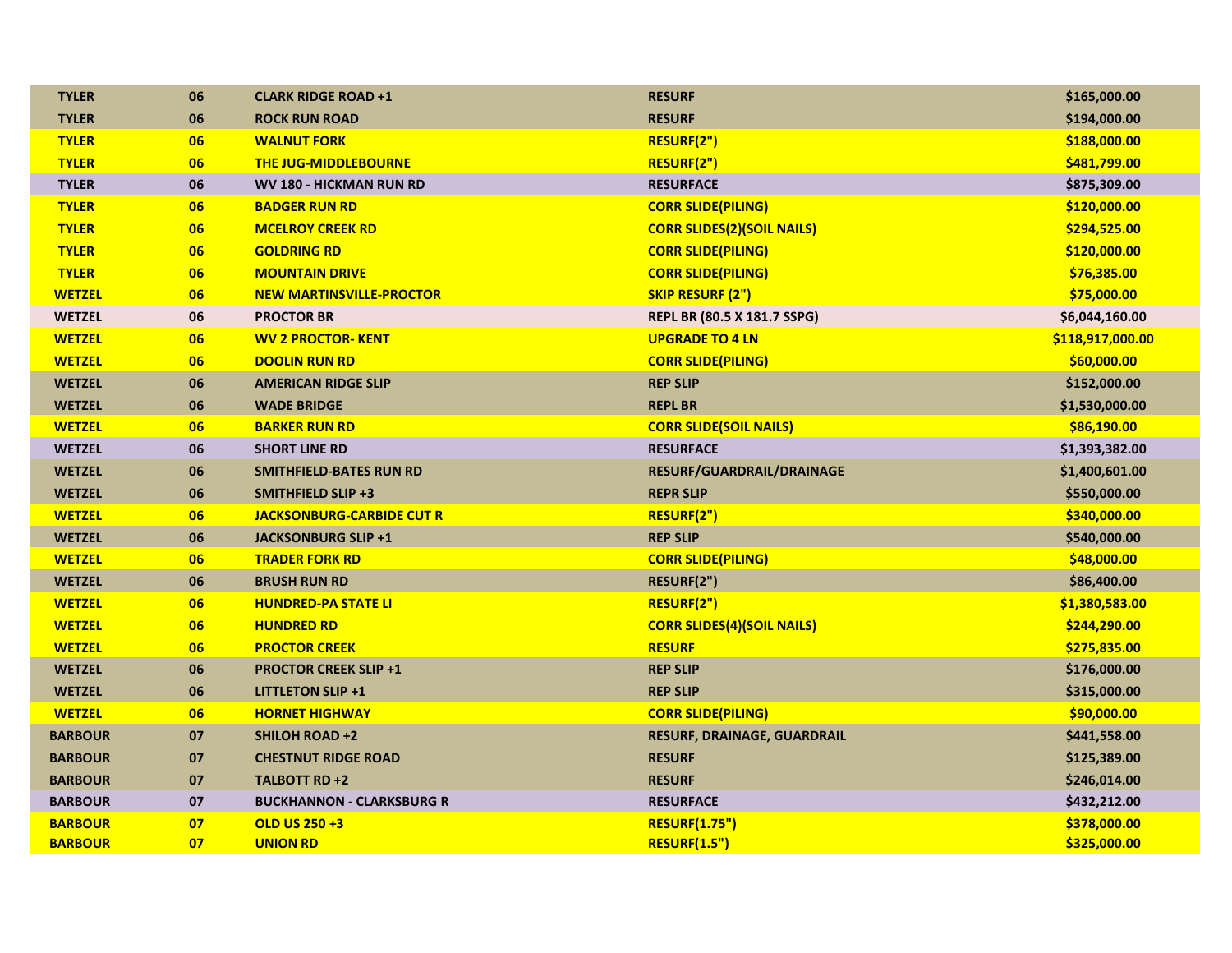| <b>BARBOUR</b> | 07 | <b>STALNAKER ROAD +4</b>         | <b>RESURF, DRAINAGE, GUARDRAIL</b>            | \$859,630.00    |
|----------------|----|----------------------------------|-----------------------------------------------|-----------------|
| <b>BARBOUR</b> | 07 | <b>FAN RUN RD +1</b>             | RESURF(2")                                    | \$220,000.00    |
| <b>BARBOUR</b> | 07 | <b>SUGAR CREEK BRIDGE</b>        | <b>REPL BR</b>                                | \$686,536.00    |
| <b>BARBOUR</b> | 07 | <b>BILLS CREEK ROAD</b>          | <b>RESURF</b>                                 | \$246,451.00    |
| <b>BARBOUR</b> | 07 | HALL RD +1                       | <b>RESURF</b>                                 | \$238,442.00    |
| <b>BARBOUR</b> | 07 | <b>JUNIOR BR</b>                 | <b>REPLACE BR</b>                             | \$3,767,518.00  |
| <b>BARBOUR</b> | 07 | <b>GALLOWAY ROAD</b>             | <b>SLIP REPR</b>                              | \$345,495.00    |
| <b>BARBOUR</b> | 07 | <b>BELINGTON-PHILIPPI</b>        | <b>SLIDE REP</b>                              | \$19,936.00     |
| <b>BARBOUR</b> | 07 | <b>FRATERNAL CEMETERY RD</b>     | <b>RESURF(1.5")</b>                           | \$90,000.00     |
| <b>BRAXTON</b> | 07 | <b>BURNSVILLE TIMBER BR</b>      | <b>REPL BR</b>                                | \$819,283.00    |
| <b>BRAXTON</b> | 07 | <b>COPEN RD</b>                  | RESURF(2")                                    | \$306,585.00    |
| <b>BRAXTON</b> | 07 | <b>GEM GIRDER</b>                | <b>REPL BR</b>                                | \$790,278.00    |
| <b>BRAXTON</b> | 07 | <b>COPEN ROAD</b>                | RESURF/DRAINAGE/GUARDRAIL                     | \$668,934.00    |
| <b>BRAXTON</b> | 07 | <b>FRAMETOWN-GASSAWAY ROAD</b>   | <b>REP SLIDE</b>                              | \$22,182.00     |
| <b>BRAXTON</b> | 07 | <b>GASSAWAY-SUTTON ROAD</b>      | <b>REP SLIDE</b>                              | \$152,989.00    |
| <b>BRAXTON</b> | 07 | <b>CHAPEL ROAD</b>               | <b>REPR SLIDES</b>                            | \$459,790.00    |
| <b>BRAXTON</b> | 07 | <b>CHAPEL ROAD</b>               | RESURF/GUARDRAIL/DRAINAGE                     | \$679,810.00    |
| <b>BRAXTON</b> | 07 | <b>CHAPEL RD</b>                 | RESURF(2")                                    | \$375,000.00    |
| <b>BRAXTON</b> | 07 | <b>TAGUE BR+1</b>                | <b>REPL BR</b>                                | \$2,802,739.00  |
| <b>BRAXTON</b> | 07 | <b>ROSEDALE RD</b>               | <b>RESURF</b>                                 | \$375,000.00    |
| <b>BRAXTON</b> | 07 | <b>MORRISON RIDGE</b>            | <b>SLIDE REPAIR</b>                           | \$1,499,470.00  |
| <b>BRAXTON</b> | 07 | <b>FLATWOODS - DIANA RD</b>      | <b>RESURFACE</b>                              | \$467,496.00    |
| <b>BRAXTON</b> | 07 | <b>HOLLY-DIANA ROAD SLIDE</b>    | <b>REP SLIDE</b>                              | \$19,131.00     |
| <b>BRAXTON</b> | 07 | <b>SUTTON-DIANA ROAD SLIDE 1</b> | <b>SLIDE REP</b>                              | \$259,299.00    |
| <b>BRAXTON</b> | 07 | <b>SUTTON-DIANA ROAD SLIDE 2</b> | <b>SLIDE REP</b>                              | \$221,547.00    |
| <b>BRAXTON</b> | 07 | <b>EXCHANGE ROAD</b>             | <b>RESURF/GUARDRAIL/DRAINAGE</b>              | \$575,314.00    |
| <b>BRAXTON</b> | 07 | <b>EXCHANGE ROAD SLIDE 2</b>     | <b>SLIDE REP</b>                              | \$135,317.00    |
| <b>BRAXTON</b> | 07 | <b>OLD TURNPIKE RD</b>           | <b>RESURF</b>                                 | \$248,567.00    |
| <b>BRAXTON</b> | 07 | <b>STONE RUN ROAD</b>            | <b>SLIP REPR</b>                              | \$476,897.00    |
| <b>BRAXTON</b> | 07 | <b>SERVIA - FRAMETOWN</b>        | <b>RESURFACE (FULL DEPTH PCC REPLACEMENT)</b> | \$21,831,955.00 |
| <b>BRAXTON</b> | 07 | <b>CORR L TO SUTTON</b>          | RESURFACE (FULL DPTH PCC RPLCMT/WARRNTY)      | \$18,165,846.00 |
| <b>BRAXTON</b> | 07 | <b>FLATWOODS GARVEE</b>          | RESURFACE (FULL DEPTH PCC REPLACEMENT)        | \$27,735,260.00 |
| <b>BRAXTON</b> | 07 | <b>I-79 DRAINAGE IMPROVEMENT</b> | <b>REPLACE CULVERTS</b>                       | \$128,481.00    |
| <b>GILMER</b>  | 07 | <b>INDIAN FORK ROAD</b>          | <b>SLIDE REP</b>                              | \$22,715.00     |
| <b>GILMER</b>  | 07 | <b>INDIAN FORK ROAD</b>          | <b>RESURF/GUARDRAIL/DRAINAGE</b>              | \$386,774.00    |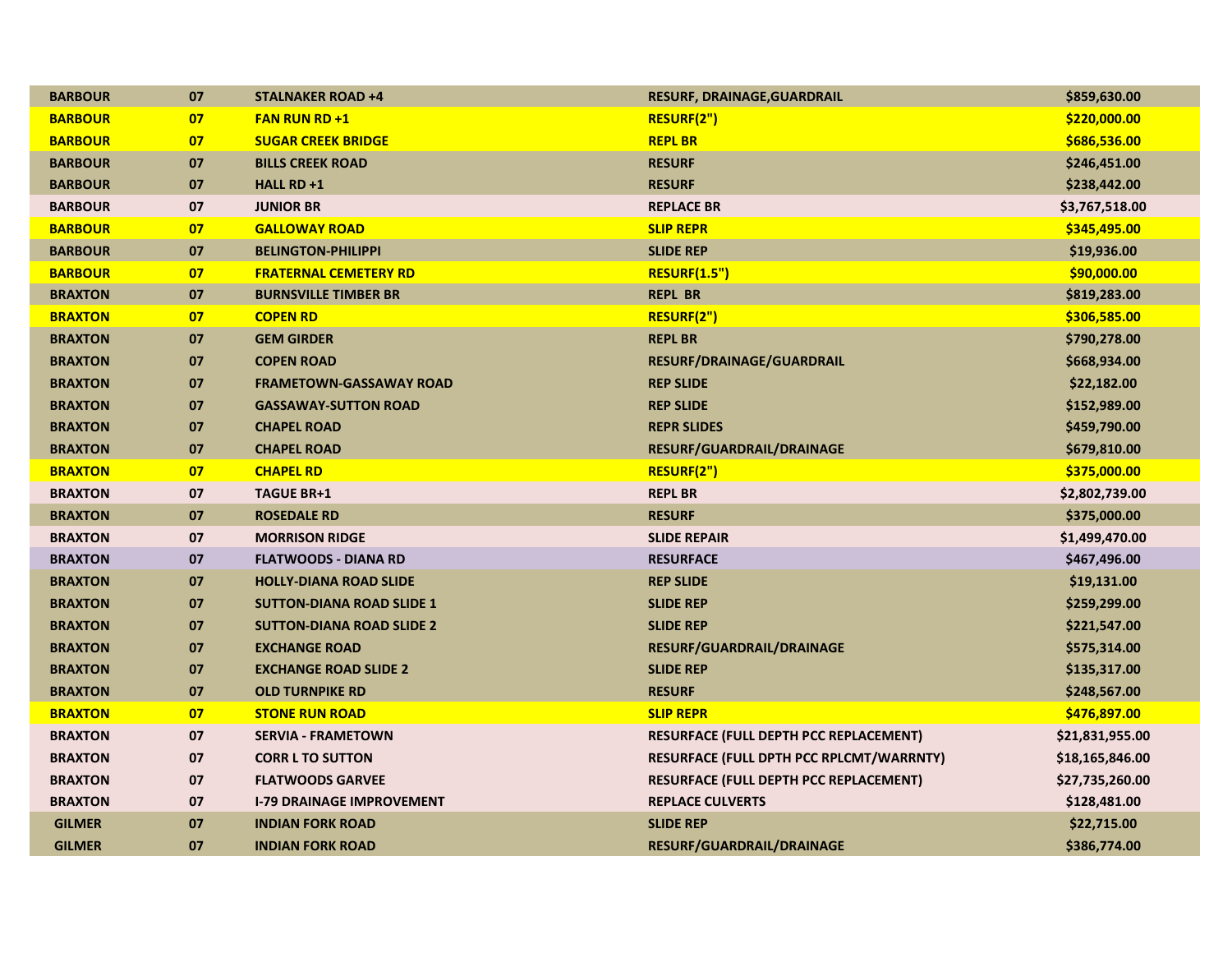| <b>GILMER</b> | 07 | <b>UPPER CEDAR CREEK #2</b>      | <b>RESURF</b>                       | \$190,078.00    |
|---------------|----|----------------------------------|-------------------------------------|-----------------|
| <b>GILMER</b> | 07 | <b>UPPER CEDAR CREEK RD</b>      | <b>RESURF</b>                       | \$180,752.00    |
| <b>GILMER</b> | 07 | <b>NORMANTOWN-GASSAWAY #2</b>    | <b>RESURF</b>                       | \$190,142.00    |
| <b>GILMER</b> | 07 | <b>ROSEDALE RD</b>               | <b>RESURF(1.5")</b>                 | \$215,000.00    |
| <b>GILMER</b> | 07 | <b>ROSEDALE RD</b>               | <b>CORR SLIDES(6)(PILING)</b>       | \$884,924.00    |
| <b>GILMER</b> | 07 | <b>ELLIS RD</b>                  | <b>RESURF(2"</b>                    | \$420,799.00    |
| <b>GILMER</b> | 07 | <b>STUMPTOWN BR</b>              | <b>REPL SUPER (32.5 X 216 CSWB)</b> | \$2,546,715.00  |
| <b>GILMER</b> | 07 | <b>NORMANTOWN - GLENVILLE RD</b> | <b>RESURFACE</b>                    | \$328,522.00    |
| <b>GILMER</b> | 07 | <b>LITTLE BULL RUN ROAD</b>      | RESURF/GUARDRAIL/DRAINAGE           | \$16,320.00     |
| <b>GILMER</b> | 07 | <b>DUSKCAMP W-BEAM</b>           | <b>REPL BR</b>                      | \$34,553.00     |
| <b>GILMER</b> | 07 | <b>BRIERY LICK ROAD</b>          | <b>RESURF</b>                       | \$265,000.00    |
| <b>LEWIS</b>  | 07 | <b>OLD MILL ROAD</b>             | <b>SLIP REPR</b>                    | \$352,976.00    |
| LEWIS         | 07 | <b>HORSE RUN RIB ARCH BRIDGE</b> | <b>REPL BR (28.5 X82 SCBB)</b>      | \$1,064,460.00  |
| <b>LEWIS</b>  | 07 | <b>CHURCHVILLE RD</b>            | <b>CORR SLIDES(2)(PILING)</b>       | \$321,538.00    |
| <b>LEWIS</b>  | 07 | <b>LEFT FORK FREEMANS CREEK</b>  | <b>RESURF</b>                       | \$250,150.00    |
| <b>LEWIS</b>  | 07 | <b>JACKSON MILL RD</b>           | <b>CORR SLIDE(PILING)</b>           | \$22,275.00     |
| <b>LEWIS</b>  | 07 | <b>SYCAMORE LICK ROAD</b>        | <b>RESURF</b>                       | \$256,030.00    |
| <b>LEWIS</b>  | 07 | <b>BERLIN ROAD</b>               | <b>SLIDE REP</b>                    | \$19,060.00     |
| <b>LEWIS</b>  | 07 | <b>BERLIN RD</b>                 | <b>RESURF(1.5")</b>                 | \$277,752.00    |
| <b>LEWIS</b>  | 07 | <b>BERLIN RD</b>                 | <b>CORR SLIDE(S)(PILING)</b>        | \$365,636.00    |
| <b>LEWIS</b>  | 07 | <b>SMITH RUN RD</b>              | <b>CORR SLIDE(PILING)</b>           | \$28,509.00     |
| <b>LEWIS</b>  | 07 | <b>LIFES RUN ROAD</b>            | RESURF/GUARDRAIL/DRAINAGE           | \$599,118.00    |
| <b>LEWIS</b>  | 07 | <b>GEORGETOWN ROAD</b>           | <b>SLIDE REP</b>                    | \$21,922.00     |
| <b>LEWIS</b>  | 07 | <b>WYE JUNCTION SLAB</b>         | <b>REPL BR</b>                      | \$683,026.00    |
| <b>LEWIS</b>  | 07 | <b>MAIN ST - WESTON</b>          | <b>RESURFACE</b>                    | \$740,015.00    |
| <b>LEWIS</b>  | 07 | <b>SASSAFRAS RUN +1</b>          | RESURF(2")                          | \$285,000.00    |
| <b>LEWIS</b>  | 07 | <b>GOOSEPEN RD</b>               | <b>RESURF</b>                       | \$232,000.00    |
| <b>LEWIS</b>  | 07 | <b>MURPHY CREEK RD</b>           | RESURF(2")                          | \$430,000.00    |
| <b>LEWIS</b>  | 07 | <b>HARDEE'S BR</b>               | <b>REPLACE BRIDGE</b>               | \$2,703,100.00  |
| <b>LEWIS</b>  | 07 | OLD US 33                        | <b>RESURF</b>                       | \$105,213.00    |
| <b>LEWIS</b>  | 07 | <b>WALKERSVILLE ROAD</b>         | <b>RESURF</b>                       | \$330,012.00    |
| <b>LEWIS</b>  | 07 | <b>I-79 EXIT 99 SB OFF RAMP</b>  | <b>RELOCATE SB OFF RAMP</b>         | \$30,074,734.00 |
| <b>LEWIS</b>  | 07 | LEWIS GO1 2020 GDRL              | <b>GDRL</b>                         | \$736,293.00    |
| <b>LEWIS</b>  | 07 | <b>DRY FORK ROAD</b>             | <b>RESURF</b>                       | \$200,058.00    |
| <b>LEWIS</b>  | 07 | <b>SAULS RUN RD</b>              | <b>RESURF</b>                       | \$187,418.00    |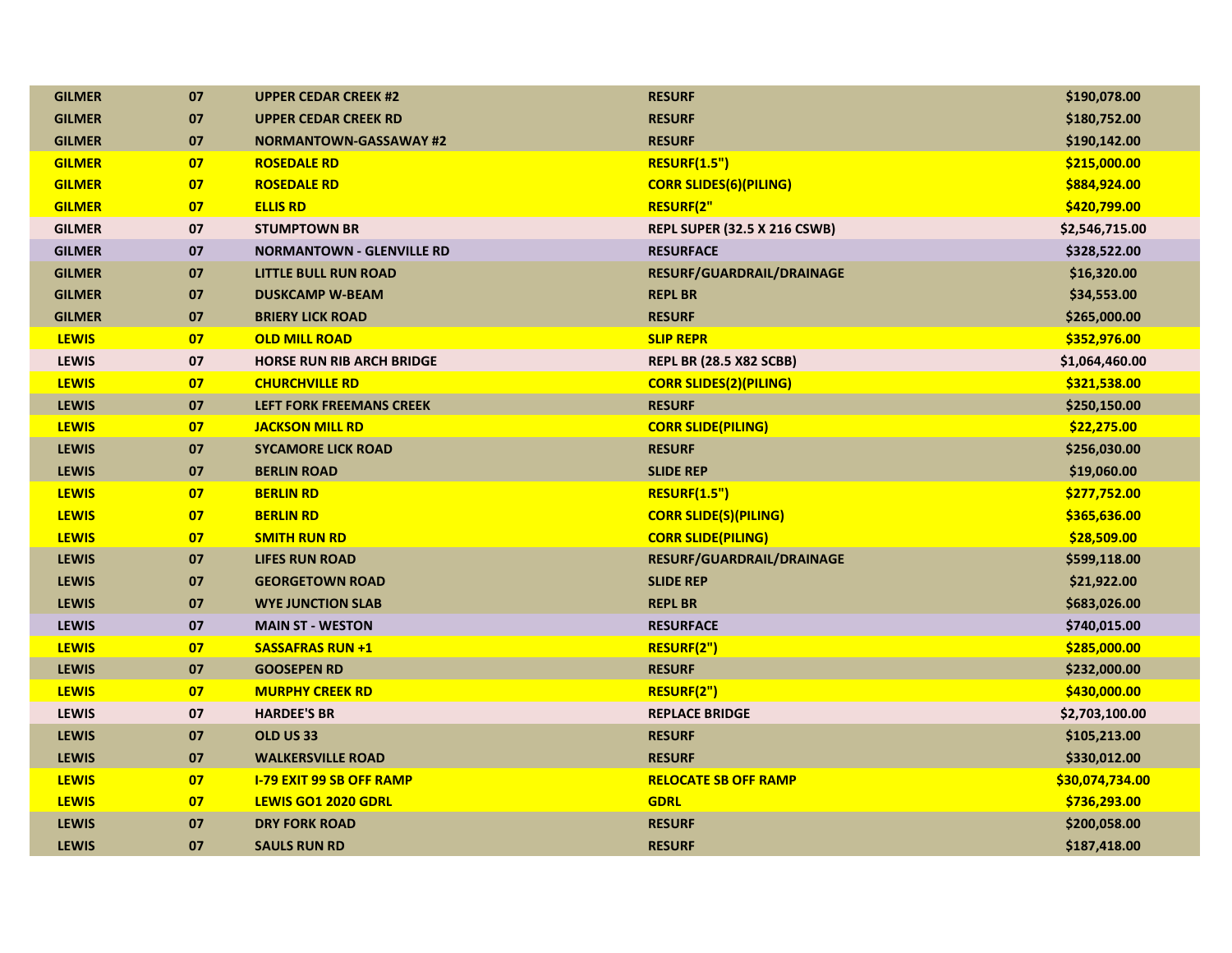| <b>UPSHUR</b>    | 07     | <b>WHITE OAK ARCH</b>            | REPL BR WI (36 X 18 SCBC) DRAINAGE STRU   | \$548,130.00   |
|------------------|--------|----------------------------------|-------------------------------------------|----------------|
| <b>UPSHUR</b>    | 07     | <b>CHILDERS RUN RD +2</b>        | <b>RESURF(1.5")</b>                       | \$94,045.00    |
| <b>UPSHUR</b>    | 07     | <b>TALLMANSVILLE RD</b>          | <b>RESURF</b>                             | \$325,000.00   |
| <b>UPSHUR</b>    | 07     | <b>QUEENS RD</b>                 | <b>RESURF</b>                             | \$155,000.00   |
| <b>UPSHUR</b>    | 07     | <b>IVY SHORTCUT ROAD</b>         | RESURF/GUARDRAIL/DRAINAGE                 | \$94,442.00    |
| <b>UPSHUR</b>    | 07     | <b>ALEXANDER RD</b>              | <b>RESURF</b>                             | \$90,000.00    |
| <b>UPSHUR</b>    | 07     | <b>OLD WESTON RD</b>             | RESURF(2")                                | \$300,000.00   |
| <b>UPSHUR</b>    | 07     | <b>HALL ROAD</b>                 | <b>RESURF</b>                             | \$340,695.00   |
| <b>UPSHUR</b>    | 07     | <b>LITTLE SAND RUN ROAD</b>      | RESURF/GUARDRAIL/DRAINAGE                 | \$700,832.00   |
| <b>UPSHUR</b>    | 07     | <b>HEAVNER GROVE RD +3</b>       | RESURF(2")                                | \$292,934.00   |
| <b>UPSHUR</b>    | 07     | <b>DIANA - ROCK CAVE RD</b>      | <b>RESURFACE</b>                          | \$286,561.00   |
| <b>UPSHUR</b>    | 07     | <b>CUTRIGHT RUN ROAD</b>         | <b>RESURF</b>                             | \$200,000.00   |
| <b>UPSHUR</b>    | 07     | <b>ABBOTT RD +1</b>              | RESURF(2")                                | \$306,000.00   |
| <b>UPSHUR</b>    | 07     | <b>ALTON ROAD</b>                | <b>RESURF</b>                             | \$240,000.00   |
| <b>UPSHUR</b>    | $07\,$ | <b>CORRIDOR H DRAINAGE IMPRO</b> | <b>REPLACE CULVERTS</b>                   | \$1,630,970.00 |
| <b>UPSHUR</b>    | 07     | <b>UPSHUR GO1 2020 GDRL</b>      | <b>GDRL</b>                               | \$382,532.00   |
| <b>WEBSTER</b>   | 07     | <b>REPLETE ROAD</b>              | RESURF/GUARDRAIL/DRAINAGE                 | \$1,161,235.00 |
| <b>WEBSTER</b>   | 07     | <b>PICKENS GRADE RD +1 MP 12</b> | CORR SLIDES(SOIL NAILS), MPS 12.24 &12.84 | \$184,493.00   |
| <b>WEBSTER</b>   | 07     | <b>ERBACON RD</b>                | <b>RESURF(1.5")</b>                       | \$429,937.00   |
| <b>WEBSTER</b>   | 07     | <b>STROUD'S CREEK RD</b>         | <b>RESURF(1.5")</b>                       | \$310,000.00   |
| <b>WEBSTER</b>   | 07     | <b>DIANA DECK GIRDER</b>         | REPLACE BR (30.5 X 78 SSWB)               | \$1,506,778.00 |
| <b>WEBSTER</b>   | 07     | <b>PRETTY GLADE RD</b>           | <b>RESURF</b>                             | \$237,803.00   |
| <b>WEBSTER</b>   | 07     | <b>WEBSTER RD</b>                | <b>RESURFACE</b>                          | \$511,960.00   |
| <b>WEBSTER</b>   | 07     | <b>MILLER MOUNTAIN SLIDE</b>     | <b>SLIDE REP</b>                          | \$174,787.00   |
| <b>WEBSTER</b>   | 07     | <b>BERGOO ROAD</b>               | <b>REPR SLIDE</b>                         | \$179,972.00   |
| <b>WEBSTER</b>   | 07     | <b>CRANBERRY RIDGE RD</b>        | <b>RESURF</b>                             | \$132,000.00   |
| <b>WEBSTER</b>   | 07     | <b>SKYLES CREEK CHBM</b>         | <b>REPL BR</b>                            | \$757,000.00   |
| <b>PENDLETON</b> | 08     | <b>GREENAWALT GAP</b>            | <b>REPL LOW WATER CROSSING</b>            | \$920,000.00   |
| <b>PENDLETON</b> | 08     | <b>BRUSHY RUN ROAD</b>           | <b>RESURF</b>                             | \$178,460.00   |
| <b>PENDLETON</b> | 08     | <b>UPPER SMOKE HOLE</b>          | <b>SILDE REP</b>                          | \$18,620.00    |
| <b>PENDLETON</b> | 08     | <b>LOWER TIMBER RIDGE</b>        | <b>RESURF</b>                             | \$155,000.00   |
| <b>PENDLETON</b> | 08     | <b>CAVERNS RD</b>                | <b>RESURF</b>                             | \$175,000.00   |
| <b>PENDLETON</b> | 08     | <b>DEER RUN-KISER GAP</b>        | RESURF(2")                                | \$145,000.00   |
| <b>PENDLETON</b> | 08     | <b>STEELE GAP RD</b>             | RESURF(2")                                | \$70,000.00    |
| <b>PENDLETON</b> | 08     | <b>SNOWY MOUNTAIN</b>            | <b>RESURF(1.5")</b>                       | \$151,000.00   |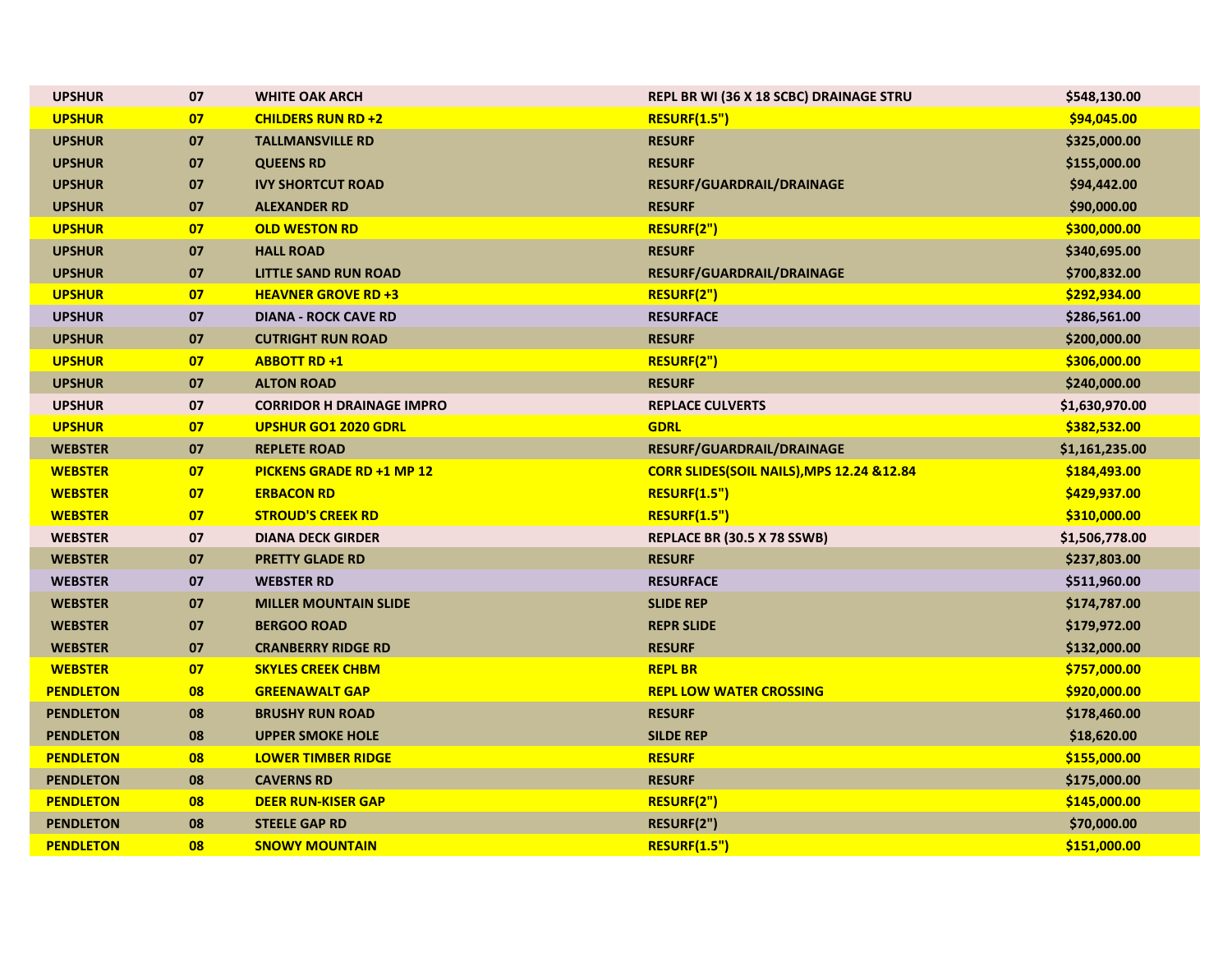| <b>PENDLETON</b>  | 08 | <b>SMITH CREEK TOP RD</b>        | <b>RESURF</b>                  | \$140,000.00   |
|-------------------|----|----------------------------------|--------------------------------|----------------|
| <b>PENDLETON</b>  | 08 | <b>BLACK THORN ROAD</b>          | <b>RESURF</b>                  | \$475,000.00   |
| <b>PENDLETON</b>  | 08 | <b>SUGAR GROVE ROAD</b>          | <b>RESURF</b>                  | \$606,934.00   |
| <b>PENDLETON</b>  | 08 | <b>ROY GAP RD</b>                | <b>REPL LOW WATER CROSSING</b> | \$1,870,000.00 |
| <b>PENDLETON</b>  | 08 | <b>ALLEGHENY MTN BARRIER</b>     | <b>INSTALL GR BARRIER</b>      | \$250,000.00   |
| <b>PENDLETON</b>  | 08 | <b>BRUSHY RUN BRIDGE</b>         | <b>REPLACE BRIDGE</b>          | \$1,334,051.00 |
| <b>PENDLETON</b>  | 08 | <b>LIGHTHOUSE CURVE</b>          | <b>CORR SLIDE(SOIL NAILS)</b>  | \$120,000.00   |
| <b>PENDLETON</b>  | 08 | <b>JUDY GAP</b>                  | <b>SLIDE REP</b>               | \$41,101.00    |
| <b>PENDLETON</b>  | 08 | <b>PENDLETON GO1 2020 GDRL</b>   | <b>GDRL</b>                    | \$95,000.00    |
| <b>PENDLETON</b>  | 08 | <b>SNOWY MOUNTAIN - CAVE</b>     | <b>RESURFACE</b>               | \$288,189.00   |
| <b>PENDLETON</b>  | 08 | <b>MOYER GAP - SALT SHED</b>     | <b>RESURFACE</b>               | \$120,000.00   |
| <b>PENDLETON</b>  | 08 | <b>UPPER TRACT</b>               | <b>CORR SLIDE(SOIL NAILS)</b>  | \$150,000.00   |
| <b>PENDLETON</b>  | 08 | <b>JAKE HILL ROAD</b>            | <b>RESURF</b>                  | \$195,067.00   |
| <b>PENDLETON</b>  | 08 | <b>FRANKLIN STREETS +17</b>      | <b>RESURF(1.5")</b>            | \$318,000.00   |
| <b>PENDLETON</b>  | 08 | <b>RIVER RD</b>                  | <b>RESURF(1.5")</b>            | \$55,000.00    |
| <b>POCAHONTAS</b> | 08 | <b>BEVERAGE ROAD-CLOVER LICK</b> | <b>RESURF</b>                  | \$7,455.00     |
| <b>POCAHONTAS</b> | 08 | <b>CASS-BURBIN</b>               | <b>RESURF</b>                  | \$515,000.00   |
| <b>POCAHONTAS</b> | 08 | <b>GUM ROAD</b>                  | <b>RESURF</b>                  | \$95,488.00    |
| <b>POCAHONTAS</b> | 08 | <b>BACK RIVER ROAD</b>           | <b>RESURF</b>                  | \$70,911.00    |
| <b>POCAHONTAS</b> | 08 | <b>GREENBANK ROAD+2</b>          | <b>RESURF</b>                  | \$160,000.00   |
| <b>POCAHONTAS</b> | 08 | <b>SHEETS ROAD +3</b>            | <b>RESURF</b>                  | \$523,000.00   |
| <b>POCAHONTAS</b> | 08 | <b>SITLINGTON RD</b>             | <b>CORR SLIDE(SOIL NAILS)</b>  | \$189,765.00   |
| <b>POCAHONTAS</b> | 08 | <b>HILL COUNTRY ROAD</b>         | <b>RESURF</b>                  | \$200,000.00   |
| <b>POCAHONTAS</b> | 08 | <b>AIRPORT RD</b>                | <b>RESURF</b>                  | \$155,000.00   |
| <b>POCAHONTAS</b> | 08 | <b>WOODROW RD</b>                | <b>RESURF(1.5")</b>            | \$140,000.00   |
| <b>POCAHONTAS</b> | 08 | <b>HANDLEY AREA BRIDGE</b>       | <b>REP SRUCTURE</b>            | \$612,208.00   |
| <b>POCAHONTAS</b> | 08 | <b>MOORE RUN PLATE ARCH</b>      | <b>REP SRUCTURE</b>            | \$1,339,367.00 |
| <b>POCAHONTAS</b> | 08 | <b>BRUSH RUN RD</b>              | <b>RESURF</b>                  | \$100,000.00   |
| <b>POCAHONTAS</b> | 08 | <b>THORNWOOD ROAD</b>            | <b>RESURF</b>                  | \$91,171.00    |
| <b>POCAHONTAS</b> | 08 | <b>LOBELIA RD +1</b>             | <b>RESURF(1.5")</b>            | \$341,000.00   |
| <b>POCAHONTAS</b> | 08 | <b>HILLS CREEK ARCH BR</b>       | <b>REPL (18 X 83 SCBB)</b>     | \$242,048.00   |
| <b>POCAHONTAS</b> | 08 | <b>MARLINTON RD</b>              | <b>RESURF</b>                  | \$165,000.00   |
| <b>POCAHONTAS</b> | 08 | <b>SECOND HUNTERSVILLE RD</b>    | <b>CORR SLIDE(SOIL NAILS)</b>  | \$200,000.00   |
| <b>POCAHONTAS</b> | 08 | <b>3RD AVE +1</b>                | <b>RESURF</b>                  | \$90,000.00    |
| <b>POCAHONTAS</b> | 08 | <b>CASS ROCKFALL</b>             | <b>CORR SLIDE(EXCAVATE</b>     | \$1,577,576.00 |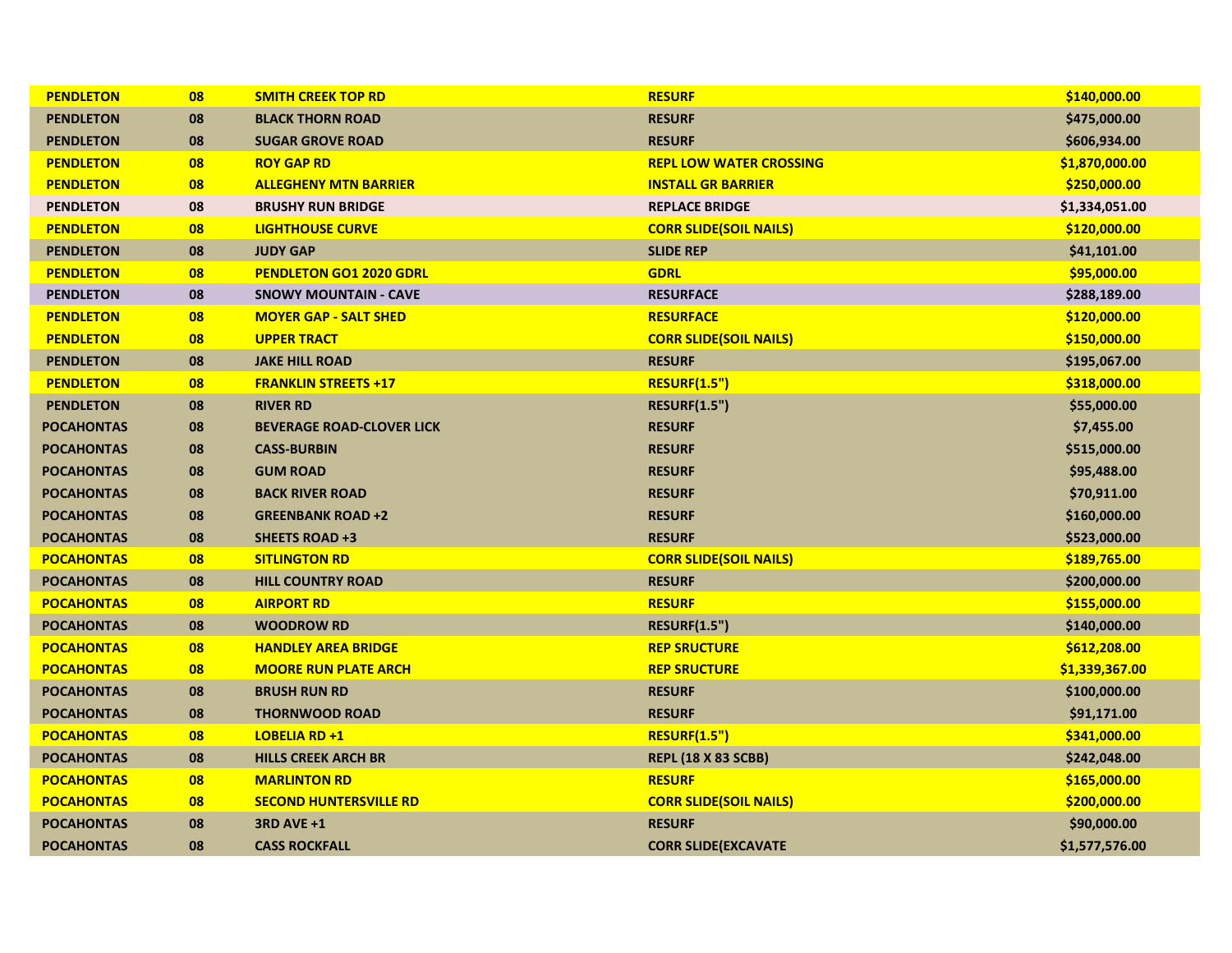| <b>POCAHONTAS</b> | 08 | <b>DEER CREEK RD</b>             | <b>CORR SLIDE(SOIL NAILS)</b>          | \$210,000.00     |
|-------------------|----|----------------------------------|----------------------------------------|------------------|
| <b>POCAHONTAS</b> | 08 | <b>FROST ROAD</b>                | <b>RESURF</b>                          | \$135,000.00     |
| <b>POCAHONTAS</b> | 08 | <b>POCAHONTAS GO1 2020 GDRL</b>  | <b>GDRL</b>                            | \$157,000.00     |
| <b>POCAHONTAS</b> | 08 | <b>PRICE HILL ROCKFALL</b>       | <b>ROCKFALL MITIGATION</b>             | \$255,000.00     |
| <b>POCAHONTAS</b> | 08 | <b>SHARPS KNOB - SLATYFORK</b>   | <b>RESURFACE</b>                       | \$417,719.00     |
| <b>POCAHONTAS</b> | 08 | <b>BACK ALLEGHENY ROAD STAB</b>  | <b>REP SLIDE</b>                       | \$494,608.00     |
| <b>RANDOLPH</b>   | 08 | <b>US 219 CONN - WV 72 I/C</b>   | <b>GRADE, DRAIN, BRIDGES</b>           | \$192,129,548.00 |
| <b>RANDOLPH</b>   | 08 | <b>WV 72 I/C - PARSONS</b>       | <b>GRADE, DRAIN, PAVE</b>              | \$217,800,000.00 |
| <b>RANDOLPH</b>   | 08 | <b>KERENS - US 219 CONNECTOR</b> | <b>PAVE</b>                            | \$35,447,105.00  |
| <b>RANDOLPH</b>   | 08 | <b>CHEAT RIVER BRIDGE</b>        | <b>CONST NEW BRIDGE</b>                | \$278,344,750.00 |
| <b>RANDOLPH</b>   | 08 | US 219 - WV 72 I/C               | <b>PAVE, SIGNAGE</b>                   | \$20,000,000.00  |
| <b>RANDOLPH</b>   | 08 | <b>CRAVENSDALE BRIDGE</b>        | <b>DECK OVERLAY (HLBC)</b>             | \$24,525.00      |
| <b>RANDOLPH</b>   | 08 | <b>HIGHLAND PARK STREETS +13</b> | <b>RESURF(1.5")</b>                    | \$206,000.00     |
| <b>RANDOLPH</b>   | 08 | <b>SPRINGSTONE RUN BRIDGE</b>    | <b>REP SRUCTURE</b>                    | \$295,668.00     |
| <b>RANDOLPH</b>   | 08 | <b>ISNER CREEK ROAD</b>          | <b>RESURF</b>                          | \$78,289.00      |
| <b>RANDOLPH</b>   | 08 | <b>FAULKNER ROAD</b>             | <b>RESURF</b>                          | \$75,000.00      |
| <b>RANDOLPH</b>   | 08 | <b>FAULKNER ROAD SLIDE</b>       | <b>REP SLIDE</b>                       | \$250,000.00     |
| <b>RANDOLPH</b>   | 08 | <b>FAULKNER RD</b>               | <b>RESURF(1.5")</b>                    | \$30,172.00      |
| <b>RANDOLPH</b>   | 08 | <b>LOWER GLADY RD</b>            | <b>CORR SLIDE(SOIL NAILS)</b>          | \$202,000.00     |
| <b>RANDOLPH</b>   | 08 | <b>SULLY ROAD</b>                | <b>RESURF</b>                          | \$404,725.00     |
| <b>RANDOLPH</b>   | 08 | <b>SECOND POINT MTN</b>          | <b>RESURF</b>                          | \$150,000.00     |
| <b>RANDOLPH</b>   | 08 | <b>GEORGETOWN ROAD</b>           | <b>RESURF</b>                          | \$375,000.00     |
| <b>RANDOLPH</b>   | 08 | <b>CHENOWETH CK-KELLY MTN</b>    | <b>RESURF</b>                          | \$140,000.00     |
| <b>RANDOLPH</b>   | 08 | <b>KELLY MTN RD</b>              | <b>RESURF</b>                          | \$293,000.00     |
| <b>RANDOLPH</b>   | 08 | <b>GLADY FORK</b>                | <b>CORR SLIDE(ROCK BUTTRESS)</b>       | \$40,000.00      |
| <b>RANDOLPH</b>   | 08 | <b>HORTON-WHITMER RD</b>         | <b>RESURF</b>                          | \$150,000.00     |
| <b>RANDOLPH</b>   | 08 | <b>WHITMER RD</b>                | <b>RESURF</b>                          | \$125,000.00     |
| <b>RANDOLPH</b>   | 08 | <b>JOB RUN RD</b>                | <b>RESURF(1.5")</b>                    | \$28,000.00      |
| <b>RANDOLPH</b>   | 08 | <b>PENNINGTON ROAD</b>           | <b>RESURF</b>                          | \$146,815.00     |
| <b>RANDOLPH</b>   | 08 | <b>JUNCTION ROAD</b>             | <b>CORR SLIDE(SOIL NAILS)</b>          | \$31,300.00      |
| <b>RANDOLPH</b>   | 08 | <b>LAUREL FORK - RICH MOUNTA</b> | <b>RESURFACE</b>                       | \$199,459.00     |
| <b>RANDOLPH</b>   | 08 | <b>LAUREL RUN-STONECOAL RD</b>   | <b>RESURF(1.5")</b>                    | \$239,955.00     |
| <b>RANDOLPH</b>   | 08 | <b>STONE COAL RD</b>             | RESURF(2")                             | \$55,000.00      |
| <b>RANDOLPH</b>   | 08 | <b>ROARING CREEK STRUCTURE</b>   | <b>DRAINAGE STRUCTURE &amp; RESURF</b> | \$37,377.00      |
| <b>RANDOLPH</b>   | 08 | <b>FILES CREEK RD</b>            | <b>RESURF(1.5")</b>                    | \$98,000.00      |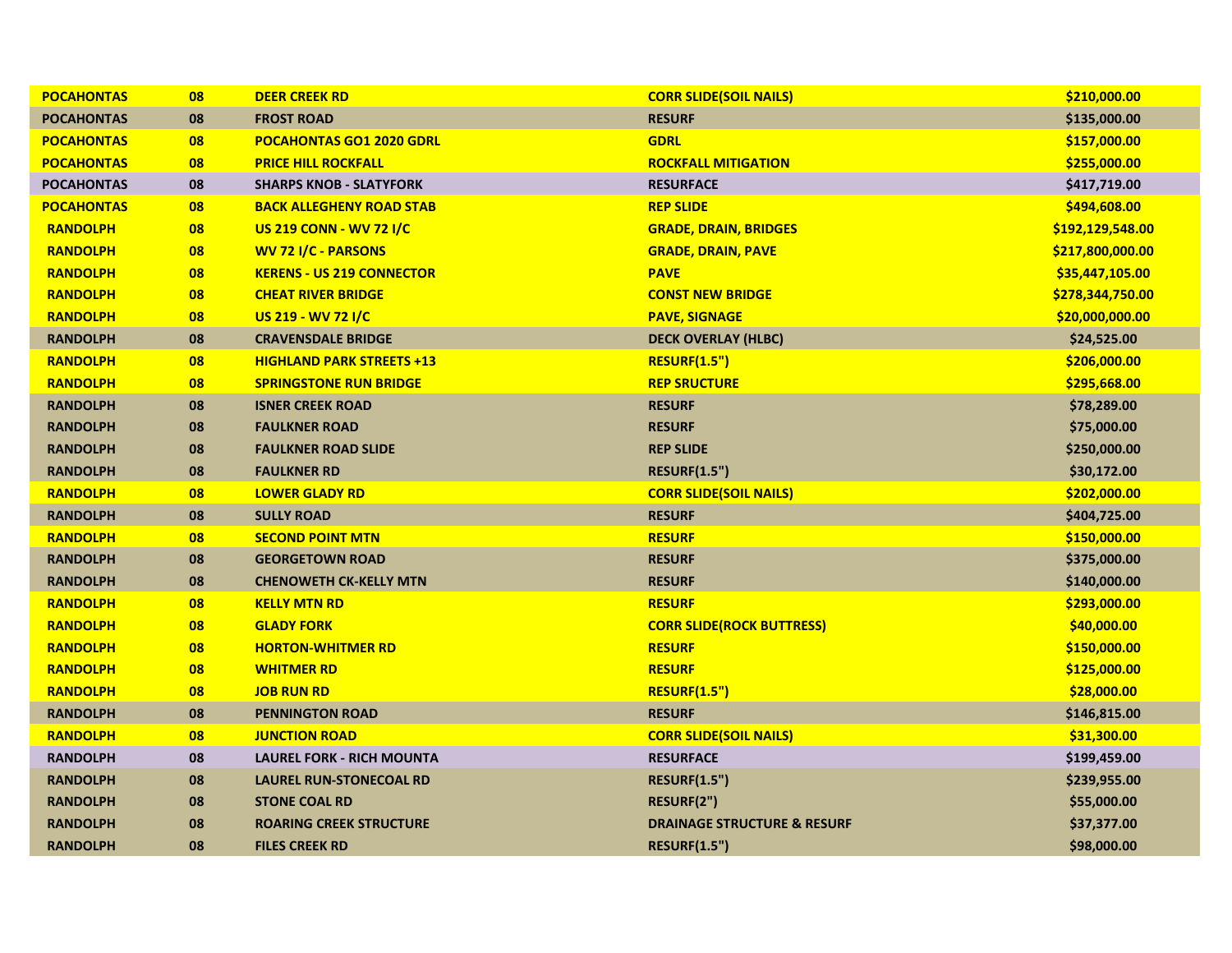| <b>RANDOLPH</b> | 08 | <b>RICH MTN RD</b>               | <b>CORR SLIDE(SOIL NAILS)</b>         | \$65,270.00  |
|-----------------|----|----------------------------------|---------------------------------------|--------------|
| <b>RANDOLPH</b> | 08 | <b>BACK ROAD</b>                 | <b>CORR SLIDE(SOIL NAILS)</b>         | \$75,000.00  |
| <b>RANDOLPH</b> | 08 | <b>HIGH GERMANY RD</b>           | RESURF(2")                            | \$20,000.00  |
| <b>RANDOLPH</b> | 08 | <b>US 48 EXPRESSWAY DRAINAGE</b> | <b>DRAINAGE REPAIR MULT LOCATIONS</b> | \$909,817.00 |
| <b>RANDOLPH</b> | 08 | <b>FAIRVIEW RD</b>               | RESURF(2")                            | \$55,000.00  |
| <b>RANDOLPH</b> | 08 | <b>DIRTY CREEK SLIDE</b>         | <b>SILDE REP</b>                      | \$2,996.00   |
| <b>RANDOLPH</b> | 08 | <b>HOLLY BUSH RD</b>             | <b>CORR SLIDE(SOIL NAILS)</b>         | \$77,014.00  |
| <b>RANDOLPH</b> | 08 | <b>CONLEY RUN ROAD</b>           | <b>RESURF</b>                         | \$80,433.00  |
| <b>RANDOLPH</b> | 08 | <b>LOGAN RUN</b>                 | <b>CORR SLIDE(SOIL NAILS)</b>         | \$30,000.00  |
| <b>RANDOLPH</b> | 08 | <b>SLAB CAMP EXTENSION</b>       | RESURF(2")                            | \$55,590.00  |
| <b>RANDOLPH</b> | 08 | <b>GUM RD-CORRIDOR H</b>         | <b>RESURF(1.5')</b>                   | \$320,000.00 |
| <b>RANDOLPH</b> | 08 | <b>RANDOLPH GO1 2020 GDRL</b>    | <b>GDRL</b>                           | \$209,000.00 |
| <b>RANDOLPH</b> | 08 | OLD US 33                        | <b>RESURF</b>                         | \$132,000.00 |
| <b>RANDOLPH</b> | 08 | <b>COUNTRY CLUB-ISNER CREEK</b>  | <b>RESURF(1.5")</b>                   | \$517,762.00 |
| <b>RANDOLPH</b> | 08 | <b>CORRIDOR H-MONTROSE</b>       | <b>RESURF(1.5")</b>                   | \$485,357.00 |
| <b>RANDOLPH</b> | 08 | <b>JONES RUN RD</b>              | <b>RESURF</b>                         | \$75,000.00  |
| <b>RANDOLPH</b> | 08 | <b>COUNTRY CLUB ROAD +2</b>      | <b>RESURF</b>                         | \$250,000.00 |
| <b>RANDOLPH</b> | 08 | <b>BEVERLY STREET +18</b>        | <b>RESURF(1.5")</b>                   | \$125,000.00 |
| <b>RANDOLPH</b> | 08 | <b>BEVERLY HILLS +4</b>          | <b>RESURF</b>                         | \$80,000.00  |
| <b>RANDOLPH</b> | 08 | <b>CHEAT MTN RD PHASE 2</b>      | <b>RESURFACE</b>                      | \$552,277.00 |
| <b>TUCKER</b>   | 08 | <b>HOLLY MEADOWS SLIDE</b>       | <b>REP SLIDE</b>                      | \$200,000.00 |
| <b>TUCKER</b>   | 08 | <b>UPPER HOLLY MEADOWS</b>       | <b>CORR SLIDE(SOIL NAILS)</b>         | \$106,406.00 |
| <b>TUCKER</b>   | 08 | <b>UPPER SCALES RD</b>           | <b>RESURF</b>                         | \$45,000.00  |
| <b>TUCKER</b>   | 08 | <b>FAIRFAX ROAD</b>              | <b>RESURF</b>                         | \$90,000.00  |
| <b>TUCKER</b>   | 08 | <b>BULL RUN RD</b>               | <b>RESURF</b>                         | \$45,000.00  |
| <b>TUCKER</b>   | 08 | <b>HOBSON ROAD</b>               | <b>RESURF</b>                         | \$131,692.00 |
| <b>TUCKER</b>   | 08 | <b>CLOVER RUN ROAD</b>           | <b>RESURF</b>                         | \$158,958.00 |
| <b>TUCKER</b>   | 08 | <b>RIVER ROAD+1</b>              | <b>RESURF</b>                         | \$225,000.00 |
| <b>TUCKER</b>   | 08 | <b>DOUGLAS ROAD</b>              | <b>RESURF</b>                         | \$131,692.00 |
| <b>TUCKER</b>   | 08 | <b>WV 72 - CANAAN VALLEY</b>     | <b>RESURFACE</b>                      | \$354,411.00 |
| <b>TUCKER</b>   | 08 | <b>CORTLAND RD-CANAAN VALLEY</b> | <b>RESURF(1.5")</b>                   | \$314,776.00 |
| <b>TUCKER</b>   | 08 | <b>CORTLAND ROAD +1</b>          | <b>RESURF</b>                         | \$170,000.00 |
| <b>TUCKER</b>   | 08 | <b>SHAVERS FORK +1</b>           | <b>RESURF</b>                         | \$300,000.00 |
| <b>TUCKER</b>   | 08 | <b>JOBS RUN RD</b>               | RESURF(2")                            | \$50,000.00  |
| <b>TUCKER</b>   | 08 | <b>JENNINGSTON RD</b>            | <b>CORR SLIDE(SOIL NAILS)</b>         | \$90,944.00  |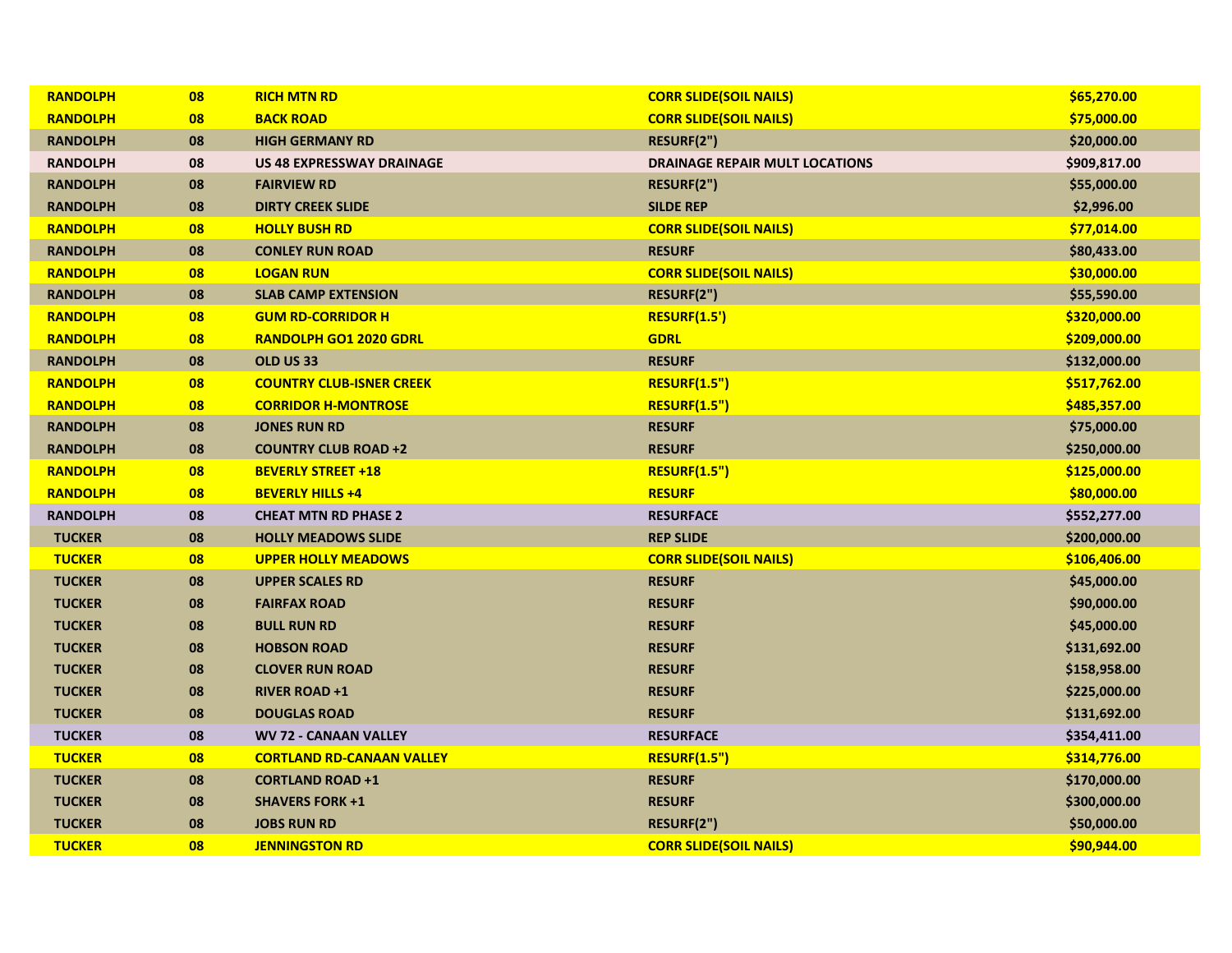| <b>TUCKER</b>     | 08 | <b>SLAB CAMP RD</b>              | RESURF(2")                            | \$30,000.00    |
|-------------------|----|----------------------------------|---------------------------------------|----------------|
| <b>TUCKER</b>     | 08 | <b>HENDRICKS HILL RD</b>         | <b>RESURF(1.5")</b>                   | \$65,000.00    |
| <b>TUCKER</b>     | 08 | <b>TUCKER GO1 2020 GDRL</b>      | <b>GDRL</b>                           | \$180,000.00   |
| <b>TUCKER</b>     | 08 | <b>PORTERWOOD SLIDE</b>          | <b>SILDE REP</b>                      | \$105,000.00   |
| <b>TUCKER</b>     | 08 | <b>LONG ST +6</b>                | <b>RESURF(1.5")</b>                   | \$195,000.00   |
| <b>FAYETTE</b>    | 09 | <b>JOHNSON BRANCH RD</b>         | <b>RESURF(1.5")</b>                   | \$158,000.00   |
| <b>FAYETTE</b>    | 09 | <b>LOOP CREEK BR</b>             | <b>REPL BR (15 X 56 SCBB)</b>         | \$1,340,956.00 |
| <b>FAYETTE</b>    | 09 | <b>AMES HEIGHTS ROAD +1</b>      | <b>RESURF</b>                         | \$239,065.00   |
| <b>FAYETTE</b>    | 09 | <b>EDMOND ROAD</b>               | <b>RESURF</b>                         | \$656,288.00   |
| <b>FAYETTE</b>    | 09 | <b>WEST MAPLE AVENUE</b>         | <b>REPL CULVERT</b>                   | \$99,013.00    |
| <b>FAYETTE</b>    | 09 | <b>MAHAN BRIDGE</b>              | <b>REPL BR (10A050)</b>               | \$1,695,000.00 |
| <b>FAYETTE</b>    | 09 | <b>BIG CREEK BRIDGE</b>          | <b>REPL BR (10A307)</b>               | \$1,340,000.00 |
| <b>FAYETTE</b>    | 09 | <b>REDSTAR SHORTCUT +2</b>       | <b>RESURF</b>                         | \$195,346.00   |
| <b>FAYETTE</b>    | 09 | <b>MCKENDREE ROAD</b>            | <b>REPR SLIDE</b>                     | \$800,000.00   |
| <b>FAYETTE</b>    | 09 | <b>PAX RD</b>                    | <b>RESURF(1.5")</b>                   | \$183,000.00   |
| <b>FAYETTE</b>    | 09 | <b>BACKUS MOUNTAIN RD</b>        | <b>RESURF</b>                         | \$250,758.00   |
| <b>FAYETTE</b>    | 09 | <b>HALSTEAD STREET</b>           | WIDEN/DRAINAGE/RESURF                 | \$1,770,484.00 |
| <b>FAYETTE</b>    | 09 | <b>QUINNIMONT - LAUREL CRK R</b> | <b>RESURFACE</b>                      | \$1,060,397.00 |
| <b>FAYETTE</b>    | 09 | <b>CRICKMER ROAD</b>             | <b>RESURF</b>                         | \$260,000.00   |
| <b>FAYETTE</b>    | 09 | <b>CHIMNEY CORNER RD</b>         | <b>CORR SLIDE(SOIL NAILS/GABIONS)</b> | \$360,441.00   |
| <b>FAYETTE</b>    | 09 | <b>OAK HILL - WRISTON RD</b>     | <b>RESURF</b>                         | \$515,000.00   |
| <b>FAYETTE</b>    | 09 | <b>WINONA ROAD</b>               | <b>RESURF</b>                         | \$467,235.00   |
| <b>FAYETTE</b>    | 09 | <b>CANNELTON HOLLOW RD +1</b>    | <b>REPL GDRL</b>                      | \$361,700.00   |
| <b>FAYETTE</b>    | 09 | <b>DUNLOUP CREEK BRIDGE</b>      | <b>REPL BR (38 X 74 SSWB)</b>         | \$1,250,372.00 |
| <b>GREENBRIER</b> | 09 | <b>SHOESTRING TRAIL ROAD</b>     | <b>RESURF</b>                         | \$150,114.00   |
| <b>GREENBRIER</b> | 09 | <b>FRIARS HILL ROAD SLIP #1</b>  | <b>REP SLIP/RECONST ALIGN</b>         | \$3,221,000.00 |
| <b>GREENBRIER</b> | 09 | <b>AUTO ROAD</b>                 | <b>RESURF</b>                         | \$76,988.00    |
| <b>GREENBRIER</b> | 09 | <b>AUTO ROAD</b>                 | <b>RESURF</b>                         | \$402,894.00   |
| <b>GREENBRIER</b> | 09 | <b>BAKERS MILL - ASBURY RD</b>   | <b>RESURF</b>                         | \$758,900.00   |
| <b>GREENBRIER</b> | 09 | <b>CULVERSON CREEK BR</b>        | <b>REPLACE BR</b>                     | \$1,247,396.00 |
| <b>GREENBRIER</b> | 09 | <b>SCHOOL STREET</b>             | <b>RESURF</b>                         | \$69,160.00    |
| <b>GREENBRIER</b> | 09 | VAGO ROAD +1                     | <b>RESURF</b>                         | \$596,482.00   |
| <b>GREENBRIER</b> | 09 | <b>BLUE SULPHUR SPRINGS RD</b>   | <b>CORR SLIDE(SOIL NAILS)</b>         | \$130,000.00   |
| <b>GREENBRIER</b> | 09 | <b>BLUE SULPHUR SPRINGS ROAD</b> | <b>REPR SLIDE</b>                     | \$167,105.00   |
| <b>GREENBRIER</b> | 09 | <b>KEISTER ROAD</b>              | <b>RESURF</b>                         | \$138,831.00   |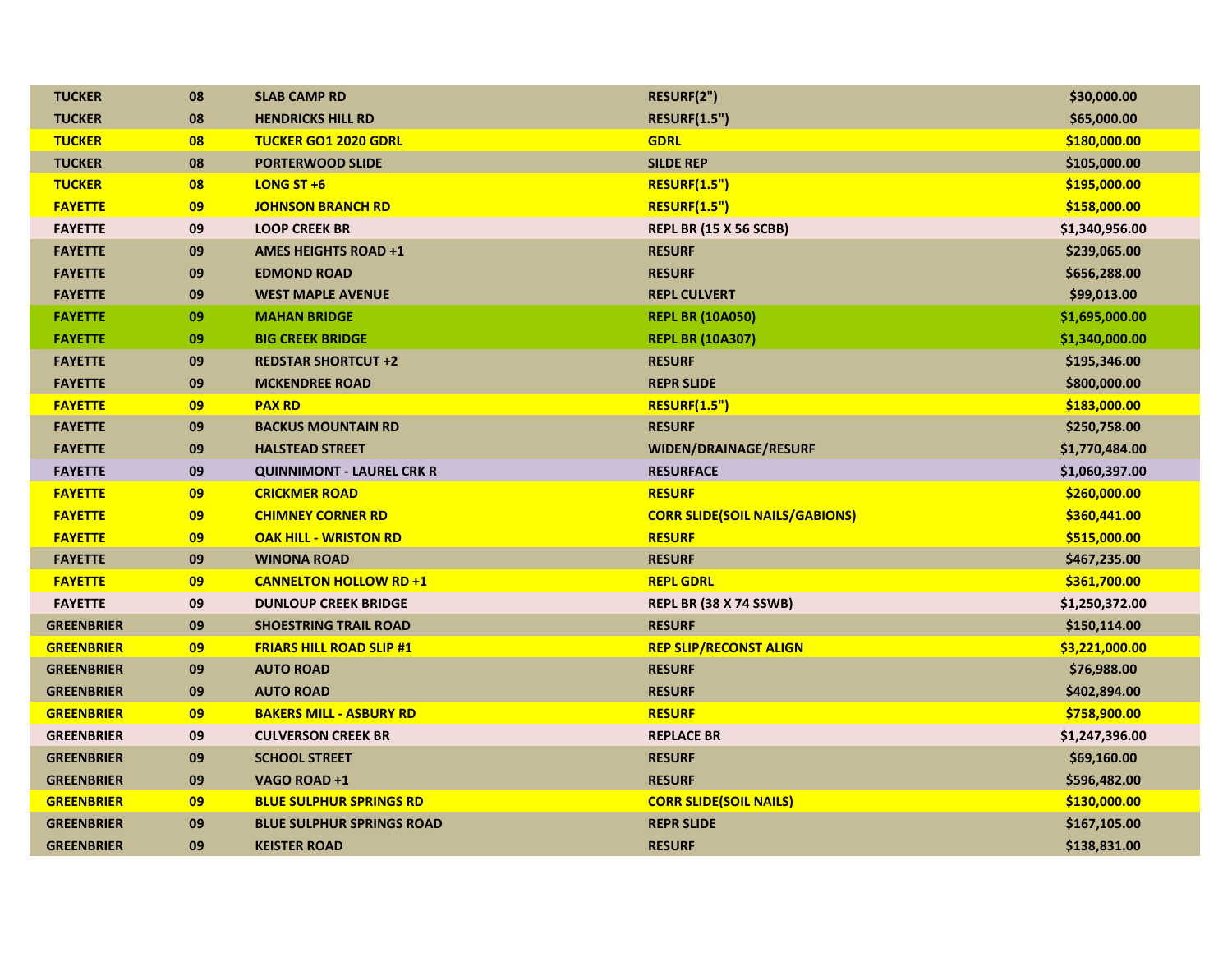| <b>GREENBRIER</b> | 09 | <b>FAIRVIEW ROAD+1</b>           | <b>RESURF</b>                          | \$1,060,446.00  |
|-------------------|----|----------------------------------|----------------------------------------|-----------------|
| <b>GREENBRIER</b> | 09 | <b>3RD BRIDGE NORTH FORK CHE</b> | <b>REPLACE BRIDGE (13A087)</b>         | \$1,700,650.00  |
| <b>GREENBRIER</b> | 09 | <b>COFFMAN HILL RD</b>           | <b>CORR SLIDE(SOIL NAILS)</b>          | \$438,000.00    |
| <b>GREENBRIER</b> | 09 | <b>SNAKE RUN ROAD</b>            | <b>RESURF</b>                          | \$127,247.00    |
| <b>GREENBRIER</b> | 09 | <b>TUCKAHOE RD</b>               | <b>RESURF(1.5")</b>                    | \$682,000.00    |
| <b>GREENBRIER</b> | 09 | <b>CLINTONVILLE-ALTA ROAD</b>    | <b>RESURF/SHOULDERS/GDRL</b>           | \$1,263,837.00  |
| <b>GREENBRIER</b> | 09 | <b>REESE BRIDGE</b>              | <b>REPL BR (20 X 110 SSPG)</b>         | \$1,297,222.00  |
| <b>GREENBRIER</b> | 09 | <b>SAM BLACK CHURCH - ALTA R</b> | <b>I-64 DRAINAGE</b>                   | \$476,700.00    |
| <b>GREENBRIER</b> | 09 | <b>WHITE SULPHUR GARVEE</b>      | <b>RESURFACE (FULL DEPTH/WARRANTY)</b> | \$10,189,517.00 |
| <b>GREENBRIER</b> | 09 | <b>NEOLA BRIDGE</b>              | <b>REPL BR</b>                         | \$2,550,000.00  |
| <b>GREENBRIER</b> | 09 | <b>ANTHONY CREEK BR</b>          | DECK REPL, XPN JOINTS, C&P             | \$1,511,762.00  |
| <b>GREENBRIER</b> | 09 | <b>NEOLA - POCAHONTAS CO LIN</b> | <b>RESURFACE</b>                       | \$553,616.00    |
| <b>GREENBRIER</b> | 09 | VAGO RD+1                        | <b>REPL GDRL</b>                       | \$133,300.00    |
| <b>MONROE</b>     | 09 | <b>FLAT MOUNTAIN ROAD</b>        | <b>RESURF</b>                          | \$285,987.00    |
| <b>MONROE</b>     | 09 | <b>JONES MOUNTAIN RD +1</b>      | <b>RESURF</b>                          | \$238,410.00    |
| <b>MONROE</b>     | 09 | <b>KEENAN ROAD</b>               | <b>RESURF</b>                          | \$184,474.00    |
| <b>MONROE</b>     | 09 | <b>CASHMERE - BALLARD RD</b>     | <b>RESURF</b>                          | \$409,100.00    |
| <b>MONROE</b>     | 09 | <b>INDIAN CREEK RD</b>           | <b>RESURF(1.5")</b>                    | \$398,000.00    |
| <b>MONROE</b>     | 09 | <b>HANS CREEK RD</b>             | <b>CORR SLIDE(SOIL NAILS)</b>          | \$345,000.00    |
| <b>MONROE</b>     | 09 | <b>PINE GROVE ROAD</b>           | <b>RESURF/SHOULDERS</b>                | \$819,986.00    |
| <b>MONROE</b>     | 09 | <b>BOZOO RD +1</b>               | <b>REPL GDRL</b>                       | \$397,500.00    |
| <b>MONROE</b>     | 09 | <b>RAINES CORNER BRIDGE</b>      | <b>REPL BR</b>                         | \$1,093,363.00  |
| <b>MONROE</b>     | 09 | <b>INDIAN CREEK BRIDGE</b>       | <b>REPL BR</b>                         | \$600,000.00    |
| <b>MONROE</b>     | 09 | <b>RICH CREEK VALLEY ROAD</b>    | <b>RESURF</b>                          | \$227,035.00    |
| <b>NICHOLAS</b>   | 09 | <b>ANTHONY CREEK ROAD</b>        | <b>RESURF/SHOULDERS</b>                | \$237,369.00    |
| <b>NICHOLAS</b>   | 09 | <b>TIOGA ROAD</b>                | <b>RESURF</b>                          | \$209,864.00    |
| <b>NICHOLAS</b>   | 09 | <b>NILE ROAD</b>                 | <b>RESURF/SHOULDERS</b>                | \$388,005.00    |
| <b>NICHOLAS</b>   | 09 | <b>PHILLIPS RUN ROAD</b>         | <b>RESURF</b>                          | \$148,001.00    |
| <b>NICHOLAS</b>   | 09 | MT NEBO I/S +1                   | <b>RESURF(SUPERPAVE)</b>               | \$55,000.00     |
| <b>NICHOLAS</b>   | 09 | <b>PEACH ORCHARD RD</b>          | <b>RESURF(1.5")</b>                    | \$638,000.00    |
| <b>NICHOLAS</b>   | 09 | <b>SUMMERSVILLE AIRPORT ROAD</b> | <b>RESURF/SHOULDERS</b>                | \$440,062.00    |
| <b>NICHOLAS</b>   | 09 | <b>POWELL CREEK ROAD</b>         | <b>RESURF</b>                          | \$469,736.00    |
| <b>NICHOLAS</b>   | 09 | <b>HOMINY CREEK BRIDGE</b>       | <b>REPL BR</b>                         | \$1,360,130.00  |
| <b>NICHOLAS</b>   | 09 | <b>FENWICK - HOLCOMB RD</b>      | <b>RESURF</b>                          | \$438,136.00    |
| <b>NICHOLAS</b>   | 09 | <b>TWENTY MILE CK RD +1</b>      | <b>RESURF/SHOULDERS</b>                | \$420,426.00    |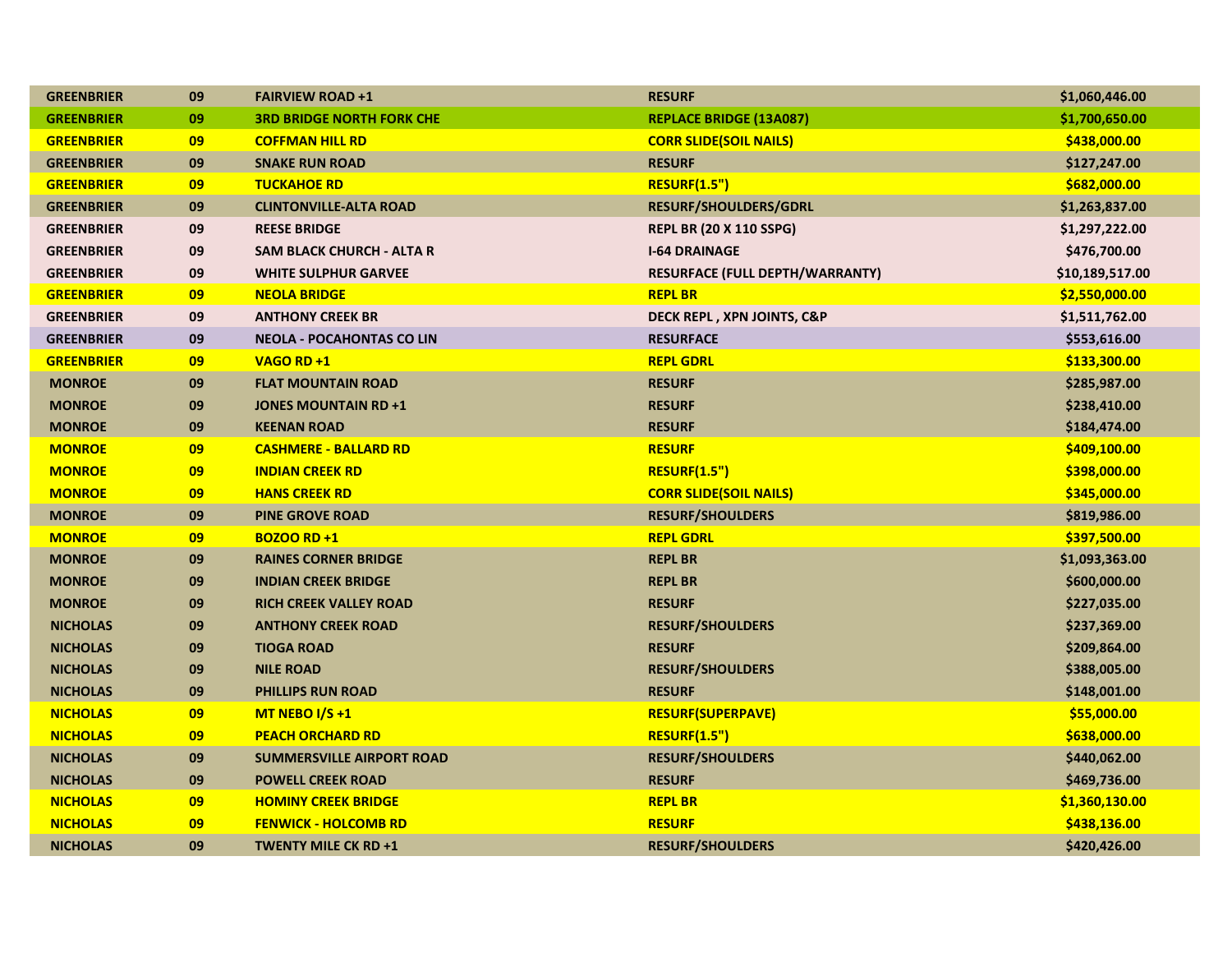| <b>NICHOLAS</b> | 09        | <b>MARLINTON ROAD</b>                | <b>REPR SLIP</b>                               | \$187,795.00   |
|-----------------|-----------|--------------------------------------|------------------------------------------------|----------------|
| <b>NICHOLAS</b> | 09        | <b>GREENBRIER RD</b>                 | <b>CORR SLIDE(SOIL NAILS/GABIONS)</b>          | \$180,000.00   |
| <b>NICHOLAS</b> | 09        | <b>WEBSTER ROAD TURNING LANE</b>     | <b>INSTALL CENTER LTL AND RIGHT TURN LANES</b> | \$5,600,000.00 |
| <b>NICHOLAS</b> | 09        | <b>GLEN OAKS +1</b>                  | <b>RESURF</b>                                  | \$297,897.00   |
| <b>NICHOLAS</b> | 09        | <b>CRANBERRY ROAD +1</b>             | <b>RESURF/SHOULDERS</b>                        | \$206,014.00   |
| <b>NICHOLAS</b> | 09        | <b>POWELLS CREEK BR +1</b>           | <b>REPL TWO BRIDGES</b>                        | \$3,413,637.00 |
| <b>NICHOLAS</b> | 09        | <b>TIOGA ROAD</b>                    | <b>REPL GDRL</b>                               | \$187,000.00   |
| <b>RALEIGH</b>  | 09        | <b>PRINCE HILL RD +1</b>             | <b>US 19 DRAINAGE</b>                          | \$227,542.00   |
| <b>SUMMERS</b>  | 09        | WILLOWWOOD - TALCOTT RD              | <b>RESURFACE</b>                               | \$963,025.00   |
| <b>SUMMERS</b>  | 09        | <b>EAST WOODRUMTOWN ROAD</b>         | <b>SLIDE REPR</b>                              | \$1,046,765.00 |
| <b>SUMMERS</b>  | 09        | <b>JUDSON RD</b>                     | <b>RESURF(1.5")</b>                            | \$254,000.00   |
| <b>SUMMERS</b>  | 09        | <b>MEADOW CREEK ROAD</b>             | <b>REPR SLIDE</b>                              | \$250,000.00   |
| <b>SUMMERS</b>  | 09        | <b>KEENEY MOUNTAIN RD</b>            | <b>CORR SLIDE(PILING)</b>                      | \$572,929.00   |
| <b>SUMMERS</b>  | 09        | <b>ELK KNOB ROAD</b>                 | <b>RESURF</b>                                  | \$212,797.00   |
| <b>SUMMERS</b>  | 09        | <b>WILLOWWOOD ROAD</b>               | <b>RESURF</b>                                  | \$591,245.00   |
| <b>SUMMERS</b>  | 09        | <b>LOW GAP CHURCH ROAD</b>           | <b>RESURF</b>                                  | \$288,986.00   |
| <b>SUMMERS</b>  | 09        | <b>LOWELL RD</b>                     | <b>CORR SLIDE(SOIL NAILS)</b>                  | \$355,000.00   |
| <b>SUMMERS</b>  | 09        | <b>BALLENGEE RD +4</b>               | <b>RESURF</b>                                  | \$685,000.00   |
| <b>SUMMERS</b>  | 09        | <b>HINTON - BARKSDALE RD</b>         | <b>RESURF</b>                                  | \$374,200.00   |
| <b>SUMMERS</b>  | 09        | <b>SANDSTONE-GREEN SULPHUR R</b>     | <b>CORR SLIDE(SOIL NAILS)</b>                  | \$121,000.00   |
| <b>SUMMERS</b>  | 09        | <b>INDIAN RIDGE ROAD</b>             | <b>RESURF/SHOULDERS</b>                        | \$680,700.00   |
| <b>SUMMERS</b>  | 09        | <b>SHOCKLEY HILL RD</b>              | <b>CORR SLIDE(SOIL NAILS)</b>                  | \$128,000.00   |
| <b>SUMMERS</b>  | 09        | <b>SURVEYOR BRANCH RD</b>            | <b>ORR SLIDE(SOIL NAILS)</b>                   | \$227,000.00   |
| <b>SUMMERS</b>  | 09        | <b>INDIAN RIDGE RD +1</b>            | <b>REPL GDRL</b>                               | \$111,500.00   |
| <b>SUMMERS</b>  | 09        | <b>INDIAN CREEK BR</b>               | <b>REPLACE BRIDGE (45A060)</b>                 | \$1,356,000.00 |
| <b>FAYETTE</b>  | 09        | <b>ROADS-PROSPERITY DRAINAGE</b>     | <b>DRAINAGE</b>                                | \$250,812.00   |
| <b>MCDOWELL</b> | 10        | <b>PANTHER-KROLLITZ RD</b>           | <b>RESURF(1.5")</b>                            | \$308,705.00   |
| <b>MCDOWELL</b> | 10        | <b>WYOMING-ISABAN RD</b>             | <b>CORR SLIDE(PILING)</b>                      | \$150,000.00   |
| <b>MCDOWELL</b> | 10        | <b>LONGPOLE BRIDGE #1</b>            | <b>REPL BR</b>                                 | \$87,995.00    |
| <b>MCDOWELL</b> | 10        | <b>LONGPOLE BRIDGE #2</b>            | <b>REPL BR</b>                                 | \$721,556.00   |
| <b>MCDOWELL</b> | 10        | <b>WAR BRANCH ROAD</b>               | <b>RESURF</b>                                  | \$135,888.00   |
| <b>MCDOWELL</b> | 10        | <b>SPLENDOR VALLEY</b>               | <b>RESURF</b>                                  | \$71,063.00    |
| <b>MCDOWELL</b> | <b>10</b> | <b>GREENBRIER MTN RD</b>             | <b>RESURF(1.5")</b>                            | \$360,000.00   |
| <b>MCDOWELL</b> | 10        | <b>GREEN B &amp; MARGIE BLANKENS</b> | <b>REPL BR (32 X 105 SSPG)</b>                 | \$2,010,496.00 |
| <b>MCDOWELL</b> | 10        | <b>TRAP FORK RD</b>                  | <b>RESURF</b>                                  | \$75,000.00    |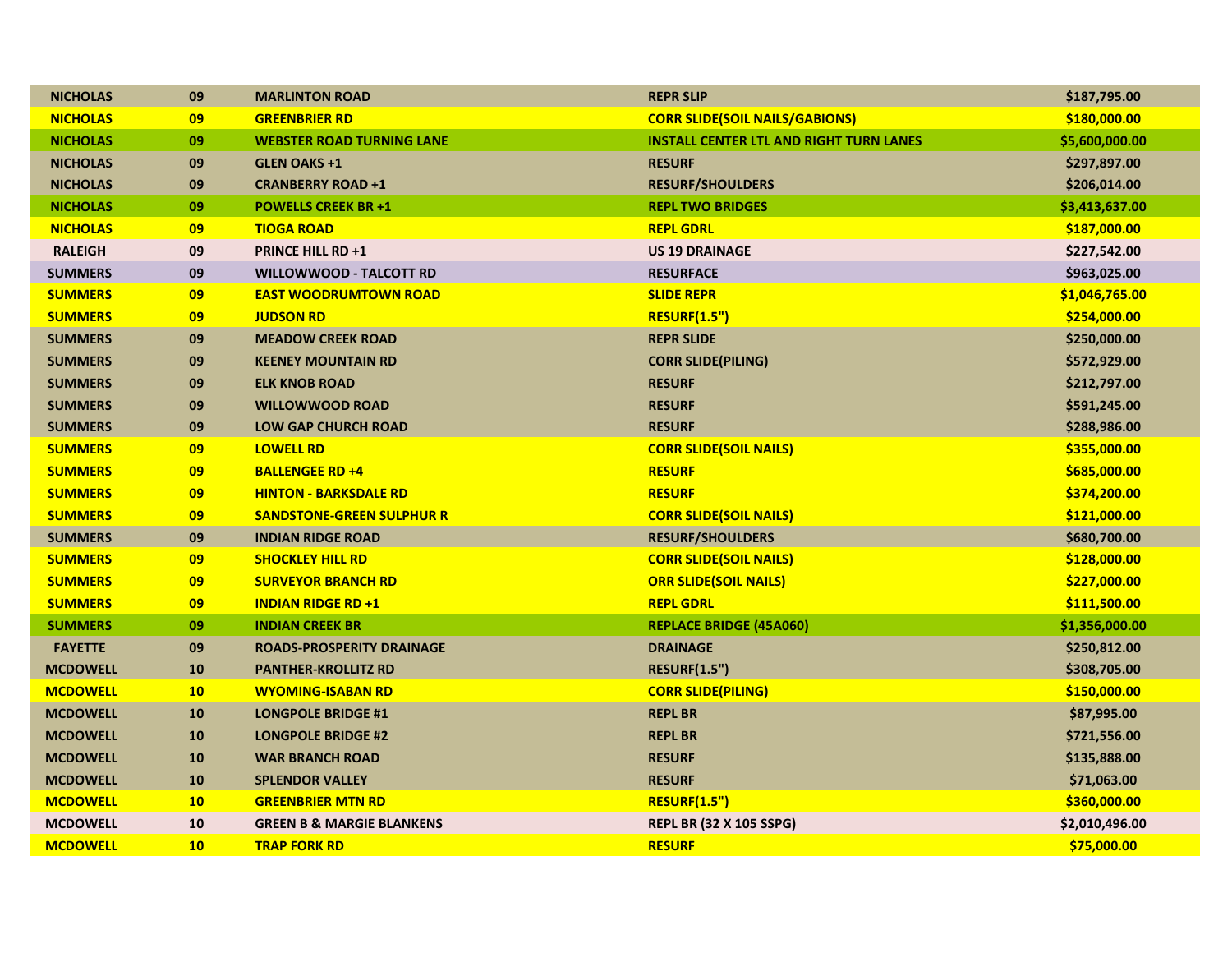| <b>MCDOWELL</b> | 10        | <b>COON BRANCH ROAD</b>        | <b>RESURF</b>                   | \$365,834.00     |
|-----------------|-----------|--------------------------------|---------------------------------|------------------|
| <b>MCDOWELL</b> | 10        | <b>BEARTOWN BRANCH</b>         | <b>RESURF</b>                   | \$185,655.00     |
| <b>MCDOWELL</b> | 10        | <b>AVONDALE BR</b>             | <b>REPL BR (24A031)</b>         | \$3,390,000.00   |
| <b>MCDOWELL</b> | <b>10</b> | <b>HENSLEY-BIG SANDY SLIP</b>  | <b>SLIDE REP</b>                | \$10,397.00      |
| <b>MCDOWELL</b> | 10        | <b>DAVY-MOHEGEN SLIP</b>       | <b>SLIDE REP</b>                | \$11,720.00      |
| <b>MCDOWELL</b> | 10        | <b>TWIN BRANCH LOOP ROAD</b>   | <b>INSTALL CULVERTS</b>         | \$585,000.00     |
| <b>MCDOWELL</b> | 10        | <b>JENKINJONES MOUNTAIN RD</b> | <b>CORR SLIDE(PILING)</b>       | \$100,000.00     |
| <b>MCDOWELL</b> | 10        | <b>WARRIOR MINE RD</b>         | <b>RESURF</b>                   | \$275,000.00     |
| <b>MCDOWELL</b> | 10        | <b>NEWHALL ARCH #1</b>         | <b>REPL BR (24A101)</b>         | \$1,130,000.00   |
| <b>MCDOWELL</b> | 10        | <b>NEWHALL ARCH #2</b>         | <b>REPL BR (24A102)</b>         | \$1,130,000.00   |
| <b>MCDOWELL</b> | 10        | <b>BIG CREEK ARCH</b>          | <b>REPL BR (24A105)</b>         | \$1,563,800.00   |
| <b>MCDOWELL</b> | 10        | <b>COALWOOD BRIDGE</b>         | <b>REPL BR (24A257)</b>         | \$390,095.00     |
| <b>MCDOWELL</b> | 10        | <b>GRANDVIEW ST</b>            | <b>CORR SLIDE(SOIL NAILS)</b>   | \$155,000.00     |
| <b>MCDOWELL</b> | 10        | <b>NORTHFORK ARCH BR</b>       | <b>REPL</b>                     | \$1,695,000.00   |
| <b>MCDOWELL</b> | 10        | <b>NORTHFORK-ASHLAND ROAD</b>  | <b>RESURF</b>                   | \$89,645.00      |
| <b>MCDOWELL</b> | 10        | <b>WELCH-MAITLAND RD</b>       | RESURF(1")                      | \$551,985.00     |
| <b>MCDOWELL</b> | 10        | <b>SUPERIOR BRIDGE</b>         | <b>REPL BR (24A130)</b>         | \$7,819,000.00   |
| <b>MCDOWELL</b> | 10        | <b>KIMBALL SLAB BRIDGE</b>     | <b>REPL BR (24A131)</b>         | \$1,340,000.00   |
| <b>MCDOWELL</b> | 10        | <b>OLD US 52 #1</b>            | <b>CORR SLIDE(SOIL NAILS)</b>   | \$69,948.00      |
| <b>MCDOWELL</b> | 10        | <b>OLD US 52 #2</b>            | <b>CORR SLIDE(SOIL NAILS)</b>   | \$75,000.00      |
| <b>MCDOWELL</b> | 10        | <b>JOLO-BRADSHAW RD</b>        | RESURF(1")                      | \$537,719.00     |
| <b>MCDOWELL</b> | 10        | <b>ATWELL BRANCH ROAD +1</b>   | <b>RESURF</b>                   | \$221,906.00     |
| <b>MCDOWELL</b> | 10        | <b>COLLINS RIDGE RD</b>        | <b>RESURF</b>                   | \$304,785.00     |
| <b>MCDOWELL</b> | 10        | <b>BARTLEY BOTTOM BRIDGE</b>   | <b>REPLACE BR (24A181)</b>      | \$1,356,000.00   |
| <b>MCDOWELL</b> | 10        | <b>WOLF PEN BRANCH</b>         | <b>RESURF</b>                   | \$58,607.00      |
| <b>MCDOWELL</b> | 10        | <b>ANAWALT RIDGE RD #1</b>     | <b>CORR SLIDE(SOIL NAILS)</b>   | \$100,000.00     |
| <b>MCDOWELL</b> | 10        | <b>ANAWALT RIDGE ROAD</b>      | <b>INSTALL CULVERTS, RESURF</b> | \$250,000.00     |
| <b>MCDOWELL</b> | 10        | <b>ANAWALT RIDGE RD #2</b>     | <b>CORR SLIDE (SOIL NAILS)</b>  | \$175,000.00     |
| <b>MCDOWELL</b> | 10        | <b>ANAWALT RIDGE RD #3</b>     | <b>CORR SLIDE(SOIL NAILS)</b>   | \$341,000.00     |
| <b>MCDOWELL</b> | 10        | <b>ANAWALT RIDGE RD</b>        | <b>CORR SLIDE(PILING)</b>       | \$100,000.00     |
| <b>MCDOWELL</b> | 10        | <b>DAVY-WELCH RD</b>           | <b>REM/REPL GDRL</b>            | \$189,000.00     |
| <b>MCDOWELL</b> | 10        | <b>VENUS BOTTOM BRIDGE</b>     | <b>REP BR</b>                   | \$48,204.00      |
| <b>MCDOWELL</b> | 10        | <b>WELCH - WV 16 I/C</b>       | <b>CONST NEW 4LN RD</b>         | \$203,400,000.00 |
| <b>MCDOWELL</b> | 10        | <b>PAGETON-ELKHORN RD</b>      | <b>RESURFACE</b>                | \$332,429.00     |
| <b>MCDOWELL</b> | 10        | <b>CROZIER BOTTOM RD</b>       | <b>CORR SLIDE (SOIL NAILS)</b>  | \$145,000.00     |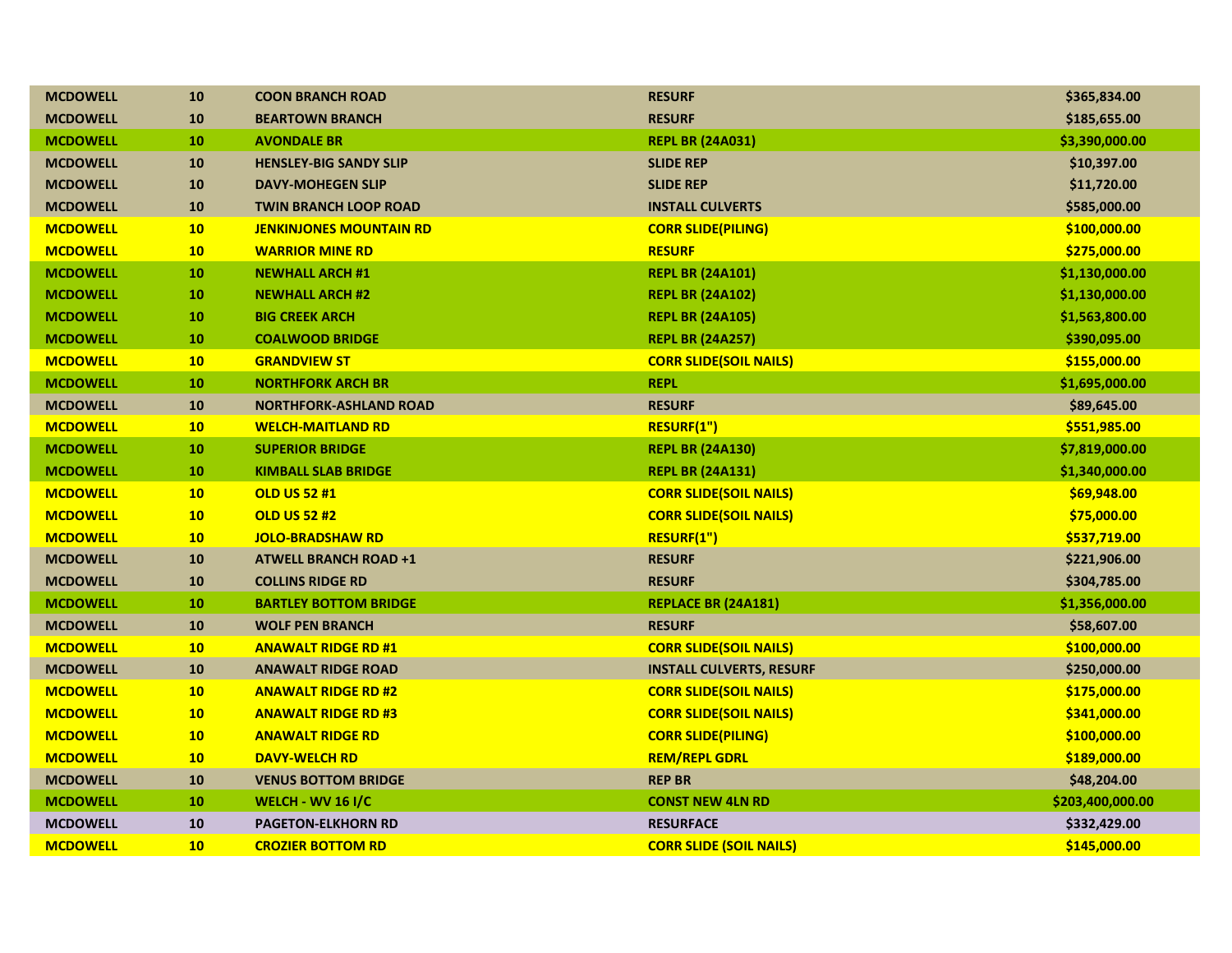| <b>MCDOWELL</b> | 10 | <b>VA STATE LI-JOLO RD</b>       | RESURF(1")                                         | \$358,511.00    |
|-----------------|----|----------------------------------|----------------------------------------------------|-----------------|
| <b>MERCER</b>   | 10 | <b>BRUSH CREEK FALLS RD</b>      | <b>CORR SLIDE(PILING)</b>                          | \$175,000.00    |
| <b>MERCER</b>   | 10 | <b>OLD GARDNER ROAD</b>          | <b>RESURF</b>                                      | \$78,010.00     |
| <b>MERCER</b>   | 10 | <b>KEGLEY - WYOMING CL</b>       | <b>MINOR WID, SHLDRS, RESURF &amp; REHAB 5 BRS</b> | \$19,098,615.00 |
| <b>WYOMING</b>  | 10 | <b>WYOM CL - PINEVILLE</b>       | MINOR WID, SHLDRS, RESURF & REHAB 5 BRS            | \$34,936,071.00 |
| <b>WYOMING</b>  | 10 | <b>KEN SHADRICK BRIDGE</b>       | <b>REHAB BR (55A031)</b>                           | \$3,116,426.00  |
| <b>MERCER</b>   | 10 | <b>PINEVILLE-LOGAN CL</b>        | <b>MINOR WID, SHLDRS, RESURF &amp; REHAB 5 BRS</b> | \$36,969,897.00 |
| <b>MERCER</b>   | 10 | <b>ROCK RIVER ROAD SLIP</b>      | <b>SLIDE REP</b>                                   | \$2,566.00      |
| <b>MERCER</b>   | 10 | <b>MOUNT OLIVE</b>               | <b>RESURF</b>                                      | \$115,000.00    |
| <b>MERCER</b>   | 10 | <b>EADS MILL ROAD</b>            | <b>RESURF</b>                                      | \$203,855.00    |
| <b>MERCER</b>   | 10 | <b>UNITY RD +1</b>               | <b>RESURF</b>                                      | \$370,000.00    |
| <b>MERCER</b>   | 10 | <b>SIMMONS RIVER ROAD</b>        | <b>RESURF</b>                                      | \$301,891.00    |
| <b>MERCER</b>   | 10 | <b>FOY BYPASS</b>                | <b>RESURF</b>                                      | \$48,500.00     |
| <b>MERCER</b>   | 10 | <b>BRICKYARD RD</b>              | <b>RESURF(1.5")</b>                                | \$350,000.00    |
| <b>MERCER</b>   | 10 | <b>LILLY GROVE SLIP</b>          | <b>SLIDE REP</b>                                   | \$6,892.00      |
| <b>MERCER</b>   | 10 | <b>GARDNER SLIP</b>              | <b>SLIDE REP</b>                                   | \$31,362.00     |
| <b>MERCER</b>   | 10 | <b>CERES SCHOOL ROAD</b>         | <b>RESURF</b>                                      | \$149,092.00    |
| <b>MERCER</b>   | 10 | <b>RED SULPHUR TURNPIKE</b>      | <b>RESURF</b>                                      | \$190,000.00    |
| <b>MERCER</b>   | 10 | <b>MAYNARD ROAD</b>              | <b>RESURF</b>                                      | \$70,448.00     |
| <b>MERCER</b>   | 10 | <b>OLD BLUEFIELD RD</b>          | <b>RESURF(1.5")</b>                                | \$250,000.00    |
| <b>MERCER</b>   | 10 | LITTLESBURG - NEW HOPE RD        | <b>RESURFACE</b>                                   | \$240,780.00    |
| <b>MERCER</b>   | 10 | <b>PRINCETON O/H BRIDGE</b>      | <b>REPL BR (28A076)</b>                            | \$13,560,000.00 |
| <b>MERCER</b>   | 10 | <b>OXLEY HOLLOW</b>              | <b>RESURF</b>                                      | \$82,037.00     |
| <b>MERCER</b>   | 10 | <b>TWELVEMILE ROAD</b>           | <b>RESURF</b>                                      | \$167,795.00    |
| <b>MERCER</b>   | 10 | <b>NEW ZION-ELGOOD RD</b>        | RESURF(1")                                         | \$560,661.00    |
| <b>MERCER</b>   | 10 | OLD LERONA ROAD +4               | <b>RESURF</b>                                      | \$114,204.00    |
| <b>MERCER</b>   | 10 | <b>COAL HERITAGE ROAD #1</b>     | <b>CORR SLIDE(SOIL NAILS)</b>                      | \$150,000.00    |
| <b>MERCER</b>   | 10 | <b>COAL HERITAGE ROAD #2</b>     | <b>CORR SLIDE(PILING)</b>                          | \$250,000.00    |
| <b>MERCER</b>   | 10 | <b>AIRPORT RD-JOHN NASH BLVD</b> | GR, DR, PAVE (2LN ON 4 LN GRADE)                   | \$67,799,146.00 |
| <b>MERCER</b>   | 10 | <b>COALDALE MOUNTAIN RD +1</b>   | RESURF(2")                                         | \$343,224.00    |
| <b>MERCER</b>   | 10 | <b>RED OAK RIDGE</b>             | <b>RESURF</b>                                      | \$88,836.00     |
| <b>MERCER</b>   | 10 | <b>HARMON SCHOOL ROAD</b>        | <b>RESURF</b>                                      | \$167,442.00    |
| <b>MERCER</b>   | 10 | <b>SANDLICK ROAD</b>             | <b>RESURF</b>                                      | \$294,257.00    |
| <b>MERCER</b>   | 10 | <b>BLUEFIELD GARVEE</b>          | <b>FULL DEPTH WARRANTY</b>                         | \$37,198,098.00 |
| <b>MERCER</b>   | 10 | <b>EAST RIVER BR - INGLESIDE</b> | <b>SLIDE REPAIR</b>                                | \$3,585,521.00  |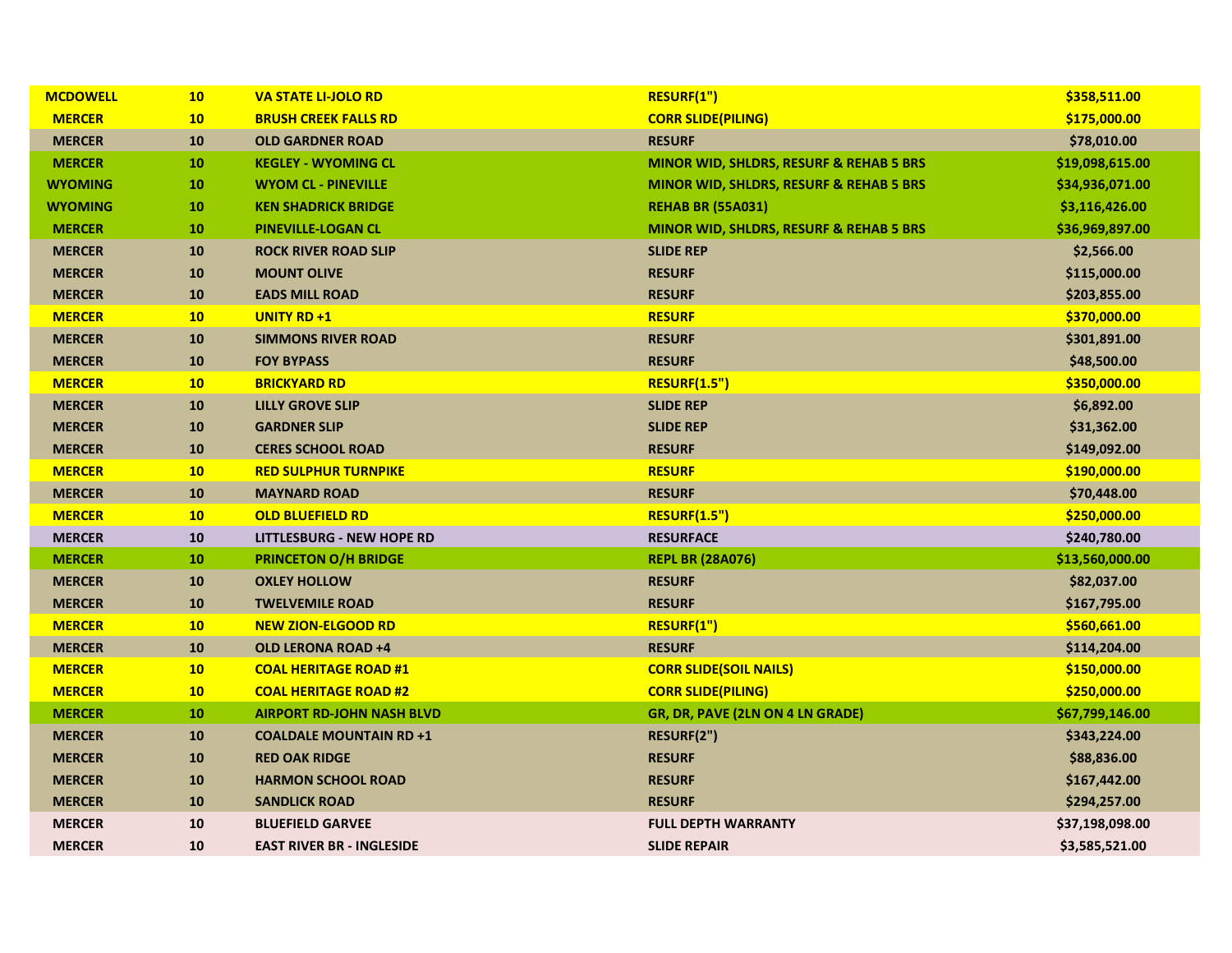| <b>MERCER</b>  | 10              | <b>BRICKYARD RD</b>              | <b>REM/REPL GDRL</b>          | \$283,000.00   |
|----------------|-----------------|----------------------------------|-------------------------------|----------------|
| <b>MERCER</b>  | 10              | <b>OLD PRINCETON-OAKVALE +17</b> | <b>RESURF</b>                 | \$248,554.00   |
| <b>MERCER</b>  | 10              | <b>GREASY RIDGE ROAD +3</b>      | <b>RESURF</b>                 | \$228,066.00   |
| <b>MERCER</b>  | 10              | <b>HALLS RIDGE ROAD</b>          | <b>RESURF</b>                 | \$105,000.00   |
| <b>MERCER</b>  | 10              | <b>BIG SPRING BRANCH +1</b>      | <b>RESURF</b>                 | \$150,770.00   |
| <b>MERCER</b>  | 10              | <b>INDUSTRIAL PARK ROAD</b>      | <b>RESURF</b>                 | \$184,153.00   |
| <b>MERCER</b>  | 10              | <b>GOODWIN CHAPEL ROAD</b>       | <b>RESURF</b>                 | \$347,746.00   |
| <b>RALEIGH</b> | 10              | <b>LEEVALE RD</b>                | <b>CORR SLIDE(PILING)</b>     | \$85,000.00    |
| <b>RALEIGH</b> | 10              | <b>LEEVALE-DOROTHY ROAD</b>      | <b>RESURF</b>                 | \$17,850.00    |
| <b>RALEIGH</b> | 10 <sub>1</sub> | <b>SPRUCE MOUNTAIN RD #1</b>     | <b>CORR SLIDES(2)(PILING)</b> | \$388,500.00   |
| <b>RALEIGH</b> | 10              | <b>SPRUCE MOUNTAIN ROAD SLIP</b> | <b>SLIDE REP</b>              | \$15,645.00    |
| <b>RALEIGH</b> | 10              | <b>SPRUCE MOUNTAIN RD #2</b>     | <b>CORR SLIDE(PILING)</b>     | \$175,000.00   |
| <b>RALEIGH</b> | 10              | <b>PETTUS-EUNICE RD</b>          | <b>CORR SLIDE(PILING)</b>     | \$130,000.00   |
| <b>RALEIGH</b> | 10              | <b>EUNICE-BIRCHTHON RD</b>       | <b>CORR SLIDE(PILING)</b>     | \$180,000.00   |
| <b>RALEIGH</b> | 10              | <b>SUNDIAL-NAOMA RD</b>          | <b>CORR SLIDE(SOIL NAILS)</b> | \$350,000.00   |
| <b>RALEIGH</b> | 10              | <b>HARPER ROAD BRIDGE</b>        | <b>BR REHAB</b>               | \$2,028,946.00 |
| <b>RALEIGH</b> | 10              | <b>HORSE CREEK ROAD</b>          | <b>RESURF</b>                 | \$253,987.00   |
| <b>RALEIGH</b> | 10              | <b>HORSE CREEK ROAD</b>          | <b>REPL CULVERT</b>           | \$250,000.00   |
| <b>RALEIGH</b> | 10              | <b>OLD ECCLES ROAD</b>           | <b>RESURF</b>                 | \$368,427.00   |
| <b>RALEIGH</b> | <b>10</b>       | <b>CRESENT RD</b>                | <b>RESURF</b>                 | \$100,000.00   |
| <b>RALEIGH</b> | 10              | <b>CLEVELAND SCHOOL RD</b>       | <b>RESURF(1.5")</b>           | \$100,000.00   |
| <b>RALEIGH</b> | 10              | <b>JAMESCREST DRIVE +9</b>       | <b>RESURF(1.5")</b>           | \$175,000.00   |
| <b>RALEIGH</b> | 10              | <b>PIKEVIEW DR +1</b>            | <b>RESURF</b>                 | \$215,000.00   |
| <b>RALEIGH</b> | ${\bf 10}$      | <b>RANGE ROAD</b>                | <b>RESURF</b>                 | \$135,226.00   |
| <b>RALEIGH</b> | 10              | <b>PEACHTREE ROAD +1</b>         | <b>RESURF</b>                 | \$455,369.00   |
| <b>RALEIGH</b> | ${\bf 10}$      | <b>DAVIS STREET +9</b>           | <b>RESURF</b>                 | \$140,310.00   |
| <b>RALEIGH</b> | 10              | <b>WHITESTICK AVE +1</b>         | <b>RESURF(1.5")</b>           | \$469,198.00   |
| <b>RALEIGH</b> | 10              | <b>MT TABOR ROAD</b>             | <b>RESURF</b>                 | \$363,395.00   |
| <b>RALEIGH</b> | 10              | <b>CEDAR RD +8</b>               | <b>RESURF(1.5")</b>           | \$373,000.00   |
| <b>RALEIGH</b> | 10              | <b>BECKLEY - SKELTON RD</b>      | <b>RESURFACE</b>              | \$1,524,982.00 |
| <b>RALEIGH</b> | 10              | <b>PROSPERITY RD</b>             | <b>RESURF(1.5")</b>           | \$65,000.00    |
| <b>RALEIGH</b> | 10              | <b>RURAL ACRES +9</b>            | <b>RESURF</b>                 | \$295,400.00   |
| <b>RALEIGH</b> | 10              | <b>4H LAKE RD</b>                | <b>RESURF</b>                 | \$160,000.00   |
| <b>RALEIGH</b> | 10              | <b>BLUE JAY SIX +1</b>           | <b>RESURF</b>                 | \$539,980.00   |
| <b>RALEIGH</b> | 10              | <b>FARLEY BRANCH ROAD +1</b>     | <b>RESURF</b>                 | \$219,329.00   |